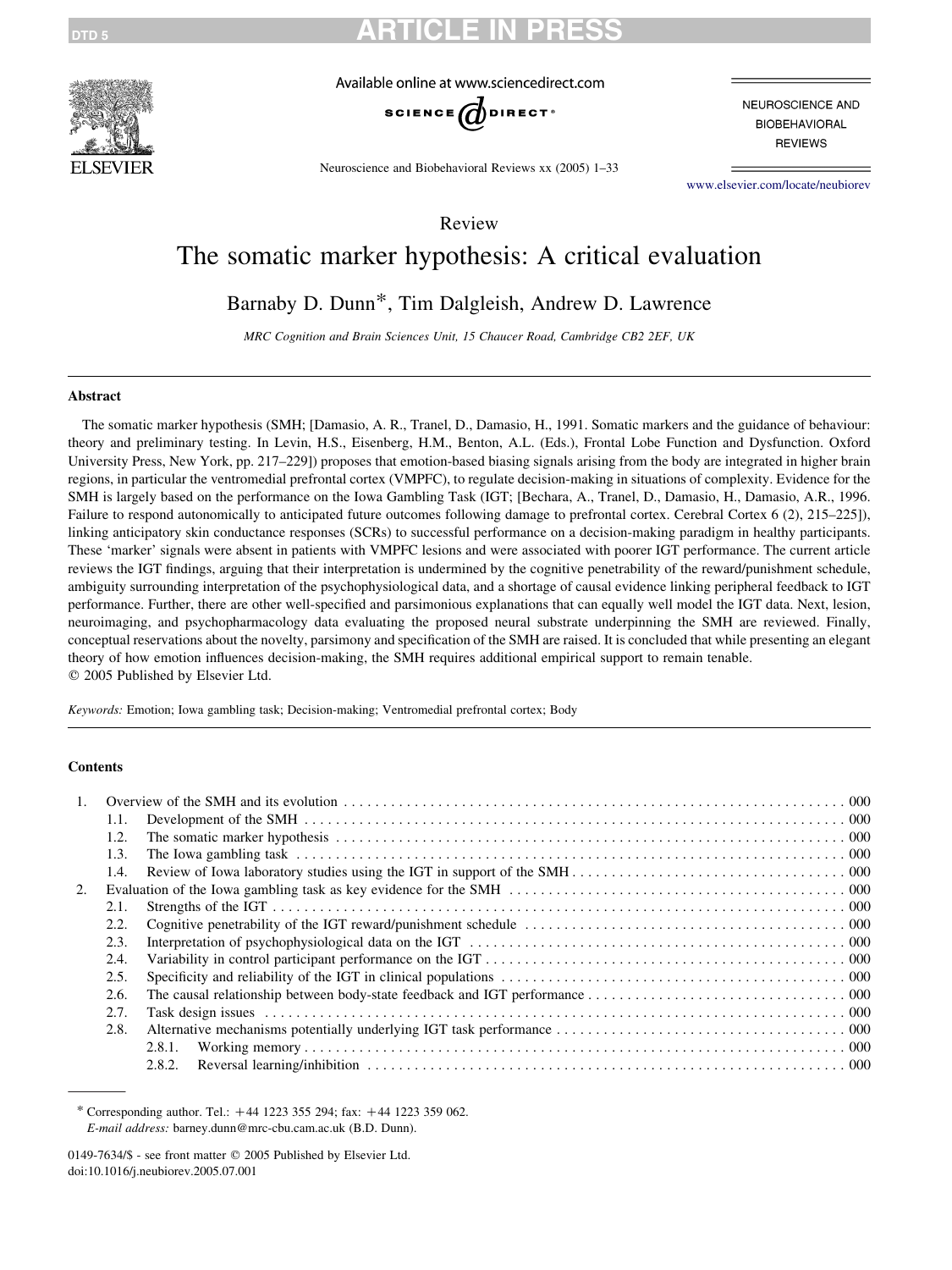2 B.D. Dunn et al. / Neuroscience and Biobehavioral Reviews xx (2005) 1–33

|                  |      | 2.8.3. |  |
|------------------|------|--------|--|
|                  |      | 2.8.4. |  |
|                  |      | 2.8.5. |  |
|                  |      | 2.8.6. |  |
|                  | 2.9. |        |  |
| 3.               |      |        |  |
|                  | 3.1  |        |  |
|                  | 3.2. |        |  |
|                  | 3.3. |        |  |
|                  | 3.4. |        |  |
| $\overline{4}$ . |      |        |  |
|                  | 4.1. |        |  |
|                  | 4.2. |        |  |
|                  | 4.3. |        |  |
|                  | 4.4. |        |  |
| 5.               |      |        |  |
|                  |      |        |  |
|                  |      |        |  |
|                  |      |        |  |

Perhaps the most influential conceptualisation of the 'emotional brain' over the last century has been the limbic system ([MacLean, 1949\)](#page-30-0), an anatomical framework that outlines how emotions and moods are embodied in neural architecture. A core theoretical aspect of the limbic system framework is that emotion experiences arise from the integration of sensations from the external world with information from the body, specifically feedback from the viscera [\(MacLean, 1949, 1975](#page-30-0): for a review, see [Dalgleish,](#page-29-0) [2004\)](#page-29-0). The notion that emotion experience emerges from feedback from the body in tandem with higher level representation of the world partially echoes the seminal theories of emotion put forward by James and Lange ([James,](#page-30-0) [1884, 1894; Lange, 1885](#page-30-0)). These controversial models argued that emotion experience arises directly from the perception of change in the body: when we run from a bear in the woods, we are afraid because we run rather than we run because we are afraid (for reviews see [Mandler, 1990; Laird](#page-30-0) [and Bresler, 1990; Izard, 1990; Lang, 1994; Ellsworth, 1994;](#page-30-0) [Reisenzein et al., 1995; Damasio, 2004; Prinz, 2004\)](#page-30-0).

Antonio Damasio has recently extended the influence of somatic processes to the regulation of decision-making as well as emotion in his influential somatic marker hypothesis (henceforth, SMH; [Damasio et al., 1991; Damasio, 1994,](#page-29-0) [1996, 2004](#page-29-0)). The SMH proposes that 'somatic marker' biasing signals from the body are represented and regulated in the emotion circuitry of the brain, particularly the ventromedial prefrontal cortex (VMPFC), to help regulate decision-making in situations of complexity and uncertainty (e.g [Damasio, 1996; Bechara et al., 2000a,b\)](#page-29-0).

The proposed neural circuitry underlying the SMH departs from the limbic system in an anatomical sense, in that it incorporates a variety of brain regions outside of the classic limbic system structures ([MacLean, 1949\)](#page-30-0), including ventromedial prefrontal cortex (VMPFC), somatosensory cortices, insula, and basal ganglia ([Damasio, 1998\)](#page-29-0). Further, Damasio extends the function of the limbic system beyond

that of a 'visceral brain' [\(MacLean, 1949](#page-30-0)) in arguing that multiple sources of feedback from the periphery (visceral, somatosensory, and others) shape decision-making (see [Damasio, 2004\)](#page-29-0).

Empirical support for the SMH is largely based on performance on the Iowa Gambling Task (IGT; [Bechara](#page-28-0) [et al., 1994, 1996](#page-28-0)), an experimental paradigm designed to measure decision-making. A correlation has been found between successful IGT performance and the development of somatic marker signals (as indexed by the magnitude of anticipatory skin conductance responses [SCRs]) in healthy control participants. Crucially, these bodily signals were found to be absent in people with VMPFC lesions and this was linked to their poorer performance on the decisionmaking task.

This article will present a review of the extant research testing the central claims of the SMH, particularly focusing on the role of somatic processes in decision-making as measured by performance on the IGT. Section 1 provides a descriptive, non-critical account of the evolution of the SMH and the supports the IGT offers to the framework as described by Damasio's Iowa laboratory. To examine the psychological component of the SMH, Section 2 critically appraises the extent to which the IGT data can validate the SMH. It is proposed that recent empirical findings mean that the IGT, while well validated and extensively applied to a variety of neurological and psychiatric conditions in its behavioural form, will no longer suffice as strong evidence for the SMH. To examine the neural component of the SMH, Section 3 evaluates the extent to which the neural substrate Damasio put forward for the SMH has been empirically validated, concluding that there is reasonable evidence for this aspect of the model. Section 4 raises and evaluates some further conceptual concerns about the novelty and parsimony of the SMH and also discusses how well the theory has been specified. Our review of the evidence will suggest that additional empirical support and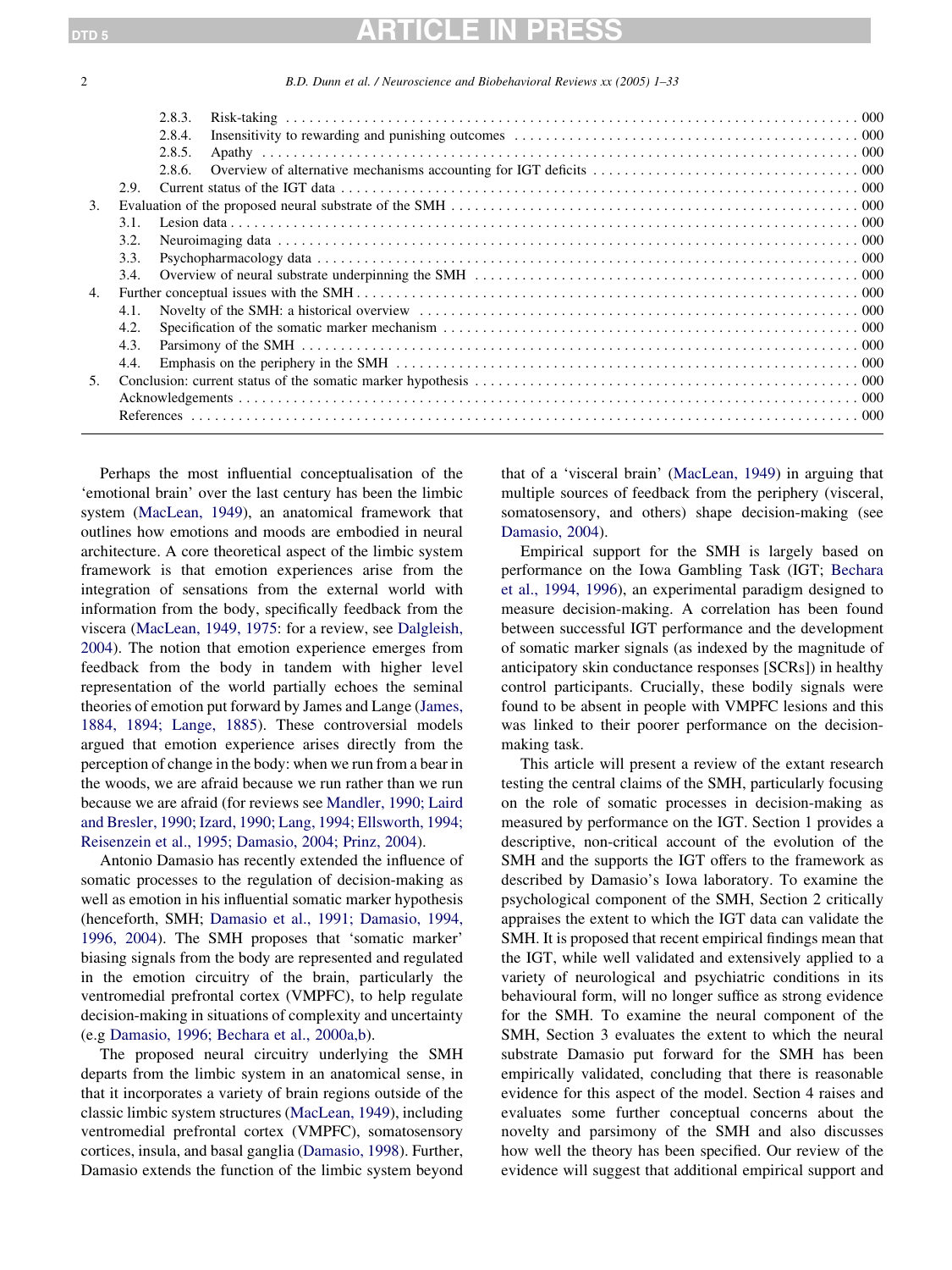a clearer conceptualisation are needed to validate further this intriguing and potentially useful theoretical framework. Some suggestions for alternative research designs to aid this process will be put forward.

#### 1. Overview of the SMH and its evolution

#### 1.1. Development of the SMH

The SMH grew from attempts to understand the striking emotional and everyday decision-making deficits displayed by patients with damage to VMPFC, the portions of the frontal lobes above the eye sockets. [Damasio \(1994\)](#page-29-0) reviewed how damage to the VMPFC can have profound effects on work and social function without inducing any obvious impairments in intellect and cognitive performance, focusing particularly on the famous cases of Phineas Gage (see [Harlow, 1868](#page-30-0) for an overview) and Elliot (EVR; see [Damasio, 1979; Eslinger and Damasio, 1985; Damasio](#page-29-0) [et al., 1991\)](#page-29-0).

In 1848, Gage was a successful foreman on the railway and kept a respectable social life. Following a blasting accident, however, a tamping iron went through his eye socket and extensively damaged his frontal cortex before passing out through the top of his skull. Remarkably he survived and at first appearance seemed to have no intellectual impairment. Gage started to display odd decision-making and social behaviours, however. Whereas before he had been a conservative family man, he subsequently could not hold down a job, made risky financial decisions and his family relations broke down. Modern neuroimaging techniques were much later applied to identify the passage of the tamping iron through Gage's skull [\(Damasio et al., 1994\)](#page-29-0) and it was found to ablate a portion of the frontal lobe centred around the VMPFC (although see [MacMillan, 2000](#page-30-0) for a critique of Damasio's account of Gage).

Similarly, EVR presented to Damasio's Iowa laboratory after he suffered a brain tumour, which led to bilateral ablation of the VMPFC and related areas ([Damasio, 1979, 1994; Eslinger and Damasio, 1985;](#page-29-0) [Damasio et al., 1991\)](#page-29-0). EVR became unable to make decisions, especially in the social and personal domain. He could not plan for the future and tended to choose unsuitable friends, business partners and activities. Other cases of VMPFC damage that produce broadly equivalent impairment have also been documented (e.g. [Dimitrov](#page-29-0) [et al., 1999; Barrash et al., 2000\)](#page-29-0). The syndrome suffered by these patients has been documented as 'acquired sociopathy', reflecting the fact that the personality and decision-making effects of damage to this region resemble a milder form of those seen in sociopathy [\(Damasio et al.,](#page-29-0) [1990, 1991; Tranel, 1994](#page-29-0)).

The Iowa laboratory conducted an elegant series of studies to attempt to elucidate the cause of the difficulties in

day-to-day living displayed by cases such as EVR. Intriguingly, the peculiar choices EVR made in real life were at odds with initial laboratory assessments of his reasoning capabilities, which showed normal, or on many tasks superior, intellectual performance. For example, working memory, attention, cognitive estimation, cognitive flexibility, recency of event judgement and even social knowledge were all unimpaired ([Damasio et al., 1991; Saver](#page-29-0) [and Damasio, 1991](#page-29-0)). Later investigations identified that EVR and other cases with damage to VMPFC had a difficulty in expressing emotion and experiencing feelings. Neuropsychological investigation showed that VMPFC damage altered psychophysiological response and reported emotion experience to emotional but not neutral stimuli ([Damasio et al., 1990, 1991;](#page-29-0) [Tranel, 1994](#page-32-0)). This led Damasio to speculate that these emotional changes were the cause of decision-making difficulties seen following VMPFC damage.

#### 1.2. The somatic marker hypothesis

In his influential book 'Descartes' Error', [Damasio](#page-29-0) [\(1994\)](#page-29-0) most famously articulated the SMH. Building on his earlier paper on the consequences of VMPFC damage ([Damasio et al., 1991](#page-29-0)), he argued that the decisionmaking deficits found following VMPFC damage were due to an inability to use emotion-based biasing signals generated from the body (or 'somatic markers') when appraising different response options (see also [Damasio,](#page-29-0) [1996, 2004](#page-29-0)).

In brief, the SMH postulated that reasoning is influenced by crude biasing signals arising from the neural machinery that underlies emotion. For Damasio, emotion is the representation and regulation of the complex array of homeostatic changes that occur in different levels of the brain and body in given situations. When making decisions, a crude biasing signal (a somatic marker) arising from the periphery or the central representation of the periphery indicates our emotional reaction to a response option. For every response option contemplated, a somatic state is generated, including sensations from the viscera, internal milieu, and the skeletal and smooth muscles (see [Damasio,](#page-29-0) [2004](#page-29-0)). These somatic markers serve as an indicator of the value of what is represented and also as a booster signal for continued working memory and attention [\(Damasio et al.,](#page-29-0) [1991; Damasio, 1996\)](#page-29-0). Particularly in situations of complexity and uncertainty, these marker signals help to reduce the problem space to a tractable size by marking response options with an 'emotional' signal. Only those options that are marked as promising are processed in a full, cognitive fashion [\(Damasio, 1994, 1996; Bechara and](#page-29-0) [Damasio, in press\)](#page-29-0).

Somatic markers can reflect actions of the body proper (the 'body' loop) or the brain's representation of the action expected to take place in the body (the 'as-if' loop). In other words, the brain can construct a forward model of changes it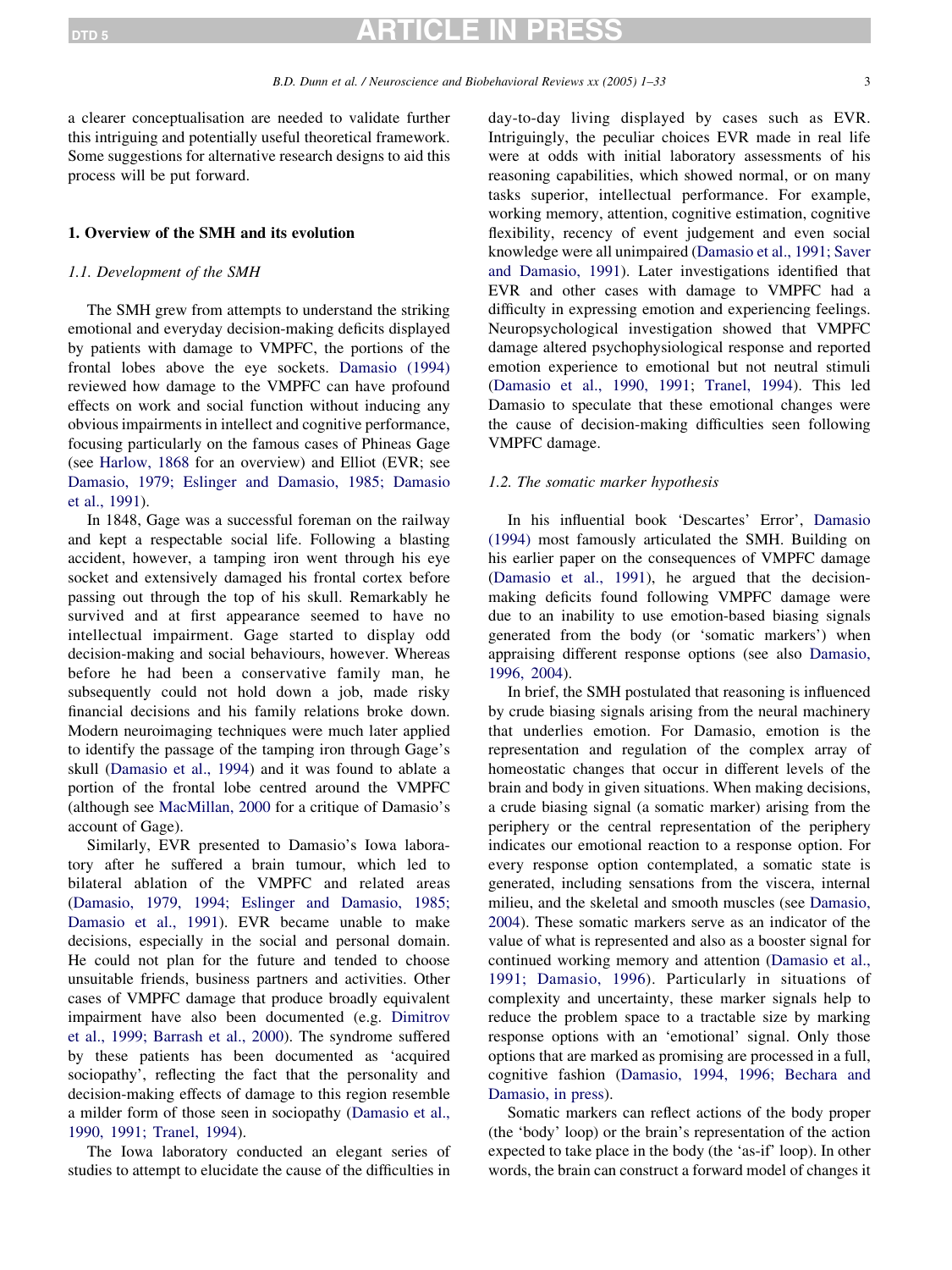<span id="page-3-0"></span>expects in the body, allowing the organism to respond more rapidly to external stimuli without waiting for that activity to actually emerge in the periphery. This is similar to accounts of how motor control of the periphery is regulated by advance modelling (e.g. [Wolpert and Ghahramani,](#page-32-0) [2000\)](#page-32-0). Perception of somatic state information makes us more likely to approach or withdraw from a situation. These signals can function at an overt level (where the individual is consciously aware of the emotions and bodily changes associated with a particular response option) or at a covert level (where the individual is unaware of his/her emotions and bodily activity).

Decision-making can be viewed as a combination of 'high reason', carrying out a logical cost-benefit analysis of a given action, and marker signals, indicating how rewarding or punishing an action is likely to be in complex situations where more detailed cost-benefit analysis is not possible ([Damasio et al., 1991; Damasio, 1994, 1996, 2004\)](#page-29-0).

Damasio has argued that damage to the VMPFC and other structures involved in the representation and regulation of body-state (including amygdala, insula, somatosensory cortex, cingulate, basal ganglia and brain-stem nuclei) leads to impaired decision-making because the somatic marking system can no longer be activated (see Fig. 1 which outlines the proposed 'somatic marker' network and Section 3 evaluating the proposed neural substrate of the SMH). The VMPFC is believed to be the crucial area of the brain that integrates actual or predicted bioregulatory state representations with potential response options, so is central to the generation of somatic markers. Cases such as Gage and EVR would therefore only be able to make decisions based on a logical cost-benefit analysis and would be unable to utilise prior emotion experience to

guide them towards previous advantageous choices and away from disadvantageous choices. In uncertain situations, where a complete logical analysis of the situation is not possible, such a profile would lead to a marked decisionmaking impairment characterised by either extreme procrastination or the selection of inappropriate response options that would be immediately dismissed by people with intact marker signals. This profile has been characterised as 'myopia for the future', where the individual is unable to predict long-term punishments and rewards based on previous experience (e.g. [Bechara et al., 1994\)](#page-28-0).

#### 1.3. The Iowa gambling task

As noted already, a major plank of empirical evidence supporting the SMH stemmed from the IGT, an experimental paradigm designed to mimic real life decision-making situations in the way it factors uncertainty, reward and punishment (see [Bechara et al., 1994, 1996, 1999, 2000a](#page-28-0) for full details). A key feature of this task is that participants have to forego short-term benefit for long-term profit.

The task requires participants to select from one of four decks of cards that are identical in physical appearance for 100 trials. Each card choice leads to either a variable financial reward or a combination of a variable financial reward and penalty. Unknown to participants, the rewards and punishments on the decks have been fixed by the experimenter. For each selection from decks A and B participants win \$100 and from each selection from decks C and D participants win \$50. Every so often variable punishment is also given. On deck A, five in ten trials generate a penalty ranging from \$35 to \$150. On deck B, one in ten trials incurs a penalty of \$1250. On deck C, five in



Fig. 1. Neural architecture implicated in the SMH. The left-hand side illustrates a schematic of the 'body' loop and the right-hand side illustrates a schematic of the 'as-if' loop. VMPFC, ventromedial prefrontal cortex; AM, amygdala; SMC, somatosensory cortex. Figure reproduced from Bechara and Damasio (2005).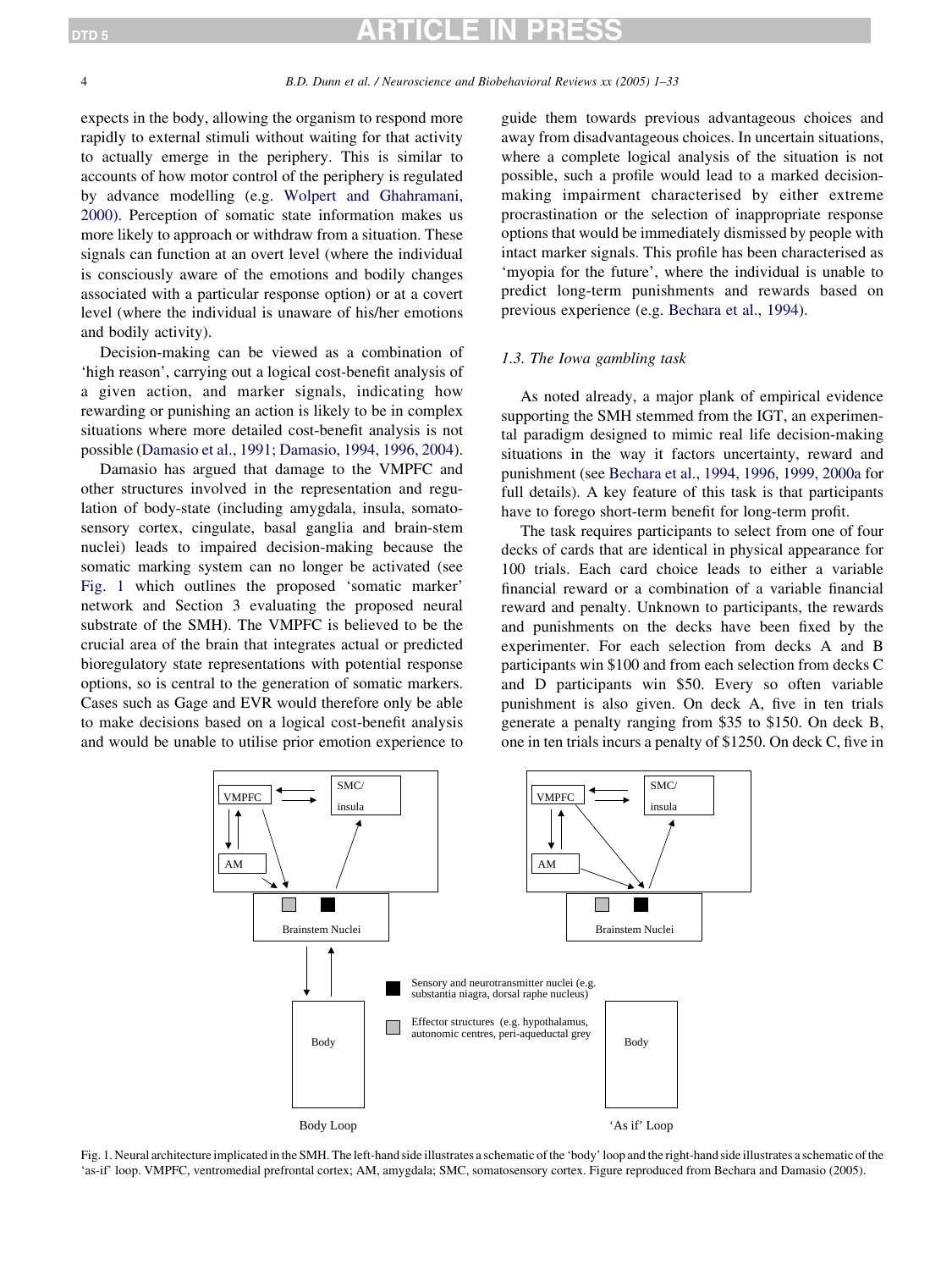<span id="page-4-0"></span>ten trials involve a penalty ranging from \$25 to \$75. Finally, on deck D, one in ten trials gives a penalty of \$250. Overall, the high reward decks (A and B) give higher levels of punishment (so leading to a net loss of \$250 every 10 trials), whereas the low reward decks (C and D) give lower levels of punishment (so leading to a net gain of \$250 every 10 trials). Thus, successful task performance relies on sampling more from decks C and D than from decks A and B. There is no advantage for participants in selecting more from the frequent punishment (A and C) versus infrequent punishment (B and D) decks, or vice versa. Crucially, it is argued that this reward/punishment schedule is opaque, such that participants are unlikely to be able to perform an exact calculation of net gains and losses. To do well, it is therefore claimed that participants must rely on more 'intuitive' decision-making processes, in particular the activation of somatic marker biasing signals ([Bechara et al., 1994, 1996\)](#page-28-0). Fig. 2 presents an overview of the rewards and punishments on each deck of the IGT.

Prior to completing the task, participants are instructed that the game requires them to choose cards from any one of the four decks until they are told to stop. They are not given information about how long the task will go on nor when it will stop and it is explicitly stated that they can change deck whenever they wish. The goal of the game is defined as to win as much money as possible and to avoid losing money as far as possible. Participants are told that while there is no way for them to work out when they will lose money, they will find that some decks are worse than others and that to do well they need to stay away from the worst decks.

In the original manual version, participants are seated in front of four decks of cards of identical physical appearance and are given a \$2000 loan of money (facsimile US\$ bills).



Fig. 2. Graphical representation of IGT. On each of 100 trials, participants must select one of four decks of cards, from which they receive either a reward or a combined reward and punishment. Decks A and B offer shortterm rewards but long-term punishments, leading to a net loss. Decks C and D offer reduced immediate rewards but smaller long-term punishments, leading to a net profit. Acquisition of the task is measured by number of selections from the advantageous decks relative to the disadvantageous deck on each block of 20 trials.

A computerised version of the task displaying the cards on a computer screen and using a visual representation of profits and losses (a green bar increases or decreases in size on the screen to record total money held by the participants) has also been subsequently developed.

A central aspect of the IGT is that SCRs have been found to be associated with successful learning. When recording SCR data, a modified version of the task is used that has a longer interval between trials (typically greater than 15 s), thus allowing SCR activity to return to baseline before the next selection. Analysis of these data has looked at whether the SCRs generated in anticipation of deck selection, following reward, and following combined reward and punishment vary as a function of which deck is chosen (e.g. [Bechara et al., 2000a](#page-28-0)).

### 1.4. Review of Iowa laboratory studies using the IGT in support of the SMH

[Bechara et al. \(1994\)](#page-28-0) first described the performance of patients with damage encompassing but not restricted to VMPFC on the task. The VMPFC patients  $(n=6)$  were significantly worse at the IGT than healthy control volunteers  $(n=44)$ . Over time the control group learned to select more from the 'safe', winning decks (C and D) than the 'risky', losing decks (A and B), whereas the VMPFC lesion group continued to prefer the disadvantageous decks for the duration of the task. Interestingly, patient EVR was tested on multiple occasions of the task and failed to learn, whereas control participants performance improved on subsequent testing. The authors concluded that the VMPFC lesion group decisions were driven more by the immediate reward than the delayed punishment available on the disadvantageous decks ('myopia for the future' [Bechara](#page-28-0) [et al., 1994](#page-28-0)).

Key support for the hypothesised role of somatic markers in performance on the IGT derived from identification of a physiological correlation of success on the decision-making task [\(Bechara et al., 1996\)](#page-28-0). SCRs were measured in seven patients with frontal lobe damage encompassing VMPFC and 12 normal controls during task performance. Both patients and controls showed reward and punishment SCRs. After a short period of time, however, the control group also started to develop anticipatory SCRs, which were larger for selections from the 'risky' decks than the 'safe' decks. The absence of anticipatory SCRs in the VMPFC lesion group correlated with impaired task performance. It was speculated that patients were failing to activate somatic markers to help them to distinguish between good and bad outcomes in situations of uncertainty [\(Bechara et al., 1996](#page-28-0)). In particular, failure to activate a negative marking signal for the disadvantageous decks based on previous punishment history would make the VMPFC lesion group insensitive to the possibility of further future punishment on these decks. [Fig. 3](#page-5-0) presents the typical behavioural and skin conductance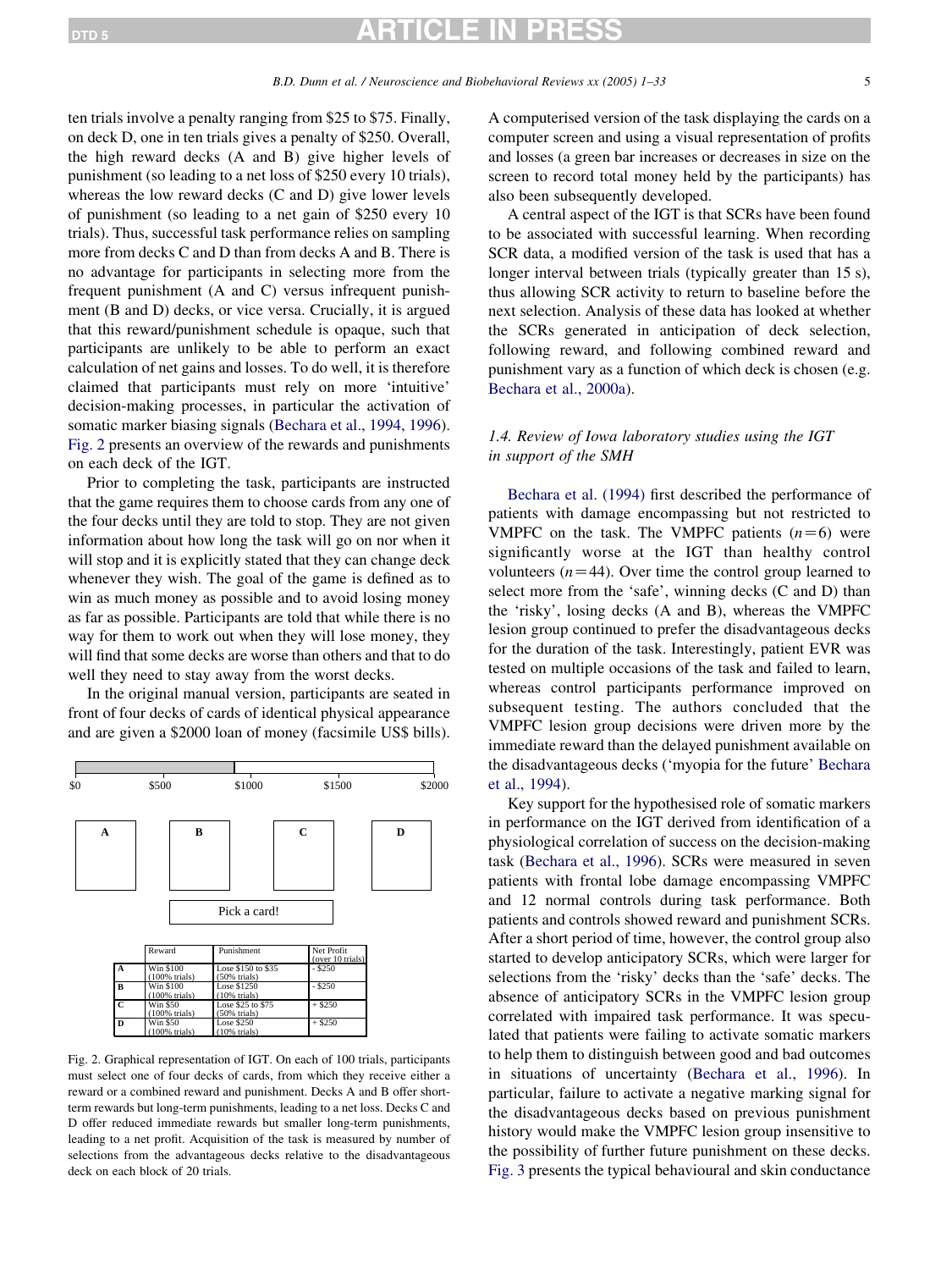<span id="page-5-0"></span>6 B.D. Dunn et al. / Neuroscience and Biobehavioral Reviews xx (2005) 1–33



#### **Control Participants Behavioural Performance**

Fig. 3. Typical behavioural and psychophysiology results on the IGT. Healthy control participants (top left panel) increasingly select from the advantageous decks over time, whereas VMPFC lesion patients (bottom left panel) opt for the disadvantageous decks for the duration of the task. Healthy control participants show a greater anticipatory SCR to the disadvantageous relative to advantageous decks, but this effect is absent in the VMPFC lesion patients (right panel). Data reproduced from [Bechara et al. \(1994, 1996, 1997\)](#page-28-0) and [Bechara and Damasio \(2005\).](#page-28-0)

profiles found for VMPFC lesion patients and healthy control volunteers on the IGT.

As noted earlier, an important claim is that the reward/punishment schedule of the IGT is opaque, so learning is therefore taking place at a non-declarative, largely implicit level. To test this assertion, [Bechara et al.](#page-28-0) [\(1997\)](#page-28-0) asked ten healthy participants and six VMPFC lesion patients to complete the task and stopped them after every 10 trials to see whether they knew consciously what was going on in the game. Analysis indicated that participants went through four phases: pre-punishment (no punishment yet encountered), pre-hunch (no understanding of what was going on), hunch (hypotheses generated on which were 'good' and 'bad' decks), and the conceptual period (clear idea of what was going on). Around 30% of control participants did not reach the conceptual period, despite performing normally on the task. Anticipatory SCR activity and increased selection from the good decks began to take place for the control group in the pre-hunch period and was sustained throughout the task. This was taken to suggest that implicit learning was taking place prior to explicit understanding of the paradigm. Notably, 50% of the VMPFC patients did reach the conceptual period but still performed disadvantageously on the task.

To support the 'myopia for the future' interpretation of the deficit displayed by VMPFC lesion patients on the IGT, [Bechara et al. \(2000b\)](#page-28-0) examined performance of healthy control volunteers and lesion patients on two modified forms of the task. In the first of these, the reward and punishment contingencies were reversed such that differences in reward determined the optimal response. The advantageous decks yielded higher immediate punishment but even greater delayed reward, whereas the disadvantageous decks gave low immediate punishment but even lower future reward. VMPFC lesion patients were impaired on this version of the task also relative to control volunteers, indicating that the mechanism underpinning task impairment is unlikely to be loss of sensitivity to either punishment or reward cues. This study did not report anticipatory psychophysiology data, however, so it is unclear if a similar SCR profile emerged in the variant task. The second variant task investigated whether decision-making deficits in VMPFC lesion patients could be normalised by increasing the adverse future consequences associated with the 'risky' decks. Even after increasing the delayed punishment and decreasing the delayed reward on the disadvantageous decks, the VMPFC lesion patients were impaired on the task relative to controls ([Bechara et al.,](#page-28-0) [2000b\)](#page-28-0).

In summary, work from the Iowa laboratory has found that VMPFC lesions impair the ability to select from the advantageous decks on the IGT and that this behavioural deficit is associated with the absence of anticipatory SCR signals that are known to differentiate between the good and bad decks in healthy control volunteers. Manipulation of the reward/punishment schedule used supports the conclusion that this behavioural deficit following VMPFC lesions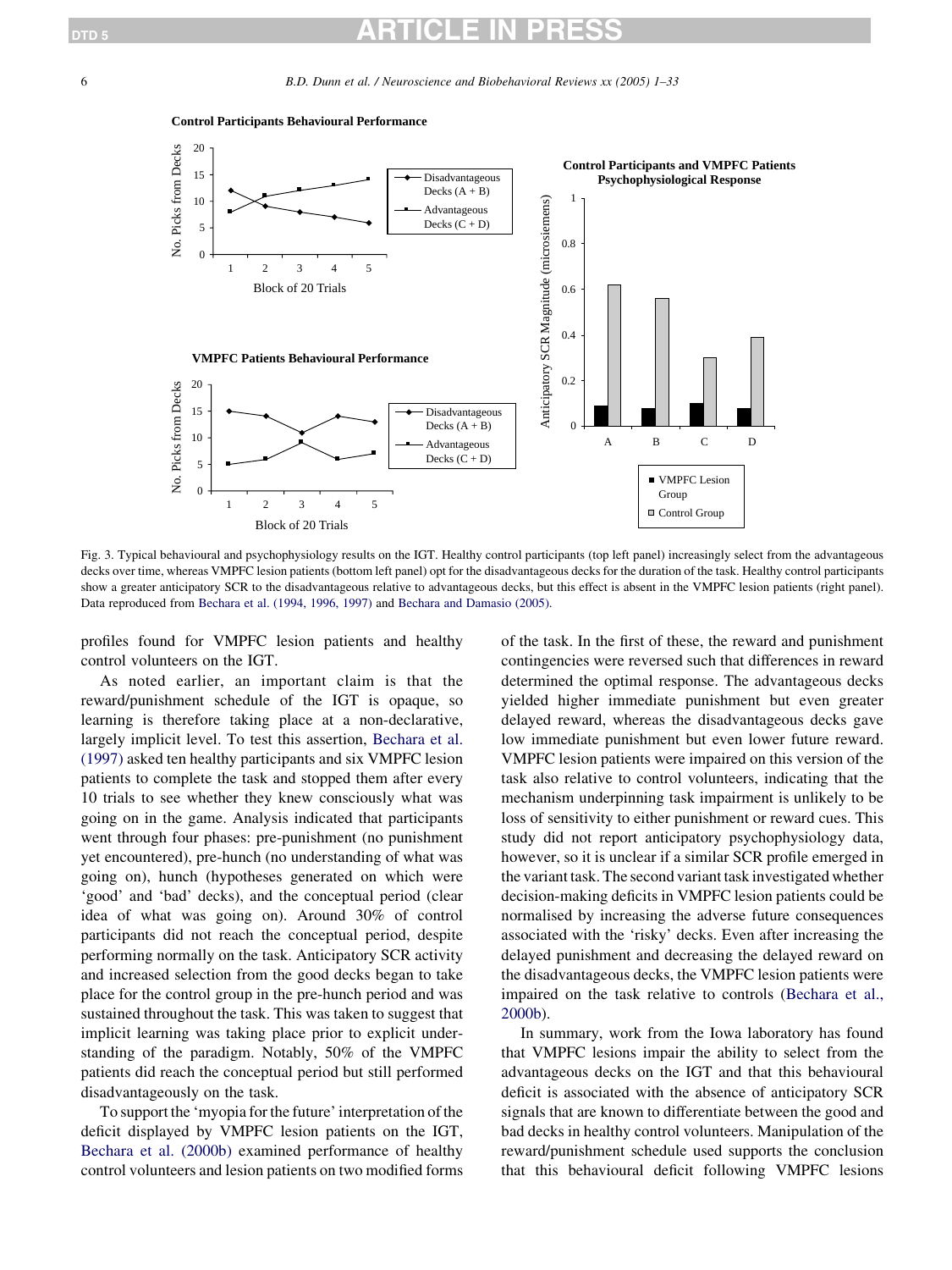reflects 'myopia for the future' [\(Bechara et al., 1994](#page-28-0)) rather than altered sensitivity to reward and punishment. Further, early performance on the IGT appears to be regulated by non-declarative learning systems, since healthy control participants have been shown to select from the advantageous decks prior to being able to explicitly report the reinforcement contingencies of the decks. All of these findings are consistent with the SMH (see Section 3 for a more detailed review of studies from the Iowa laboratory investigating the exact neural substrate underpinning these somatic markers).

### 2. Evaluation of the Iowa gambling task as key evidence for the SMH

Work from the Iowa laboratory at first glance provides strong support for the SMH. On closer examination, however, a number of issues with the IGT come to light that potentially undermine this evidence. The strengths and weaknesses of the IGT will now be systematically reviewed in order to determine the extent to which IGT data can support the SMH.

#### 2.1. Strengths of the IGT

The IGT, both as a source of evidence for the SMH and as a measure of broader decision-making, has a number of strengths. First, impairments on the task following brain damage and normative performance on the task in healthy controls have been extensively validated within the Iowa laboratory. Forty-five patients with different kinds of frontal lobe lesions and 35 patients with lesions to the lateral temporal or occipital cortex have performed the IGT. Of these patients, only those with damage to neural regions implicated in the SMH (e.g. VMPFC, amygdala) appear to be impaired on the task [\(Bechara et al., 2000a,b\)](#page-28-0). Further, over 80 healthy control participants have reportedly completed the task and produced a similar profile of results as in the original data [\(Bechara et al., 1994, 1996](#page-28-0)). In addition, studies conducted outside the Iowa laboratory more often than not replicate the behavioural findings on the task, although few of these included psychophysiological measurements (see [Table 1](#page-7-0) for a summary of studies using the IGT published before July 2005).

Second, it has been demonstrated that the IGT is robust in the face of certain changes in its parameters. A similar performance pattern emerges when the nature of the incentive used is varied, for example, when giving real financial rewards or facsimile money [\(Bowman and Turn](#page-28-0)[bull, 2003\)](#page-28-0). Further, behavioural data have been replicated when using different time delays on the task ([Bowman et al.,](#page-28-0) [2005](#page-28-0)) or when using a manually administered or computerised form of the task ([Bechara et al., 2000a\)](#page-28-0).

Third, lifespan developmental changes in performance on the IGT have been examined. Performance on the paradigm improves with increasing age until adulthood ([Crone and van der Molen, 2004; Overman et al., 2004; Kerr](#page-29-0) [and Zelazo, 2004; Hooper et al., 2004\)](#page-29-0) and then appears to tail off in older age [\(Denburg et al., 2001, 2005; Lamar and](#page-29-0) [Resnick, 2004](#page-29-0)). Gender differences have also been demonstrated, which appear to be mediated by age. Adolescent women were found to select cards associated with both immediate wins and long-term outcome, whereas adolescent men picked decks on the basis of long-term outcome only [\(Overman, 2004\)](#page-31-0). [Garon and Moore \(2004\)](#page-30-0) report that girls perform better than boys between 3 and 6 years of age, whereas other studies found that adult men showed superior behavioural performance to adult women on the task [\(Reavis and Overman, 2001; Bolla et al., 2004\)](#page-31-0). [Evans et al. \(2004\)](#page-29-0) found that higher levels of education and intelligence are associated with poorer performance on the IGT. Non-university educated female participants showed double the improvement in the last 40 trials of the IGT compared to those with a university education. These individual difference findings aid interpretation of the IGT at the single case level.

Fourth, the behavioural form of the IGT has been shown to be a highly sensitive measure of impaired decisionmaking in a variety of neurological and psychiatric conditions known to be characterised by real world decision-making impairments (e.g. pathological gambling, obsessive compulsive disorder [OCD]; see [Table 1\)](#page-7-0). Further, there is increasing evidence that the task has reasonable predictive validity. For example, IGT performance has been associated with response to pharmacotherapy in OCD ([Cavedini et al., 2004b\)](#page-28-0) and safety of sexual practices in substance abusing HIV-positive males [\(Gon](#page-30-0)[zalez et al., 2005\)](#page-30-0). These factors offer good support for the validity of the paradigm and also illustrate that the task has stimulated a considerable body of research.

Despite its strengths, there are a number of issues concerning the IGT that undermine the extent of the support it can offer to the SMH. These will now be discussed in turn.

### 2.2. Cognitive penetrability of the IGT reward/punishment schedule

The cognitive impenetrability of the IGT is central to the claim that it can only be successfully completed through recourse to emotion-based learning via somatic marker signals in the early stages. Damasio states that: "the key ingredient that distinguishes the task of Bechara and colleagues from other tasks of probabilistic reasoning is that subjects discriminate choices by feeling; they develop hunches that certain choices are better than others... subjects with damage to VMPFC fail this task and they fail it precisely because they are unable to represent choice bias in the form of an 'emotional hunch'" [\(Damasio et al.,](#page-29-0) [2003, p. 84\)](#page-29-0). Further, other articles from the Iowa laboratory make the claim that: "in normal individuals non-conscious biases guide reasoning and decision-making behaviour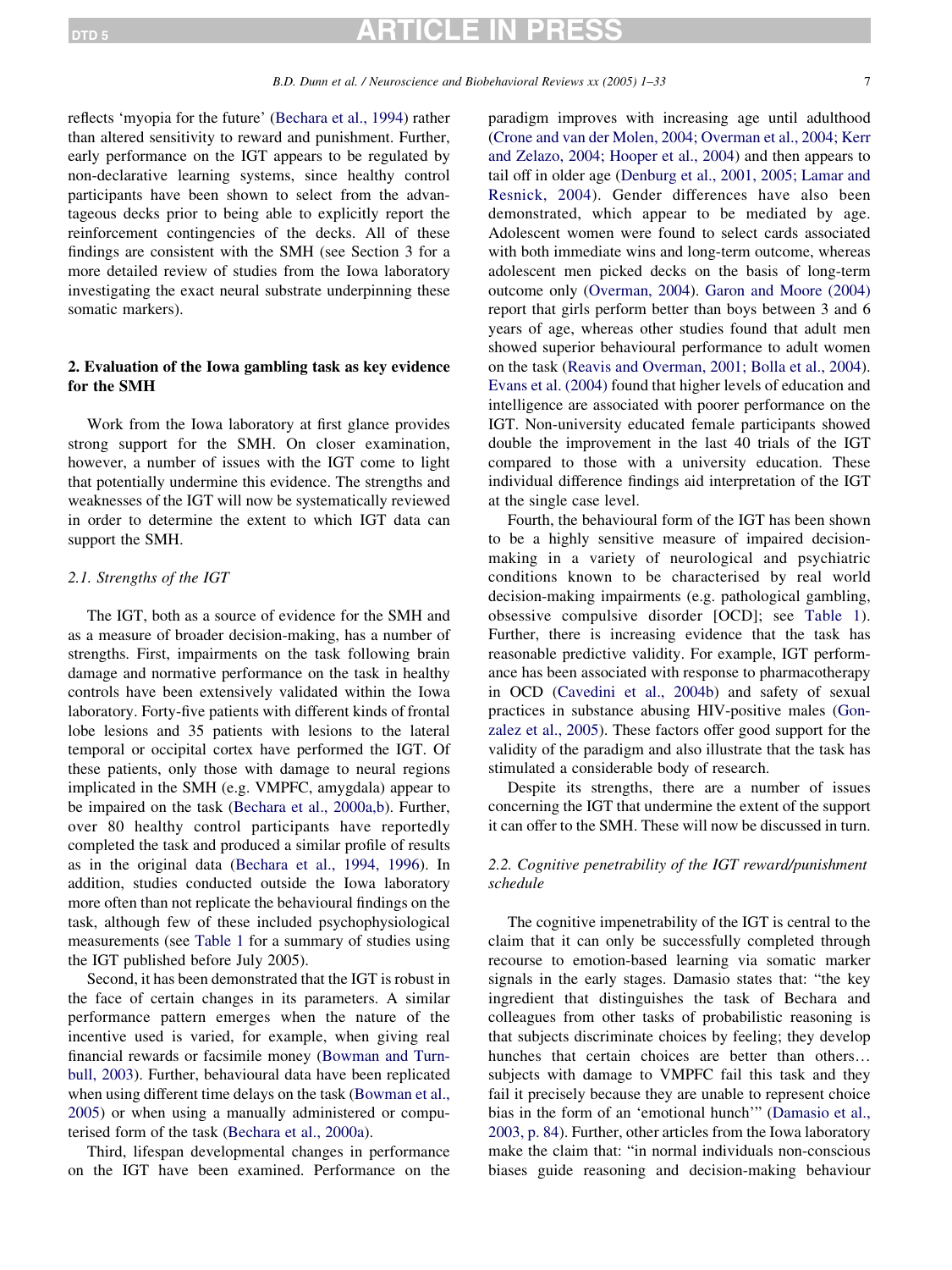<span id="page-7-0"></span>8 B.D. Dunn et al. / Neuroscience and Biobehavioral Reviews xx (2005) 1-33

| Table 1                                                                                                                        |  |
|--------------------------------------------------------------------------------------------------------------------------------|--|
| Summary of studies examining IGT performance in clinical groups organised by presenting condition (published before July 2005) |  |

| Authors                          | Groups studied                                                                                                                                                                                             | SCR used?   | Deficit found in clinical group?                                                                                                                                                          | Control data replicated?                                                                                         |
|----------------------------------|------------------------------------------------------------------------------------------------------------------------------------------------------------------------------------------------------------|-------------|-------------------------------------------------------------------------------------------------------------------------------------------------------------------------------------------|------------------------------------------------------------------------------------------------------------------|
| Clark et al.<br>(2001)           | Acutely manic inpatients $(n=15)$ ; non-<br>psychiatric participants $(n=30)$                                                                                                                              | N           | Slower learning in manic patients                                                                                                                                                         | Y                                                                                                                |
| Wilder et al.<br>(1998a,b)       | Schizophrenic patients $(n=12)$ ; healthy<br>control volunteers $(n=30)$                                                                                                                                   | N           | None                                                                                                                                                                                      | N, control group preferred<br>infrequent punishment<br>(decks B and D) to frequent<br>punishment (decks A and C) |
| Beninger<br>et al. $(2003)$      | Schizophrenic patients on typical medi-<br>cation ( $n=18$ ); schizophrenic patients on<br>a-typical medication $(n=18)$ Healthy con-<br>trol volunteers $(n=18)$ ; healthy control<br>volunteers $(n=18)$ | N           | Patients on atypical medication showed<br>disadvantageous deck preference, whereas<br>those on typical medication performed<br>normally on the task                                       | Y                                                                                                                |
| Ritter et al.<br>(2004)          | Chronic schizophrenic patients $(n=20)$ ;<br>non-psychiatric participants $(n=15)$                                                                                                                         | N           | Disadvantageous deck preference in<br>schizophrenic patients                                                                                                                              | Y                                                                                                                |
| Shurman et al.<br>(2005)         | Schizophrenic patients $(n=39)$ ; healthy<br>control volunteers $(n=10)$                                                                                                                                   | N           | No preference for advantageous decks,<br>preference for infrequent punishment<br>(decks B and D) rather than infrequent<br>punishment (decks A and C)                                     | Y                                                                                                                |
| Turnbull et al.<br>(in press)    | Schizophrenic patients $(n=21)$ ; healthy<br>control volunteers $(n=21)$                                                                                                                                   | N           | None on original task, but schizophrenic<br>patients with marked negative symptoms<br>showed deficit on subsequent reversal<br>learning                                                   | Y                                                                                                                |
| Bark et al.<br>(2005)            | Catatonic schizophrenic patients $(n=8)$ ;<br>paranoid schizophrenic patients $(n=19)$ ;<br>healthy control volunteers $(n=26)$                                                                            | N           | Disadvantageous deck preference in<br>schizophrenic patients                                                                                                                              | Y                                                                                                                |
| Nielen et al.<br>(2002)          | OCD patients $(n=27)$ ; healthy control<br>volunteers $(n=26)$                                                                                                                                             | N           | None                                                                                                                                                                                      | Y                                                                                                                |
| Cavedini et al.<br>(2002)        | OCD patients $(n=34)$ ; healthy control<br>volunteers $(n=34)$ ; panic disorder control<br>patients $(n=16)$                                                                                               | N           | Disadvantageous deck preference in OCD,<br>related to poor response to drug treatment                                                                                                     | Y                                                                                                                |
| Whitney et al.<br>(2004)         | Schiozophrenia with obsessive symptoms<br>$(n=26)$ ; schizophrenic patients without<br>obessive symptoms $(n=28)$ ; OCD patients<br>$(n=11)$                                                               | N           | Trend for both schizophrenic groups to<br>select more from disadvantageous decks,<br>compared to OCD patients                                                                             | No standard control group<br>used                                                                                |
| Cavedini et al.<br>(2004)        | Patients with OCD $(n=34)$ treated with<br>fluvoxamine only or fluvoxamine plus<br>risperidone                                                                                                             | N           | Patients with good IGT performance<br>responded to fluvoxamine alone, where<br>patients with impaired IGT performance<br>responded to fluvoxamine plus risperidone                        | No standard control group<br>used                                                                                |
| Cavedini et al.<br>(2002)        | Pathological gambling patients $(n=20)$ ;<br>healthy control volunteers $(n=40)$                                                                                                                           | N           | Disadvantageous deck preference, increas-<br>ing over time in pathological gambling<br>patients                                                                                           | Y                                                                                                                |
| Goudriaan<br>et al. $(2005)$     | Pathological gambling patients $(n=48)$ ;<br>alcohol-dependent patients $(n=46)$ ; Tour-<br>ette syndrome patients $(n=47)$ ; healthy<br>control volunteers $(n=49)$                                       | N           | The pathological gambling and alcohol-<br>dependent patients selected less from<br>advantageous decks overall, relative to<br>both control participants and Tourette<br>syndrome patients | $\mathbf Y$                                                                                                      |
| Bechara et al.<br>(2001)         | Substance-dependent individuals (SDI: $n=$<br>41); VMPFC patients $(n=5)$ ; healthy<br>control volunteers $(n=40)$                                                                                         | N           | Slower learning in SDI group, disadvanta-<br>geous deck preference in VMPFC group                                                                                                         | N, 31% of controls per-<br>formed in the range of<br><b>VMPFC</b> patients                                       |
| Bechara and<br>Damasio<br>(2002) | Substance-dependent individuals (SDI: $n =$<br>41); VMPFC patients $(n=10)$ ; healthy<br>control participants volunteers $(n=49)$                                                                          | Y           | Slower learning in SDI group, lower<br>anticipatory SCR in SDI group relative to<br>controls                                                                                              | N, 37% of controls per-<br>formed in the range of<br><b>VMPFC</b> patients                                       |
| Verdejo et al.<br>(2004)         | Substance abusing individuals $(n=104)$                                                                                                                                                                    | N           | 76% of addiction patients showed disad-<br>vantageous deck preference                                                                                                                     | No standard control group<br>used                                                                                |
| Fein et al.<br>(2004)            | Abstinent alcoholics $(n=44)$ ; healthy con-<br>trol participants $(n=58)$                                                                                                                                 | N           | Abstinent alcoholics made significantly<br>fewer selections from advantageous decks                                                                                                       | $\mathbf Y$                                                                                                      |
| Fishbein et al.<br>(2005)        | Abstinent drug abusers $(n=21)$ ; healthy<br>control volunteers $(n=20)$                                                                                                                                   | $\mathbf Y$ | Trend for abstinent drug abusers to select<br>less from the infrequent punishment<br>advantageous deck. No group differences<br>on SCR or heart rate                                      | Not reported                                                                                                     |
| Whitlow et al.<br>(2004)         | History of heavy marijuana use $(n=10)$ ;<br>healthy control participants $(n=10)$                                                                                                                         | N           | Marijuana group showed preference for<br>disadvantageous decks                                                                                                                            | $\mathbf Y$                                                                                                      |

(continued on next page)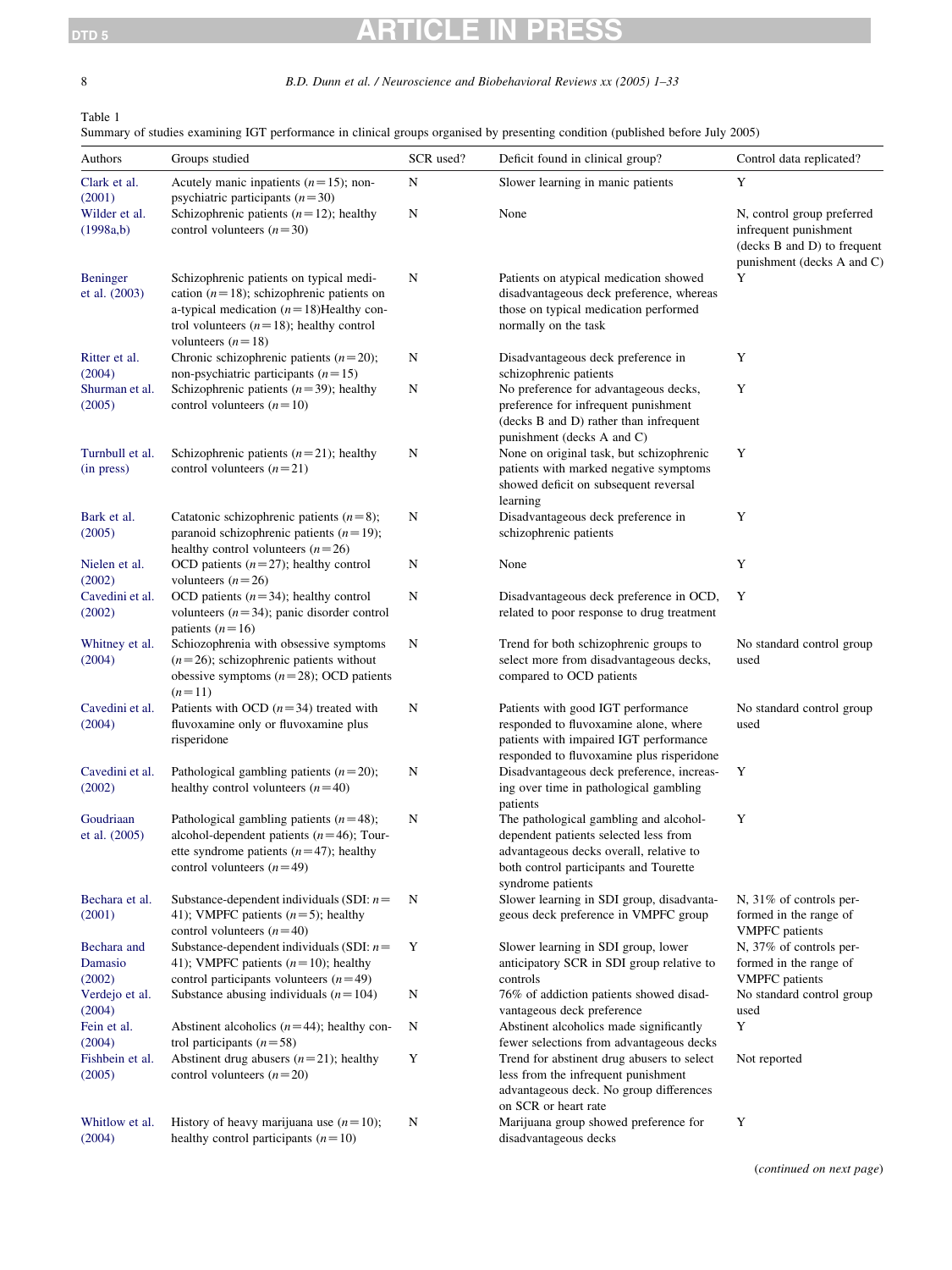# DTD 5 ARTICLE IN PRESS

### B.D. Dunn et al. / Neuroscience and Biobehavioral Reviews xx (2005) 1-33 9

#### Table 1 (continued)

| Authors                               | Groups studied                                                                                                                                                                                                                                    | SCR used? | Deficit found in clinical group?                                                                                                                                                                                                                                                      | Control data replicated?                               |
|---------------------------------------|---------------------------------------------------------------------------------------------------------------------------------------------------------------------------------------------------------------------------------------------------|-----------|---------------------------------------------------------------------------------------------------------------------------------------------------------------------------------------------------------------------------------------------------------------------------------------|--------------------------------------------------------|
| Rotheram--<br>Fuller et al.<br>(2004) | Opiate-dependent smokers $(n=9)$ ; opiate-<br>dependent non-smokers $(n=9)$ ; control<br>smokers $(n=9)$ ; control non-smokers $(n=$<br>10)                                                                                                       | N         | Methadone maintained smokers selected<br>less from advantageous decks compared to<br>all other groups                                                                                                                                                                                 | N, control non-smokers per-<br>formed at chance levels |
| Schmitt et al.<br>(1999)              | Psychopathy offenders classified as low<br>$(n=51)$ , medium $(n=68)$ , or high $(n=38)$<br>on psychopathy checklist                                                                                                                              | N         | All offender groups showed disadvanta-<br>geous deck preference, but this was related<br>to anxiety and not psychopathy levels                                                                                                                                                        | No standard control group<br>used                      |
| van Honk<br>et al. $(2002)$           | Low psychopathic group $(n=16)$ ; high<br>psychopathic group $(n=16)$                                                                                                                                                                             | N         | High psychopathic group showed<br>disadvantageous deck preference                                                                                                                                                                                                                     | Y                                                      |
| Best et al.<br>(2002)                 | Intermittent explosive disorder patients<br>(IED: $n=24$ ); healthy control volunteers<br>$(n=22)$                                                                                                                                                | N         | Disadvantageous deck preference in IED<br>patients                                                                                                                                                                                                                                    | Y                                                      |
| Martin et al.<br>(2004)               | HIV-positive substance-dependent males<br>$(n=46)$ ; HIV-negative substance-depen-<br>dent males $(n=47)$                                                                                                                                         | N         | HIV-positive group made fewer selections<br>from advantageous decks, relative to<br>HIV-negative group                                                                                                                                                                                | No standard control group<br>used                      |
| Gonzalez<br>et al. (2005)             | HIV-positive substance-dependent males<br>$(n=109)$ ; HIV-negative substance-depen-<br>dent males $(n=154)$                                                                                                                                       | N         | Greater sensation seeking and better<br>performance on the IGT was associated<br>with more risky sexual practices                                                                                                                                                                     | No standard control group<br>used                      |
| Cavedini et al.<br>(2004a,b)          | In-patients with anorexia $(n=59)$ ; healthy<br>control volunteers $(n=82)$                                                                                                                                                                       | N         | Patients with binge/purge anorexia did not<br>develop preference for advantageous decks<br>over time. Patients with restrictive anorexia<br>showed preference for disadvantageous<br>decks                                                                                            | Y                                                      |
| Davis et al.<br>(2004)                | Body mass index (BMI) in; healthy adult<br>women $(n=41)$                                                                                                                                                                                         | N         | Higher BMI related to disadvantageous<br>performance on the task                                                                                                                                                                                                                      | Y                                                      |
| van Honk<br>et al. $(2004)$           | Women given testestorene versus placebo<br>(within-subjects cross-over design; $n=12$<br>in each condition)                                                                                                                                       | N         | Less advantageous performance found in<br>testosterone condition, relative to placebo<br>condition                                                                                                                                                                                    | Y                                                      |
| Dalgleish<br>et al. $(2004)$          | Psychosurgery for depression (stereotactic<br>subcaudate tractotomy): recovered Psy-<br>chosurgery group $(n=10)$ ; depressed psy-<br>chosurgery group $(n=10)$ ; recovered<br>medication group $(n=9)$ ; healthy control<br>participants $(n=9)$ | N         | Recovered psychosurgery group insensitive<br>to negative feedback                                                                                                                                                                                                                     | Not reported                                           |
| Campbell<br>et al. $(2004)$           | Huntington's disease group $(n=15)$ ;<br>healthy control volunteers $(n=16)$                                                                                                                                                                      | Y         | Huntington's patients selected less from<br>advantageous decks in last 20 trials only<br>and showed normal anticipatory but<br>impaired feedback SCRs                                                                                                                                 | Y, both behavioural and<br>psychophysiological         |
| Levine et al.<br>(2005)               | Patients with Traumatic Brain Injury (TBI;<br>$n = 71$                                                                                                                                                                                            | N         | Gambling task was sensitive to TBI in<br>general, but not severity or quantified<br>chronic phase atrophy of injury                                                                                                                                                                   | No standard control group<br>used                      |
| Mongini et al.<br>(2005)              | Women with history of chronic migraine<br>$(n=23)$ ; healthy female control volunteers<br>$(n=23)$                                                                                                                                                | N         | None                                                                                                                                                                                                                                                                                  | Not reported                                           |
| Apkarian<br>et al. $(2004)$           | Chronic back pain (CBS: $n=26$ ); complex<br>regional pain syndrome (CRPS: $n = 12$ );<br>healthy control volunteers $(n=26)$                                                                                                                     | N         | Slower learning in CBP group, disadvan-<br>tageous deck preference in CRPS group                                                                                                                                                                                                      | Y                                                      |
| Kleeberg<br>et al. $(2004)$           | Patients with multiple sclerosis $(n=20)$ ;<br>healthy control participants $(n=16)$                                                                                                                                                              | Y         | Slower learning and reduced anticipatory<br>SCRs in patients with multiple sclerosis                                                                                                                                                                                                  | Y                                                      |
| Ernst et al.<br>(2003a)               | Adolescents with externalising behavioural<br>disorders $(n=33)$ ; healthy control adoles-<br>cents $(n=31)$                                                                                                                                      | N         | No group differences when first adminis-<br>tered task. Adolescents with externalising<br>behavioural disorder showed less marked<br>improvement on second administration,<br>relative to control adolescents                                                                         | Y                                                      |
| Ernst et al.<br>(2003b)               | Adults with ADHD $(n=10)$ ; healthy<br>control participants $(n=12)$                                                                                                                                                                              | N         | None                                                                                                                                                                                                                                                                                  | Not reported                                           |
| Toplak et al.<br>(2005)               | Adolescents with attentional-deficit-hyper-<br>activity disorder (ADHD: $n=44$ ); healthy<br>control adolescents $(n=34)$                                                                                                                         | N         | Adolescents with ADHD made more<br>selections from the disadvantageous high<br>magnitude of punishment decks (B) and<br>fewer selections from the advantageous<br>high magnitude decks (D). Deck selection<br>behaviour in ADHD correlated with<br>hyperactivity/impulsivity symptoms | Y<br>(continued on next page)                          |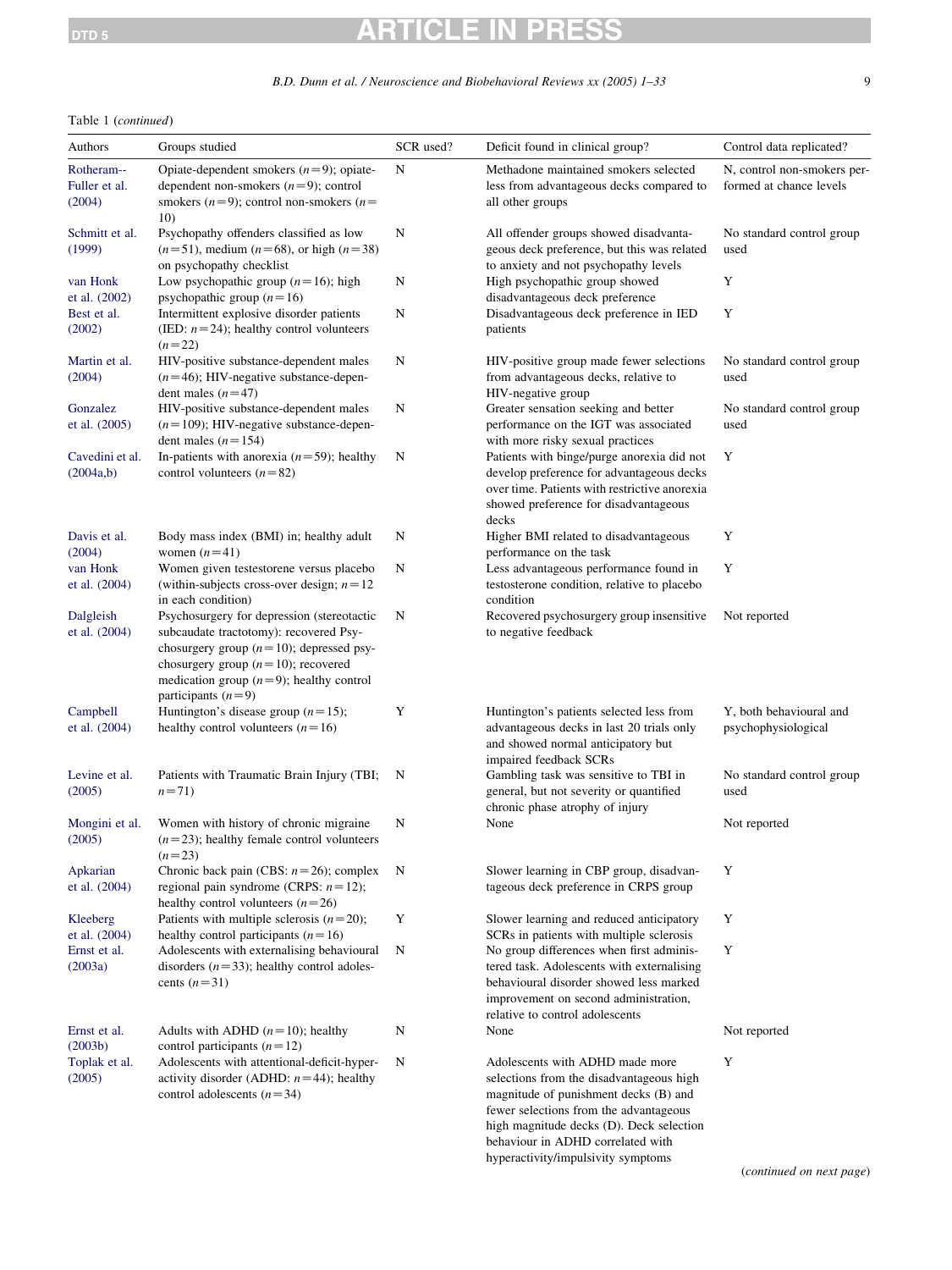# TICLE IN **1**

10 B.D. Dunn et al. / Neuroscience and Biobehavioral Reviews xx (2005) 1–33

Table 1 (continued)

| Authors                  | Groups studied                                                                                                                                                                                                                                                                                   | SCR used? | Deficit found in clinical group?                                                                                               | Control data replicated?          |
|--------------------------|--------------------------------------------------------------------------------------------------------------------------------------------------------------------------------------------------------------------------------------------------------------------------------------------------|-----------|--------------------------------------------------------------------------------------------------------------------------------|-----------------------------------|
| Harmsen (in<br>press)    | Nicotine-dependent smokers $(n=61)$ ; not<br>nicotine-dependent smokers $(n=47)$                                                                                                                                                                                                                 | N         | No difference between groups                                                                                                   | No standard control group<br>used |
| Jollant et al.<br>(2005) | Patients with history of violent suicide<br>attempts ( $n=32$ ), patients with a history of<br>non-violent suicide attempts $(n=37)$ , con-<br>trol patients with affective disorders but<br>with no history of suicidal behaviour $(n=$<br>25), and healthy control participants ( $n =$<br>82) | N         | Both suicide groups showed disadvanta-<br>geous deck preference, relative to healthy<br>control and psychiatric control groups | Y                                 |

before conscious knowledge does, and without the help of such biases, overt knowledge may be insufficient to ensure advantageous behaviour...we believe that the autonomic responses detected in our experiment (especially those evident in the pre-hunch period) are evidence for a nonconscious signalling process" [\(Tranel et al., 1999, p. 1055\)](#page-32-0).

In other words, learning via emotion-based biasing signals is believed to precede explicit insight on the IGT. If the reward/punishment schedule can be consciously comprehended by participants prior to the development of somatic markers, this could mean that cognitive outcome expectancies rather than somatic markers could guide successful IGT performance [\(Turnbull et al., 2003\)](#page-32-0) and seriously undermine the support the paradigm can offer for covert 'somatic marker' activation.

As discussed earlier, preliminary evidence from the Iowa laboratory appeared to indicate that participants are not fully aware of the reward/punishment schedule ([Bechara et al.,](#page-28-0) [1997a](#page-28-0)). Recent data from other laboratories suggest that the reward/punishment schedule used in the IGT is more cognitively penetrable than previously thought, however. [Maia and McClelland \(2004\)](#page-30-0) argued that the broad, openended questions used to measure conscious awareness of the task contingencies in the Iowa laboratory studies (e.g. [Bechara et al., 1997a](#page-28-0)) were not sufficiently sensitive to identify all conscious knowledge held by participants. Using more detailed, focused questions in a replication study with 20 healthy participants answering questions after each block of 20 trials, they found that advantageous performance on the task was nearly always accompanied by verbal reports of reasonably accurate quantitative and qualitative knowledge about the outcomes of the decks that was sufficient to guide behaviour. Indeed, participants tended to report accurate knowledge about the reward/punishment schedule more reliably than they selected from the advantageous decks, mirroring the VMPFC lesion patients who reached the conceptual stage in the Iowa laboratory experiments ([Bechara et al., 1997a\)](#page-28-0). To control the possibility that asking more detailed questions somehow helped participants to construct a clearer problem space to comprehend the task structure, another 20 participants completed the task with the original questions given by [Bechara et al. \(1997a\)](#page-28-0) and their behavioural performance was shown to be identical. The fact that participants have earlier awareness

of the reward/punishment schedule means that the anticipatory SCR signals found on the IGT could be a consequence of conscious knowledge of the situation rather than being causally involved in the decision-making process.

[Bowman et al. \(2005\)](#page-28-0) have also reported that participants are more aware of the IGT reward/punishment schedule than previously believed, rating the 'goodness' and 'badness' of decks at above chance levels as early as after the initial 20 trials.

[Maia and McClelland \(2004\)](#page-30-0) concluded that the IGT can be performed through access to conscious, explicit knowledge, and it is therefore inaccurate to claim that task acquisition necessarily requires the generation of nonconscious somatic marker signals. Of course, these findings do not rule out the possibility that participants would sometimes utilise non-conscious bodily biasing signals to perform the task. A number of features about the IGT design make it likely to promote explicit rather than implicit reasoning, however [\(Maia and McClelland, 2004\)](#page-30-0). First, it gives participants time to deliberate over each decision if they so wish and the outcomes are presented in explicit numerical form. Second, there is little variation in the magnitude of rewards and punishments used, making it relatively easy to track deck characteristics consciously and therefore potentially promoting explicit reasoning. In particular, participants only need to pay attention to the punishment delivered on each deck to successfully acquire the task (see Section 2.7).

In many ways, these criticisms reflect a broader literature debating the validity of the claim that so-called 'implicit' learning really can take place without conscious, 'explicit' awareness (see [Shanks, 2005](#page-31-0) for a critical review). Shanks argues that empirical evidence demonstrating that learning can take place without conscious knowledge is undermined by the use of inappropriate measures of awareness. These measures often do not index all the conscious knowledge the participant has (the 'exhaustiveness' criteria; [Shanks and St.](#page-31-0) [John, 1994\)](#page-31-0) and do not always tap the same stored knowledge that is actually controlling relevant task behaviour (the 'information' criteria; [Shanks and St. John,](#page-31-0) [1994\)](#page-31-0). For example, the use of forced-choice stimulus identification may be too stringent a measure of conscious awareness in associative learning paradigms where partially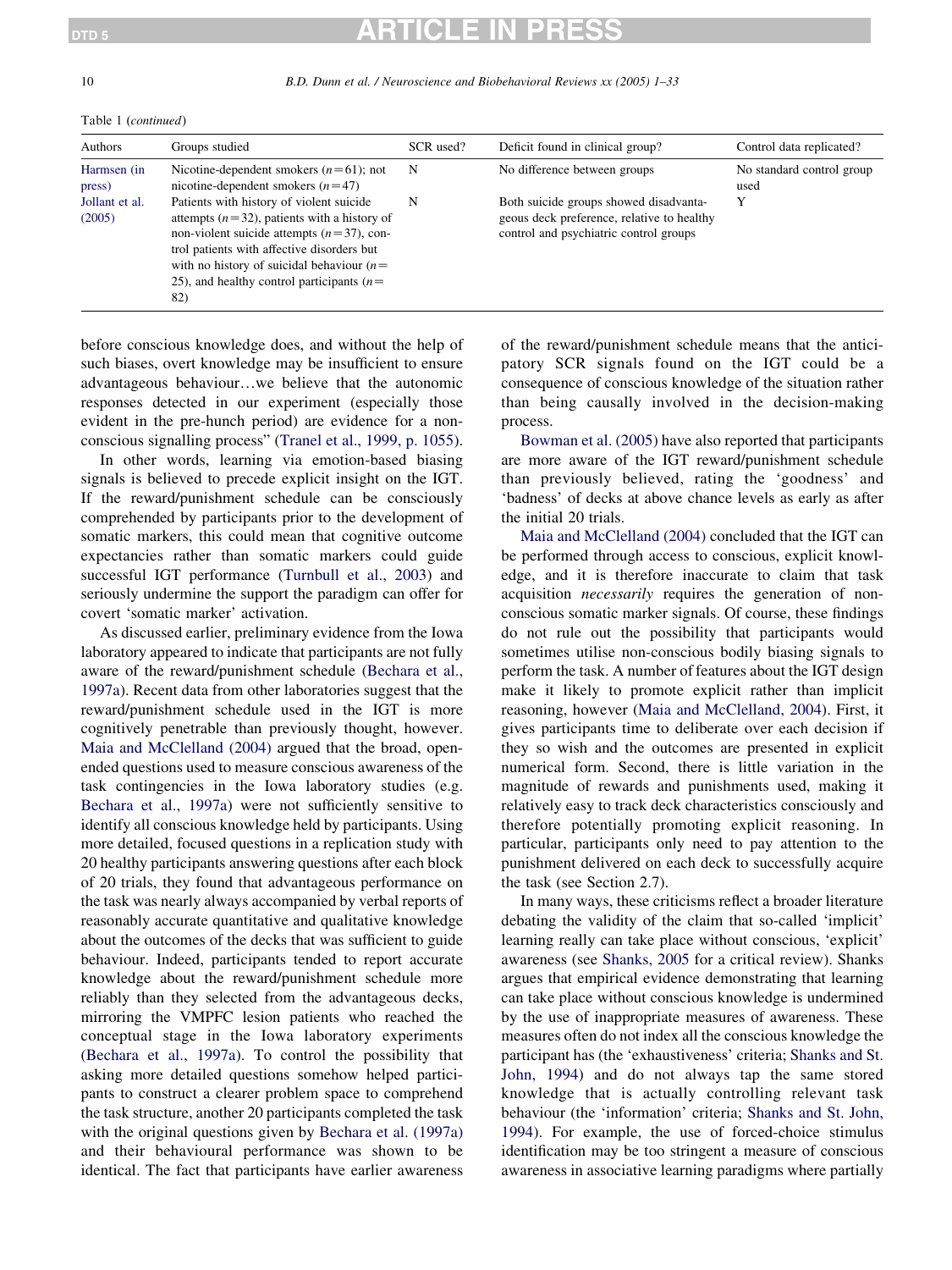identified stimulus features could shape responding and where participants adopt a conservative response criterion ([Lovibond and Shanks, 2002; Shanks and Lovibond, 2002\)](#page-30-0). The measures of awareness included in the original IGT cognitive penetrability studies ([Bechara et al., 1997a](#page-28-0)) appear to meet neither Shanks' exhaustiveness nor information criteria.

In response to the criticisms of the cognitive impenetrability of the IGT reward/punishment schedule, in particular the points raised by [Maia and McClelland](#page-30-0) [\(2004\)](#page-30-0), a robust rebuttal was generated by the Iowa laboratory ([Bechara et al., 2005](#page-28-0)). This argued that the emotion-based rather than implicit nature of biasing signals is core to the SMH, so it is not problematic if the IGT is more transparent than previously believed: "The central feature of the SMH is not that non-conscious biases accomplish decisions in the absence of conscious knowledge, but rather that emotion-related signals assist cognitive processes even when they are non-conscious" ([Bechara](#page-28-0) [et al., 2005, p. 159\)](#page-28-0). In many ways, this seems a retreat from earlier arguments emphasising the frequently implicit nature of somatic markers (e.g. [Tranel et al., 1999](#page-32-0)) and makes the SMH hard to distinguish from other accounts of decision-making.

[Bechara et al. \(2005\)](#page-28-0) also argued that SCRs appear sufficiently early in the IGT to precede the conscious knowledge identified by other laboratories, and so may still reflect implicit learning. This assertion is hard to reconcile with the fact that some understanding of the reward/ punishment schedule was found as early as the first block of 20 trials by [Maia and McClelland \(2004\)](#page-30-0). It is also unclear whether it is valid to draw a direct comparison between insight data gathered in different laboratories using very different insight assessments [\(Maia and McClelland, 2005\)](#page-30-0). Finally, [Bechara et al. \(2005\)](#page-28-0) argued that Maia and McClelland's explanation could not account for why correct knowledge of a situation did not guarantee correct decisions, instead suggesting that somatic markers need to be postulated to explain this scenario. An alternative explanation, however, is that apparently non-optimal rational decision-making behaviour in the face of partial explicit knowledge reflects exploratory behaviour by the participant to further garner information about the task at hand [\(Maia and McClelland, 2005\)](#page-30-0). A recent case report has demonstrated that a patient with hippocampal amnesia was able to acquire the IGT and actually showed improved performance over multiple administrations of the paradigm. This was interpreted as reflecting non-conscious emotional learning in the absence of awareness. It has previously been argued, however, that dissociations of performance in amnesia cannot be taken as strong evidence for multiple memory systems (Shanks & St John, 1994). Even if amnesia is associated with spared non-conscious and impaired conscious learning systems, it still cannot be assumed that these non-conscious processes are necessarily emotional in nature. Finally, there are other ways to account for

acquisition of the task in hippocampal amnesia other than through recourse to the SMH. For example, hippocampal lesions in rats facilitate instrumental learning with delayed reinforcement by reducing competition from contextreinforcer associations that normally hinder the formation or expression of response-reinforcer associations ([Cheung](#page-28-0) [& Cardinal, 2005\)](#page-28-0). Therefore, normal acquisition of the IGT in amnesia is not conclusive proof that the IGT crucially relies on non-conscious emotional learning systems.

In summary, there seems little support for the claim that the reward/punishment schedule of the IGT is fully cognitively impenetrable. This means that the assertion that the IGT in the early stages involves covert, nonconscious somatic markers to regulate decision-making ([Tranel et al., 1999; Bechara et al., 1997a](#page-32-0)) can no longer be confidently endorsed. Instead, it appears that participants have at least some conscious awareness of the reinforcement contingencies used in the task. It remains unclear whether this is best conceptualised as a full rational understanding of the reward/punishment schedule used or simply that participants are able to consciously label the valence of the decks (i.e. 'this one is good', 'this one is bad') in a heuristic fashion.

The 'fully explicit' interpretation would undermine the utility of the SMH, since if somatic markers arise only after full conscious knowledge about a situation is available it is unclear why people would ever need to make use of them. It would seem more parsimonious to act on the basis of the explicit knowledge rather than waiting for the emotional consequences of the decision to be communicated via the periphery. Further, it would mean that the somatic marker signal could be interpreted as a consequence of the explicit knowledge rather than being of causal importance in the decision-making chain, making the SMH indistinguishable from other accounts of task performance described later (see section 2.9). The heuristic interpretation, while challenging the impenetrability of the IGT, is consistent with the broader claim of the SMH that emotion (in this case a conscious verbal affective label) can guide decision-making. Indeed, [Damasio \(1994\)](#page-29-0) argues that somatic markers may act at either an overt or covert level, so some awareness of the reward/punishment schedule in the IGT is not problematic for the SMH in its weakest sense.

#### 2.3. Interpretation of psychophysiological data on the IGT

The pivotal finding in support of the SMH is that anticipatory SCRs differentiate between the advantageous and disadvantageous decks over time. The original paper reported this effect in 15 healthy control participants and found that it was absent in VMPFC lesion patients ([Bechara](#page-28-0) [et al., 1996](#page-28-0)). While the IGT has been used in a wide range of studies, only a subset has included psychophysiological measures. Studies that do report psychophysiology data have generally replicated the findings of elevated anticipatory SCRs to the disadvantageous decks, relative to the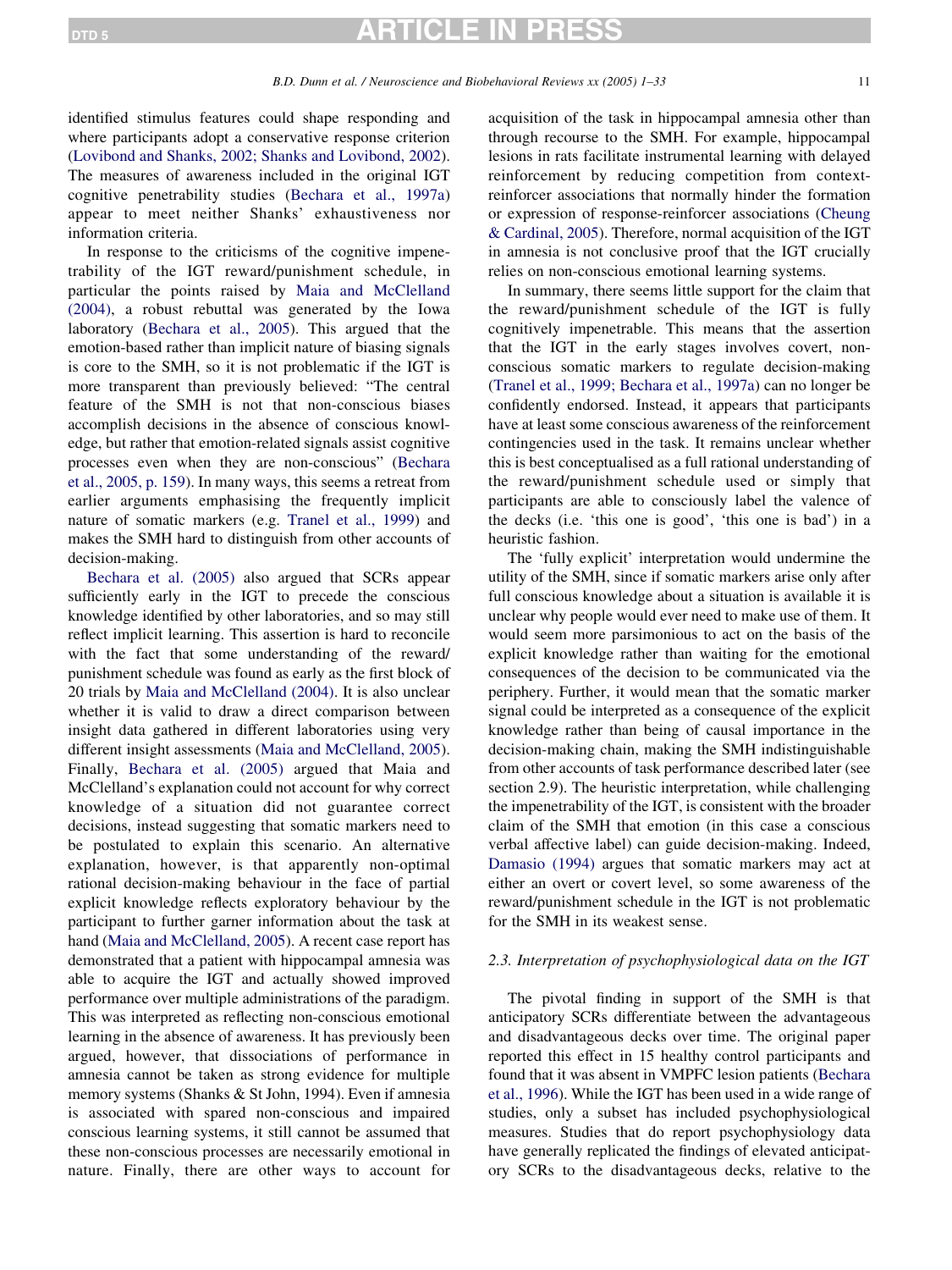advantageous decks (for example, [Bechara et al., 1999,](#page-28-0) [2002; Bechara and Damasio, 2002; Campbell et al., 2004;](#page-28-0) [Jameson et al., 2004; Hinson et al., 2002; Tomb et al., 2002;](#page-28-0) [Suzuki et al., 2003; Crone et al., 2004](#page-28-0)). Further, there is some evidence that anticipatory marker signals correlate with both successful performance on the task [\(Carter and](#page-28-0) [Smith-Pasqualini, 2004; Oya et al., 2005\)](#page-28-0) and individual difference measures of neuroticism ([Carter and Smith-Pas](#page-28-0)[qualini, 2004](#page-28-0)). This indicates that the anticipatory SCR results are reasonably reliable and may relate to meaningful individual differences in sensitivity to reward and punishment, but exactly how to interpret them is complicated by a number of factors.

First, reliable anticipatory SCR differences have been reported only in a sub-group of the best performing healthy control participants in some studies. For example, [Crone](#page-29-0) [et al. \(2004\)](#page-29-0) gave 96 students a modified version of the IGT, while recording participants' anticipatory and feedback SCR and heart rate (HR) responses. Participants were split into three equal sized groups of poor, moderate and good performers, based on the total number of selections they made from the advantageous decks during the task. Anticipatory SCRs were greater for the disadvantageous than advantageous decks for the good performance group only. Similarly, anticipatory HR slowing was greater for the disadvantageous decks, relative to the advantageous decks, in the good performance group. Crucially, the moderately performing group (who nevertheless did successfully acquire the task) did not show any such psychophysiological differentiation between the decks. These findings are potentially problematic for the SMH since they show that a number of participants can acquire the task without needing to generate anticipatory HR or SCR signals, therefore suggesting that somatic markers are not necessary or sufficient to do well on the paradigm. In partial defence of this criticism, it can always be argued that other nonmeasured forms of peripheral feedback (e.g. facial) helped these participants to perform the task or that there may have been some important differences between the original IGT and the modified decision-making task used in this study.

Second, there appear to be other ways to interpret the elevation of SCR to the disadvantageous decks. The SMH claims that anticipatory SCRs on the IGT reflect growing awareness of the negative, long-term consequences of the 'risky' decks. [Tomb et al. \(2002\)](#page-32-0) investigated whether anticipatory SCR changes on the IGT are correlates of correct versus incorrect decision-making or correlates of low-magnitude reward/punishment versus high-magnitude reward/punishment decision-making. If the anticipatory SCRs found on the IGT reflect the increased variance of reward and punishment offered on the 'disadvantageous' decks rather than their profitability over time, this does not offer support for the SMH.

To examine this issue, [Tomb et al. \(2002\)](#page-32-0) contrasted the original IGT (where the bad decks are associated with a higher magnitude of punishment and reward than the good decks) with a modified version using a different reward/ punishment schedule (linking the advantageous decks with a higher magnitude of punishment and reward than the disadvantageous decks). On the original task, participants picked more from the good than the bad decks and showed higher anticipatory SCRs for the bad decks. In the altered version, volunteers picked more from the good than the bad decks but showed higher anticipatory SCRs for the good decks, which is consistent with the interpretation that increased SCRs reflect the greater variance in the rewards and punishments offered rather than their 'goodness' over time. The Tomb et al. interpretation is also consistent with a number of behavioural studies describing how participants differed in number of selections made from the low frequency/high magnitude of punishment decks and the high frequency/low magnitude of punishment decks (e.g. [Wilder et al., 1998; Shurman et al., 2005](#page-32-0)).

In response to the Tomb et al. findings, [Damasio et al.](#page-29-0) [\(2002\)](#page-29-0) argued that somatic markers can serve to record the long-term positive as well as negative consequences of a particular response option (so a larger SCR to the advantageous decks in the Tomb et al. study is not inconsistent with the SMH). Further, they argued that the larger SCR to the good decks in the Tomb et al. data may still reflect a non-conscious danger signal related to the likely risk of a large penalty, but that this signal is overridden by conscious assessment of the overall goodness of the decks (but see [Maia and McClelland, 2004](#page-30-0)).

Other authors have argued that the psychophysiological response to feedback rather than in anticipation of deck selection is more important for regulating task behaviour. [Suzuki et al. \(2003\)](#page-32-0) explored the influence of anticipatory and feedback SCRs on a Japanese version of the IGT completed by a population of 40 Japanese students. Consistent with the SMH, the 'risky' decks produced a greater anticipatory SCR than the 'conservative' decks. No relationship was found between the number of 'risky' selections in each block of the task and the amplitude of anticipatory SCRs, however. Further, there was no difference in anticipatory SCRs for early and late trials, which is inconsistent with the claim that anticipatory markers are acquired through experience ([Bechara et al.,](#page-28-0) [1996, 1997a](#page-28-0)). Instead, it was found that feedback SCRs (referred to as appraisal responses by Bechara) may be more important for mediating task performance. Feedback SCRs were greater following punishment than reward and on selections from 'risky' rather than 'conservative' decks. Participants who showed greater feedback SCRs tended to have a greater learning curve on the task (selecting fewer times from the 'risky' decks in late versus early trials). These results suggested that feedback rather than anticipatory SCRs may be more crucial in shaping decision-making on the IGT.

Against this conclusion, [Crone et al. \(2004\)](#page-29-0) found that anticipatory rather than feedback physiological responding was related to task performance on their variant of the IGT.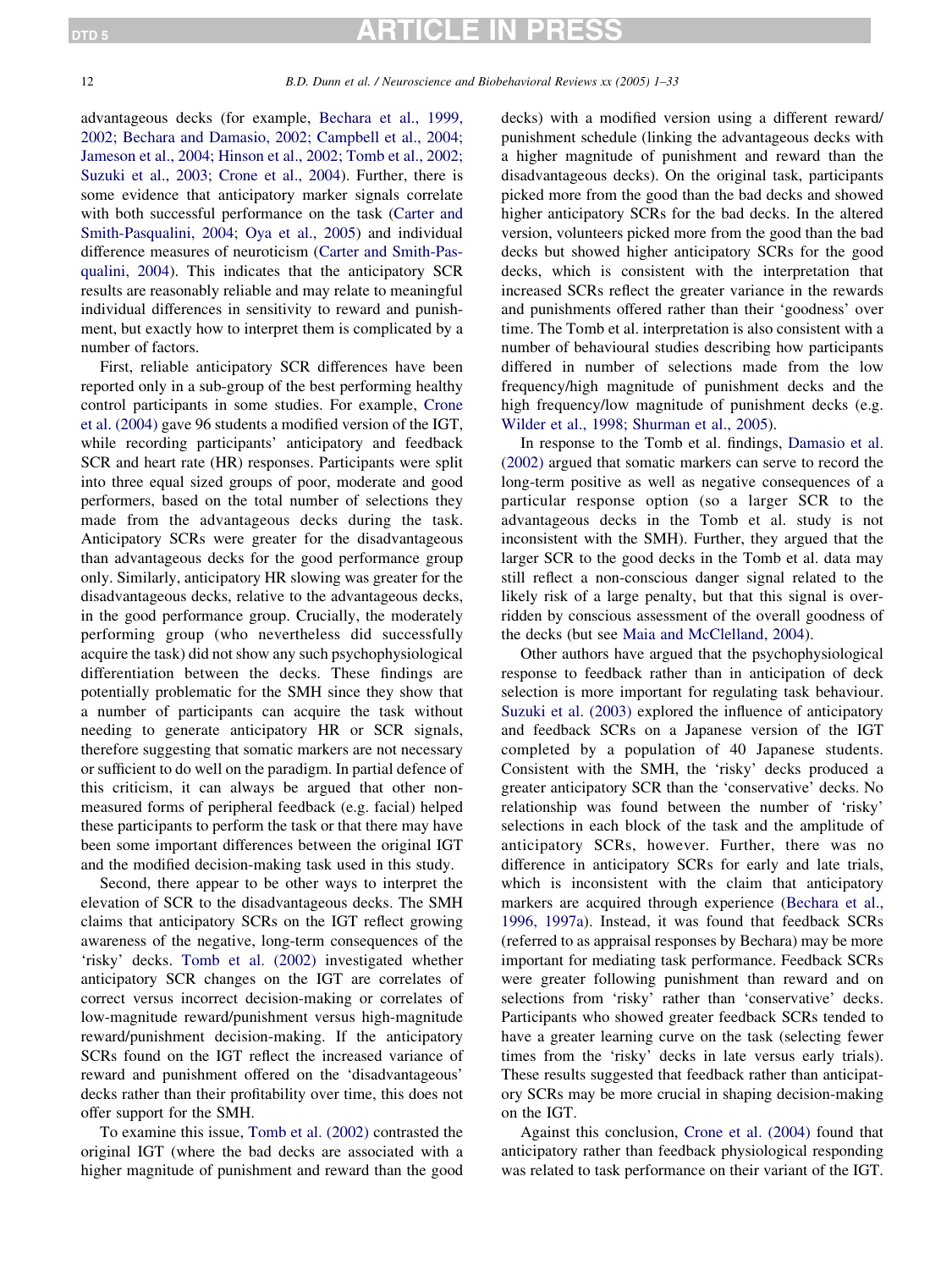All participants showed a greater SCR and greater HR deceleration following punishment than reward (particularly on decks that had a low frequency of punishment), but this did not differentiate between good, average and poor performers on the task. Further, findings of elevated anticipatory SCRs to the disadvantageous decks in the high performing sub-group stood even when feedback on the previous trial was entered as an additional factor in the analysis. In addition, other studies have found a correlation between anticipatory SCRs and successful acquisition of the task ([Carter and Smith-Pasqualini, 2004; Oya et al., 2005\)](#page-28-0).

Third, the anticipatory marker signals generated on the IGT may not be directly involved in the decision-making process. A simplified but equivalent decision-making task to the IGT has been used with rhesus monkeys, finding that SCRs were associated with anticipation of reward after a decision had been made rather than before a decision had been made ([Amiez et al., 2003\)](#page-27-0). This was interpreted as indicating that SCRs are a correlate of anticipatory appetitive behaviour rather than reflecting the decisionmaking process directly. This is an important finding and is potentially extremely problematic for the SMH, since it suggests that the 'anticipatory' changes found on the IGT could relate to expectancies about reward and punishment after a deck has been selected rather than driving deck selection behaviour in the first place. In other words, these signals may not play a causal role in shaping decisionmaking behaviour.

At face value it is difficult to separate responses prior to response selection and prior to feedback, due to the relatively slow time course of SCR signals. One way to explore this issue, however, would be to acquire SCR data at a higher temporal resolution and apply various signal processing strategies to separate the components of the signal that relate to selection of response versus anticipation of feedback following selection (e.g. see [Lim et al., 1997\)](#page-30-0) or use other psychophysiological responses with a faster time course than SCRs.

Finally, another potential problem with the psychophysiology findings on the IGT is that investigators typically only report SCRs (see [Crone et al., 2004](#page-29-0) for an exception to this). Work from other laboratories has generally shown that the SCR is not particularly sensitive in discriminating between positive and negative valence (e.g. [Bradley et al.,](#page-28-0) [2001a,b](#page-28-0)), so this measure may not be the best candidate to index an underlying emotion-based marker 'signal' that indicates if a decision is 'good' or 'bad'. There are a variety of other sources of bodily feedback that could be measured, including facial muscle activity with electromyography (EMG) or heart rate with electrocardiogram (ECG). Given the uncertain nature of the interpretation of SCRs, stronger support for the SMH would be provided by evidence of anticipatory signals emerging across a range of bodily systems. Further, it is increasingly realised in the psychophysiology literature that bodily responses to particular environmental demands cannot be reliably

modelled on a uni-dimensional arousal spectrum and instead are better conceptualised as a complex of related responses (see [Lacey, 1967](#page-30-0) for a critical review of activation theory). For example, attentional orienting, rather than leading to a simple increase or decrease in bodily response, is characterised by decreased motor activity, increased SCR, delayed respiration, and heart rate deceleration ([Graham,](#page-30-0) [1979](#page-30-0)). Therefore, the anticipatory SCR changes seen in the IGT may form part of a broader response complex, which may not be valid to interpret as a simple increase or decrease in bodily response.

In summary, there has been limited external replication of the key anticipatory SCR data on the IGT. Further, when the pattern of findings is successfully replicated, it remains unclear exactly what these SCRs represent. They may be a response to feedback, an indicator of risk, a marker of postdecision emotion state, or a signal of how good or bad a particular response option is. Additional clarification of the mechanism by which these anticipatory marker signals act to bias decision-making is necessary if these data are to be used to support the SMH. We will return to this point later in the manuscript (section 4.2 on 'Specification of the somatic marker mechanism'). To more fully support the SMH measurement of other bodily responses in addition to SCR is needed to better model the complex bodily activation typically seen in response to environmental stimuli. Further, causal designs that manipulate somatic state and look at the effects on IGT performance are also required (see Section 2.6)

### 2.4. Variability in control participant performance on the IGT

It is increasingly apparent that substantial minorities of control participants do not learn to select from the advantageous decks over time on the IGT. [Bechara and](#page-28-0) [Damasio \(2002\)](#page-28-0) reported that not all control participants perform advantageously on the IGT and this did not clearly relate to the development of anticipatory SCRs. They found that around 20% of normal adults performed disadvantageously on the IGT, selecting more from bad decks than good decks. Within this poorly performing sub-group, the variance in anticipatory SCRs was high, with some showing normal SCRs and some showing a profile similar to VMPFC lesion patients. Those participants with impaired behavioural performance but normal anticipatory SCRs were characterised post hoc as 'high-risk takers', choosing to override 'somatic marker' information with conscious deliberation.

Similarly, a variety of studies have reported that there are sub-groups of healthy control participants who do not show a preference for the advantageous decks at the end of the task (e.g. [Crone et al., 2004; Adinoff et al., 2003](#page-29-0)) or an overall reduction in the number of selections made from advantageous decks in healthy populations ([Lehto and](#page-30-0) [Elorinne, 2003:](#page-30-0) see [Table 1\)](#page-7-0). While these findings are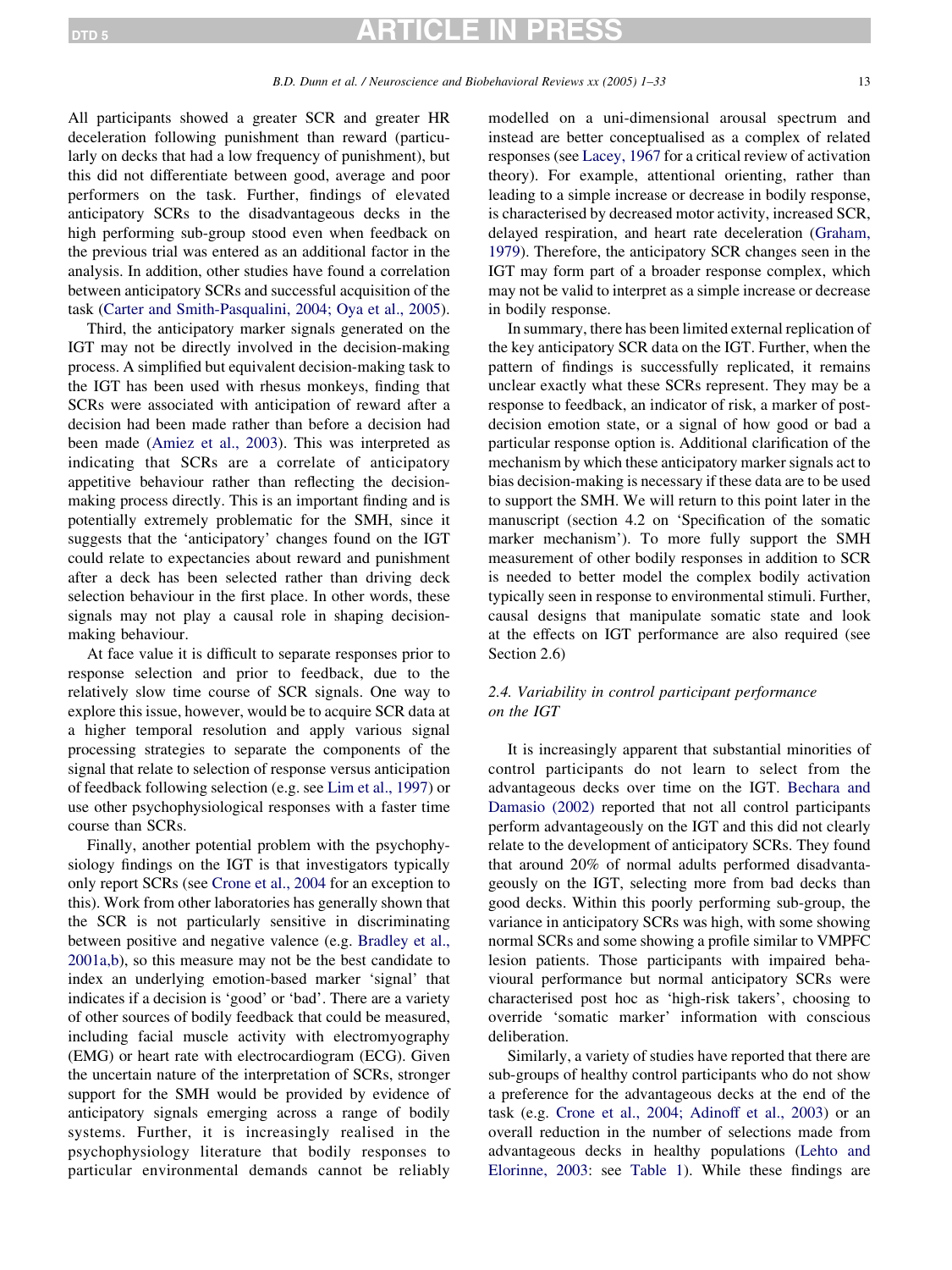perhaps not directly problematic for the SMH (since it does not claim to be a truly nomothetic model of decisionmaking), they do make interpretation of IGT data complex. Where no differences between a patient/lesion group and a control group are found, does this genuinely reflect an absence of a deficit in the experimental group, or rather that a poorly performing group of control participants was selected? This variability in control data suggests that performance on the IGT should perhaps be compared to objective criteria (for example, selecting from advantageous decks at greater than chance levels), as well as relative to the performance of a comparison group. Further, the variability in behavioural performance of control participants raises doubts about the ecological validity of the paradigm. If a group of control participants can perform extremely poorly on the task and yet presumably does not always show gross difficulties in day to day decision-making, it is then unclear to what extent the psychological mechanisms measured by the paradigm bear any relevance to everyday, real-world decision-making. Of course, it remains possible that control participants could exhibit impaired decision-making in everyday life, so perhaps measures of quality of everyday decision-making should be included in studies to check for this possibility.

### 2.5. Specificity and reliability of the IGT in clinical populations

Another issue with the IGT is that performance deficits do not appear to be specific to particular neurological or psychiatric conditions, since a majority of patient groups show impairments on the measure. This partially undermines its utility in understanding decision-making difficulties across different disorders. Moreover, there have been some failures to replicate findings within a particular clinical group, suggesting that findings may not be that reliable. For example, of six studies examining schizophrenia, one found no deficit [\(Wilder et al., 1998\)](#page-32-0), one found a disadvantageous deck preference [\(Ritter et al.,](#page-31-0) [2004\)](#page-31-0), one found deficits were dependent on medication type ([Beninger et al., 2003\)](#page-28-0), one found preference for the infrequent punishment decks [\(Shurman et al., 2005](#page-32-0)), and two found only sub-types of schizophrenic patients were impaired on the task ([Bark et al., 2005; Turnbull et al., in](#page-27-0) [press](#page-27-0)).

### 2.6. The causal relationship between body-state feedback and IGT performance

Another potential issue with the IGT is that the psychophysiology data implicating 'somatic marker' generation with successful performance are correlational only. This means that no causal conclusions about the role of body-state feedback on decision-making can be reliably drawn. Although healthy volunteers seem to show anticipatory SCR activity when performing well on the task, this

may reflect the end product of the decision-making process rather than being a key feature in its development. For example, the SCR changes may reflect anticipation of reward and punishment to be delivered after a deck has been selected [\(Amiez et al., 2003\)](#page-27-0). Further, it may be the case that some other mechanism regulates both behavioural selection and somatic marker generation on the IGT. It could also be argued that the most parsimonious account of the IGT data is that greater somatic marker activation actually leads to impaired behavioural performance (since greatest somatic marker activation actually temporally precedes selection from the disadvantageous decks). Causal methodologies are needed to refute these criticisms.

A number of attempts have been made to demonstrate a causal link between body-state feedback and IGT performance, but have so far provided mixed support for the SMH. The primary methodology has been to look at groups with impaired feedback from the body and see if this leads to suboptimal performance on the IGT. Feedback from the body can arise from multiple routes (e.g. [Bechara, 2004;](#page-27-0) [Damasio, 2004](#page-27-0); for a more detailed review see [Craig,](#page-29-0) [2002](#page-29-0)), including spinal cord, vagus nerve, endocrine system, feedback from facial muscles, and from the physiochemical environment of the brain (for example, temperature).

Preliminary work found that 20 individuals suffering from peripheral neuropathy, a condition that reduces afferent feedback to the brain, were mildly impaired on the IGT compared to control volunteers [\(Bechara et al.,](#page-28-0) [1998a](#page-28-0)). This study has so far only been published as conference abstract without peer review, so a full analysis of its methodological merits is not possible. This means it should not yet be viewed as strong supporting evidence for the SMH.

Subsequently, IGT performance has been examined in six patients with pure autonomic failure (PAF), a condition that leads to a peripheral denervation of autonomic neurons and therefore an absence of peripheral autonomic responses ([Heims et al., 2004](#page-30-0)). Contrary to prediction, PAF patients performed better than a comparable control group on the IGT (i.e. selected from the advantageous decks to a greater extent). The fact that PAF patients were significantly superior on the IGT relative to controls means that the findings cannot be explained away as a lack of statistical power due to a small sample size. Further, it has been demonstrated that long standing PAF also leads to changes in the morphology of brain regions involved in the representation and regulation of body state [\(Critchley](#page-29-0) [et al., 2003](#page-29-0)). Voxel-based morphometry on the structural MRI scans of 15 PAF patients revealed decreases in grey matter volume and concentration in both the anterior cingulate and insula cortices, perhaps as a result of loss of afferent input to brain regions involved in autonomic representation. This is significant for the SMH because it means that PAF patients have both body-state feedback and regions of the 'as-if' loop compromised, so some kind of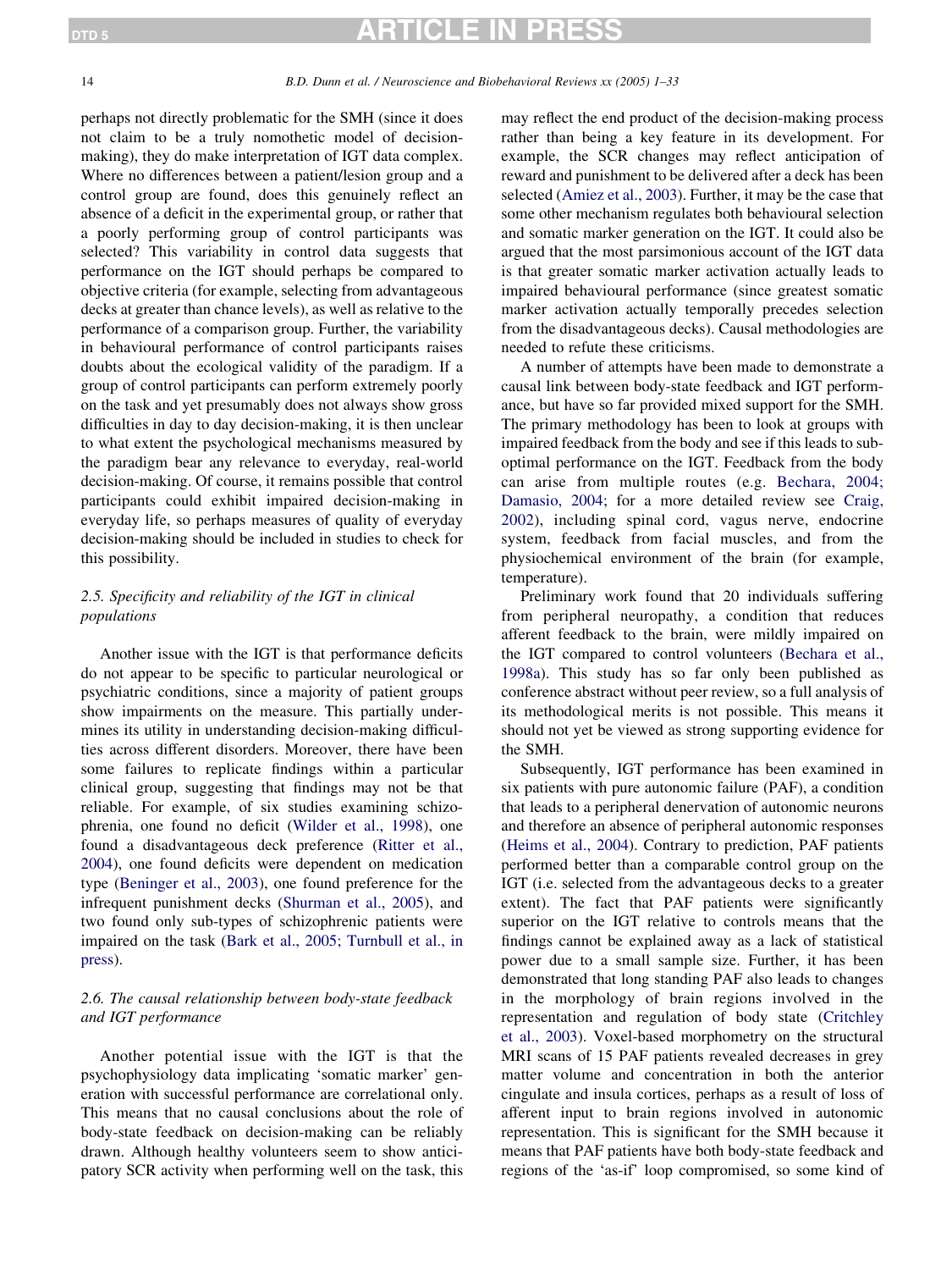impairment would have been expected. Therefore, the finding that PAF patients are not impaired on the IGT is difficult for the SMH to explain. [Heims et al. \(2004\)](#page-30-0) argue, however, that their data do not disprove the SMH since other sources of peripheral feedback are still intact in PAF patients, in particular somatic systems.

There is some tentative evidence that the vagus nerve, a major feedback pathway for signals from the peripheral nervous system to the brain, is important in the generation of somatic markers [\(Martin et al., 2004a](#page-31-0)). Patients who had vagus nerve stimulators implanted to treat epilepsy performed two repeat versions of the IGT, one when vagus nerve stimulation was covertly delivered and one without stimulation. The stimulated group initially selected more from the disadvantageous decks and then moved to the advantageous decks, whereas the group without stimulation initially selected more from the advantageous decks and then moved away from them as the task progressed. This improvement in performance over time in the stimulated relative to the un-stimulated condition was interpreted as evidence that the vagus nerve influences decision-making ([Martin et al., 2004a](#page-31-0)). This cannot be viewed as strong support for the SMH, however, since there was no overall group difference.

The study of patients with spinal cord damage has failed to generate support for the SMH. Patients with spinal cord sections at the sixth cervical vertebrae, thus blocking somatic feedback, displayed no deficit on the IGT relative to healthy controls [\(North and O'Carroll, 2001](#page-31-0)). This is despite the fact that spinal cord injury has been sometimes shown to reduce the intensity of emotion experience ([Hohmann, 1966; Chwalisz et al., 1988; Montoya and](#page-30-0) [Schandry, 1994;](#page-30-0) although see [Cobos et al., 2002](#page-29-0) for a recent exception). [North and O'Carroll \(2001\)](#page-31-0) suggested that their data can be reconciled with Damasio's model if it is assumed that feedback from the hormonal route and nerves outside the spinal cord (e.g. facial muscles) is more important than the afferent feedback sent via the spinal cord. It is also possible that people who have lived with long-term spinal damage have adapted to the loss of peripheral feedback and make more extensive use of the 'as-if' loop (see [Fig. 1](#page-3-0)). Thus, a deficit may have been revealed if the patients were studied immediately after injury. Imaging studies of such patients could examine whether activity in the 'as-if' loop mediates intact performance on the IGT, as predicted by the SMH.

An important development for SMH will be to examine the conditions under which the body loop or 'as-if' loop are involved in decision-making. [Bechara \(2004\)](#page-27-0) suggests that the body loop will be engaged in decision-making under uncertainty, whereas decision-making under certainty (i.e. where the outcome is explicit and predictable) will engage the 'as-if' loop, although it is currently unspecified as to why this should be the case.

In summary, studies of IGT performance in patients with altered feedback from the body have not provided strong support for the SMH, so the causal status of the model remains unclear. Interpretations of these experiments perhaps raise issues about the testability of the SMH. Nearly all of the negative findings can be explained away through some aspects of peripheral feedback remaining intact in the patient groups studied (for example, the somatic system in PAF, endocrine feedback following spinal injury) or through recourse to the 'as-if' loop. It seems virtually impossible to test the theory in a scenario where all peripheral feedback routes are disturbed and the 'as-if' loop cannot be utilised, therefore making it difficult to disprove.

#### 2.7. Task design issues

A number of methodological features of the task design and psychophysiology analysis of the IGT also complicate interpretation of the data it generates. First, in the psychophysiology analysis the deck that participants eventually select is used to designate each anticipatory 'somatic marker'. In the deck selection phase, however, people are free to shift their attentional focus across all of the decks before settling on one. This means that the physiological marker generated may not reflect attention to a single deck but a shifting attentional focus across all decks before arriving at a choice.

Second, the magnitude of rewards given in the task is predictable (either 50 or 100 points), meaning that to do well on the tasks participants simply have to attend to the punishment component of the schedule (see [Fig. 2](#page-4-0)). This possibility is consistent with the finding that neuroticism positively correlates with successful IGT performance ([Carter and Smith-Pasqualini, 2004\)](#page-28-0), given that neuroticism is characterised by a sensitivity to punishment. This issue introduces two complications to the interpretation of the data: the reward/punishment schedule may be easier to comprehend consciously than previously claimed and the task only measures variance in response to punishment rather than reinforcement more generally. This possibly explains why recent findings indicate that the task reinforcement schedule is easier to consciously grasp than originally assumed (e.g. [Maia and McClelland, 2004](#page-30-0)).

Third, deck position is not counterbalanced in the task, meaning preferential selection from good or bad decks could reflect a location bias rather than a genuine decisionmaking deficit.

Fourth, the way in which the decks are classified as advantageous or disadvantageous is problematic ([Maia and](#page-30-0) [McClelland, 2004\)](#page-30-0). At any point in the game, participants have nothing but their prior experience to decide whether the decks are good or bad. In the early trials, the bad decks actually are the most advantageous and it is only later that they become disadvantageous. Therefore, analysis of each trial should standardly classify each deck based on net outcomes up until that point in the game, as is typical in the decision-making literature, rather than on eventual reinforcement, as currently done in the Iowa laboratory.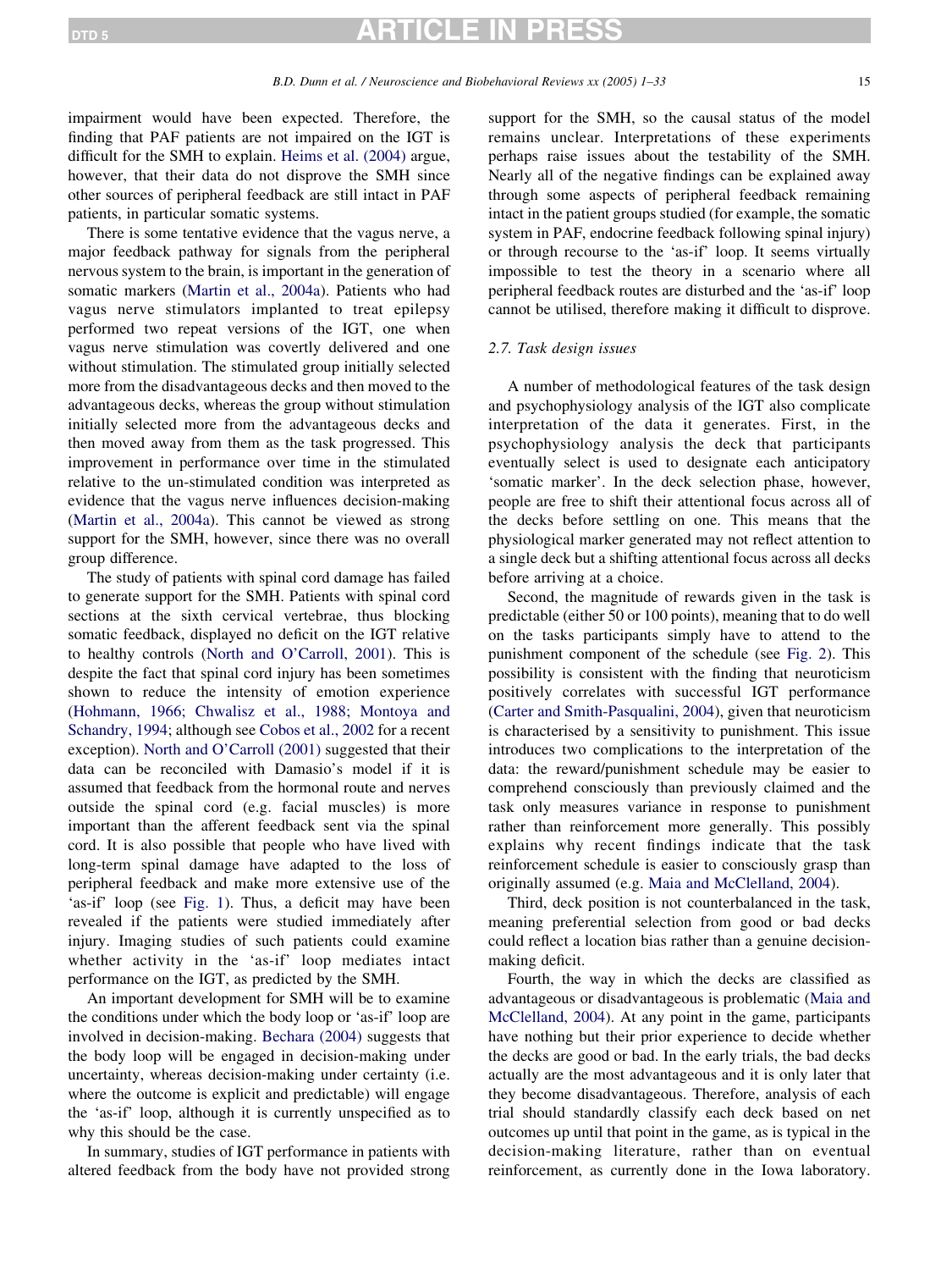Such an approach has recently been taken in a reinforcement learning model of the IGT [\(Oya et al., 2005\)](#page-31-0). In this light, early selection from the disadvantageous decks can be interpreted as 'rational' exploratory behaviour rather than impaired decision-making. Another way to control for this issue is to exclude the first block of 20 trials from the analysis and see if a similar behavioural pattern emerges.

Fifth, participants can only select 80 times from each deck. This raises the possibility that behaviour in the last 20 trials, a point in the game where some participants will run out of cards in their preferred advantageous deck, may deteriorate due to this confound. This reduces sensitivity to detect impairment, since it effectively 'penalises' individuals who learn early in the game. One way round this possibility would be allow participants to make 100 selections from each deck.

Sixth, there are various statistical issues that undermine the IGT data. In the behavioural analysis, learning on the task is indexed in a relatively insensitive fashion by looking at the number of advantageous deck selections in each block of 20 trials, which could perhaps mask successful acquisition in patient populations. A more sensitive analysis would be to carry out some kind of trend analysis (e.g. a linear contrast). Further, rate of learning on the task is always compared relative to the performance of the control group. It is possible that patient groups are still learning the task but just at a slower rate than control volunteers. To explore this possibility it is necessary to look at deck selection relative to chance as well as relative to control participant performance.

In the psychophysiological analysis, there is a problem of an unequal number of means in each cell of the analysis of variance (ANOVA). In particular, participants make a large number of selections from the advantageous decks and only a handful of selections from the disadvantageous decks. This means that the differences in SCRs to the advantageous and disadvantageous decks may be partially an artefact of the statistical assumptions of ANOVA being violated. Moreover, the elevations in response to the disadvantageous decks (which are typically only selected early on in the task) may be an artefact of novelty/habituation. To control for this possibility, it would be necessary to devise a variant task where the different decks are equally sampled from across different periods of time.

To better support the SMH, it needs to be seen whether a similar pattern of findings emerges when these methodological issues are addressed.

### 2.8. Alternative mechanisms potentially underlying IGT task performance

The SMH purports that impaired performance on the IGT relates to an inability to link past emotional response to punishing stimuli with various future response options via somatic marker biasing signals, leading to a 'myopia for the future' ([Damasio, 1994; Bechara et al., 1996\)](#page-29-0). This account is derived largely from observation of patients with VMPFC damage and interpretation of the behavioural deficits they display on the IGT. Consistent with this interpretation, it has recently been shown using an 'expectancy-valence' model that the choices of VMPFC patients on the IGT are guided predominantly by the most recent outcome rather than by outcomes on all past trials ([Busemeyer and Stout, 2002\)](#page-28-0).

Damasio's account of the deficits displayed by patients with VMPFC damage has recently been questioned ([MacMillan, 2000](#page-30-0)), however, and alternative accounts to explain the deficits displayed by VMPFC lesion cases have been put forward (e.g. [Gomez-Beldarrain et al., 2004;](#page-30-0) [Camille et al., 2004](#page-30-0)). Moreover, there is evidence that some VMPFC patients show impaired performance on the IGT even when their emotional reactions are in the normal range. [Naccache et al. \(2005\)](#page-31-0) report the results of detailed investigation on patient RMB, who had suffered damage to left mesio-frontal cortex (encompassing the ACC, the genu of the corpus callosum, and part of the orbitofrontal cortex). RMB showed impaired performance on the IGT, replicating results from the Iowa laboratory (e.g. [Bechara](#page-28-0) [et al., 1994\)](#page-28-0). Problematically for the SMH, RMB showed impaired performance on the IGT even though the affective response system of RMB seemed to be largely intact (e.g. a normal self-report and physiological response to emotion inducing pictures was found). This suggests that there can be deficits on the IGT in the absence of deficits in somatic marker generation, indicating these emotion-based biasing signals are neither necessary or sufficient to complete the task.

Given that Damasio's interpretation of the function of the VMPFC has come into question, it seems sensible to examine whether alternative functional explanations may also be able to account for impaired performance on the IGT. If other mechanisms provide an equally valid account of why behavioural deficits may be shown on the IGT, this undermines support it can offer the SMH. A range of evidence that suggests other mechanisms could account for the findings on the IGT will be evaluated below.

#### 2.8.1. Working memory

The realisation that the reward/punishment schedule on the IGT is less impenetrable than previously thought [\(Maia](#page-30-0) [and McClelland, 2004](#page-30-0)) raises the possibility that explicit learning mechanisms are more important for task acquisition than previously believed. In particular, a number of studies have examined whether intact working memory is necessary to do well on the IGT.

A role for working memory on performance of the IGT has been shown by [Hinson et al. \(2002\)](#page-30-0). They asked healthy control participants to perform a modified, more difficult variant of the IGT (where only one deck was profitable and the differences in profitability between the four decks were less extreme) whilst simultaneously completing a secondary task with or without a working-memory load. The workingmemory condition (holding a string of digits in memory),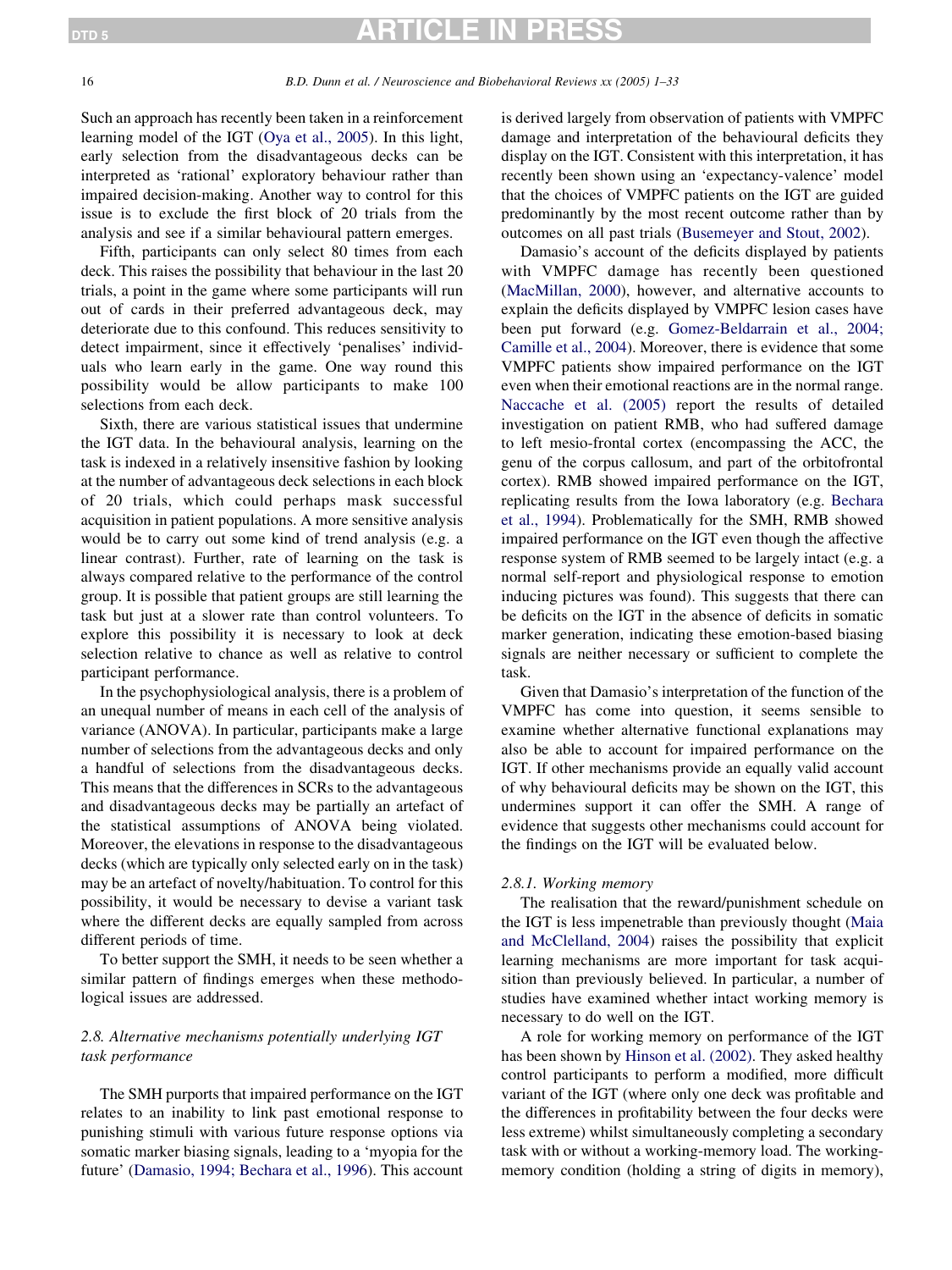compared to the no working-memory condition (repeating digits flashed up on the screen), led to poorer behavioural performance and impaired acquisition of anticipatory somatic markers on the modified IGT. The authors concluded that working-memory processes therefore contribute to the development of somatic markers.

In a follow-up study, [Jameson et al. \(2004\)](#page-30-0) explored whether secondary task performance influenced workingmemory capacity by reducing central executive capacity or interefering with short-term capacity in the phonological loop. They achieved this by comparing the effects of articulatory suppression (rehearsing the word 'the' over and over again to occupy the phonological loop) to the two conditions used in the original experiment in a withinsubjects design using 20 healthy control participants. More 'good' choices were made during the keypad (no working-memory load) and articulatory suppression conditions, compared to the digit maintenance task (workingmemory load). Moreover, performance improved over time and there was a difference between anticipatory SCRs between the 'good' and 'neutral/bad' options on all conditions except the digit maintenance task. The authors concluded that secondary tasks interfere with IGT performance because of the demands they place on central executive function rather than via blocking the phonological loop. This is reconciled with the finding that VMPFC patients with normal working memory show impaired IGT performance by stating that central executive resources are necessary but not sufficient for the development of somatic markers.

The [Hinson et al. \(2002\) and Jameson et al. \(2004\)](#page-30-0) studies can be criticised on the grounds that they did not use the original IGT paradigm, however, and it is possible that the mechanism through which their variant task is learned differs in some important way. A recent study looking at dual-task effects on the original IGT has found a less clear role for working-memory. [Turnbull et al. \(2005\)](#page-32-0) tested the contribution of working-memory-dependent and workingmemory-independent processes to performance on the IGT using a dual-task methodology. Seventy-five healthy control participants were randomly allocated to one of three experimental conditions: IGT with no secondary task, IGT with a non-executive secondary task (articulatory suppression), and IGT with an executive secondary task (random number generation). Results found that the rate of learning in the three groups was not significantly different, with all three groups successfully acquiring the task. This was interpreted as offering support for the claim that IGT performance is relatively independent of working memory. Further, both secondary tasks presumably involved some activation of working memory, so the fact that they did not impair performance supports the claim that the IGT is largely independent of working-memory capacity. There was a trend for the no secondary task group to show superior performance, however, which perhaps partially undermines this interpretation.

Other evidence consistent with a working-memory account of IGT impairment are findings that task performance relates to regions of prefrontal cortex believed to regulate working memory and general intelligence, such as dorsolateral prefrontal cortex (DLPFC). [Bechara et al.](#page-28-0) [\(1998a\)](#page-28-0) compared patients with damage to DLPFC and VMPFC on the IGT and two tests of working memory. It was shown that working memory did not depend on the intactness of decision-making; participants could have normal working memory in the presence or absence of decision-making impairment. On the other hand, decisionmaking was affected by working memory. Performance on the IGT tended to be worse in those with working-memory problems. In summary, an asymmetrical relationship between working memory and decision-making was found. VMPFC damage led to decision-making impairments, which were exacerbated by working-memory problems in those with more extensive lesions. Patients with right-sided DLPFC damage showed impaired workingmemory, which also led to low-normal results in the decision-making task. Damage to broader regions of the prefrontal cortex including DLPFC has also been found to impair IGT performance in studies from other laboratories (e.g. [Manes et al., 2002\)](#page-31-0). A similar asymmetric dependence between working memory and decision-making has been found in individuals with substance abuse ([Bechara and](#page-28-0) [Martin, 2004](#page-28-0)). Moreover, IGT acquisition has been found to correlate with resting state activity in DLPFC ([Adinoff](#page-27-0) [et al., 2003](#page-27-0)).

In summary, while dual-task methodologies have provided mixed support for the role of working memory on the IGT, lesion and neuroimaging findings suggest that more dorsal regions of the frontal lobes known to regulate working-memory do appear to be important for successful task performance. It is debatable to what extent these findings are problematic for the SMH, since [Damasio \(1994\)](#page-29-0) explicitly states that one function of somatic markers is to indicate which options should have working memory and attentional resources allocated to them. In other words, successful acquisition of the IGT may involve first the development of somatic markers to distinguish between good and bad options and second the use of these signals to devote system resources to the better options. In this light, there is no need to posit independence between these two systems.

#### 2.8.2. Reversal learning/inhibition

Another candidate mechanism that could underlie impaired performance on the IGT is a difficulty in reversal learning. A crucial aspect of the IGT is that participants have to perform a response reversal: they have to shift their preference away from the decks that are initially rewarding in the first few trials following subsequent punishment. A number of studies have found impaired reversal learning in VMPFC patients, indirectly suggesting this may account for their deficit on the IGT. Patients with ventral PFC damage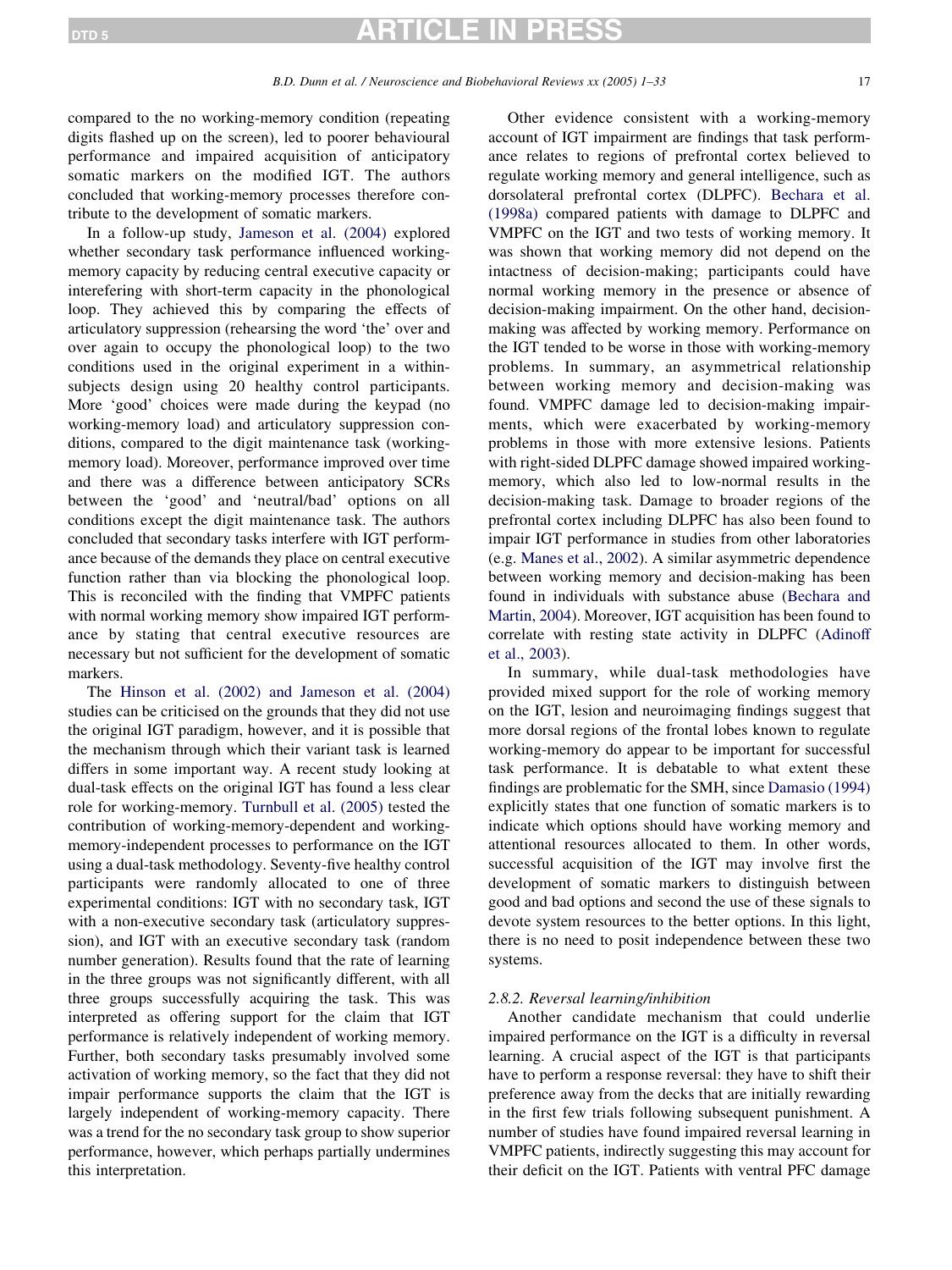were shown to have difficulty in simple reversal learning ([Rolls et al., 1994](#page-31-0)), although it has been argued that the patients studied had lesions extending more laterally in orbitofrontal cortex than those studied by the Iowa laboratory ([Clark et al., 2003](#page-28-0)). A later study has now shown that lesions restricted to VMPFC allow normal acquisition but impaired reversal on simple reversal learning tasks [\(Fellows and Farah, 2003\)](#page-29-0). Similarly, [Hornak](#page-30-0) [et al. \(2004\)](#page-30-0) reported that bilateral lesions to OFC but not DLPFC reliably impair reversal learning on a task previously found to activate OFC in earlier fMRI studies of healthy control participants. There is also some evidence that reversal learning impairments correlate with real life decision-making problems in patients with VMPFC damage (e.g. [Lawrence et al., 1999](#page-30-0)).

To directly test the possibility that a reversal deficit explains impaired IGT performance, [Fellows and Farah](#page-29-0) [\(2005a\)](#page-29-0) rearranged the initial reward/punishment schedule on the task such that the two disadvantageous decks no longer had an initial advantage in the opening trials. Following this shuffling of the opening trials, the performance of VMPFC patients was the same as that of control volunteers, suggesting that it is a difficulty in reversing early learning that is underpinning the behavioural profile of VMPFC patients on the IGT.

This inability to show reversal learning can be understood as a deficit in response inhibition ([Rescorla, 1996](#page-31-0)). A common response to initial feedback is to continue a response when it is rewarded and to change a behaviour when it is punished (referred to as win-stay/lose-shift behaviour in the animal decision-making literature, [Restle,](#page-31-0) [1958; Gaffan, 1979; Reid and Morris, 1992\)](#page-31-0). There is some evidence to suggest that over time animals are able to override this pattern to maintain long-term goal-directed behaviour in the face of short-term setbacks (e.g. [Killcross](#page-30-0) [and Coutureau, 2003](#page-30-0)). One way to understand successful acquisition of the IGT is that participants have to be able to learn over time to inhibit the lose-shift pattern of responding to the advantageous decks following punishment. Patients with VMPFC lesions may be unable to show this inhibition, meaning their responses are driven by feedback in the moment rather than longer-term profitability. The details of such inhibitory mechanisms have been well specified and may represent a genuine alternative to the SMH to model impaired performance on the task ([Rescorla, 1996](#page-31-0)).

In defence of the reversal critique, [Bechara et al. \(2005\)](#page-28-0) argued that, while the IGT does contain elements of contingency-reversal, there are other aspects of the task that need to be learned to explain successful performance. Consistent with this defence are results from a recent study examining performance on a variant of the IGT that builds in a more marked reversal learning component ([Turnbull](#page-32-0) [et al., in press](#page-32-0)). After completing 100 trials of the standard task, participants then completed a further series of trials where the original contingencies are modified (the decks that are good and bad are systematically changed) over three

shift phases. Schizophrenic patients with marked negative symptoms showed no deficit on acquisition of the original task, but showed chance performance on the shift trials. This preliminarily suggests that the original IGT measures some aspects of decision-making that are dissociable from simple reversal learning (i.e. the task can be acquired despite the presence of a deficit in reversal learning). It could be the case, however, that schizophrenic patients have a milder reversal learning deficit and that this problem builds up over time on the task. Further work more closely examining control participant and VMPFC lesion patient performance on this modified task is warranted to support this conclusion.

[Bechara et al. \(2005\)](#page-28-0) further refuted a simple reversal explanation by asserting that it cannot explain why some patients perform disadvantageously on the complex reversal on the IGT, even when they consciously conceptualise the reward/punishment schedule on the task towards the end of the experiment. Models of reversal learning (e.g. [Rolls,](#page-31-0) [1999\)](#page-31-0) posit more than one output system, perhaps operating at different levels of consciousness, however, which can therefore account for this pattern. [Bechara et al. \(2005\)](#page-28-0) also argued that for reversal to take place requires a 'stop signal' to be acquired, which could take the form of an emotionbased biasing signal. In other words, the acquisition of somatic markers may underpin successful reversal learning. Against this defence, it has been demonstrated that reversal learning does not depend on an intact amygdala [\(Izquierdo](#page-30-0) [et al., 2004\)](#page-30-0), suggesting reversal is independent of emotion processing systems. Reversal accounts therefore offer an explanation of IGT performance distinct from the SMH.

#### 2.8.3. Risk-taking

Another explanation of impaired performance on the IGT following VMPFC damage is that risk-taking behaviour is changed. Alterations in deck selection behaviour may simply reflect individual differences in preference for risk rather than 'good' or 'bad' decision-making behaviour. For example, sensation-seeking individuals may prefer decks that generate the most arousal or interest (i.e. 'risky' cards) rather than are the most profitable (i.e. 'safe' cards) ([Zuckerman, 1994\)](#page-32-0). Thus, selection from the 'disadvantageous' decks can be perfectly rational depending on the individuals' preference structure. This may be particularly likely to be the case given that play rather than real money is used. Differences in preference structure, as opposed to underlying decision-making, could underlie the variation found in control participant performance on the task and also account for impaired performance in patient groups. Indeed, the 'impaired' decision-making style shown by VMPFC lesion patients may in some circumstances be more adaptive than that shown by healthy control participants. For example, [Shiv et al. \(2005\)](#page-32-0) found that VMPFC lesion patients showed superior performance on a financial investment paradigm, as their decisions were less affected by previous reward and punishment delivered than were those of healthy control participants.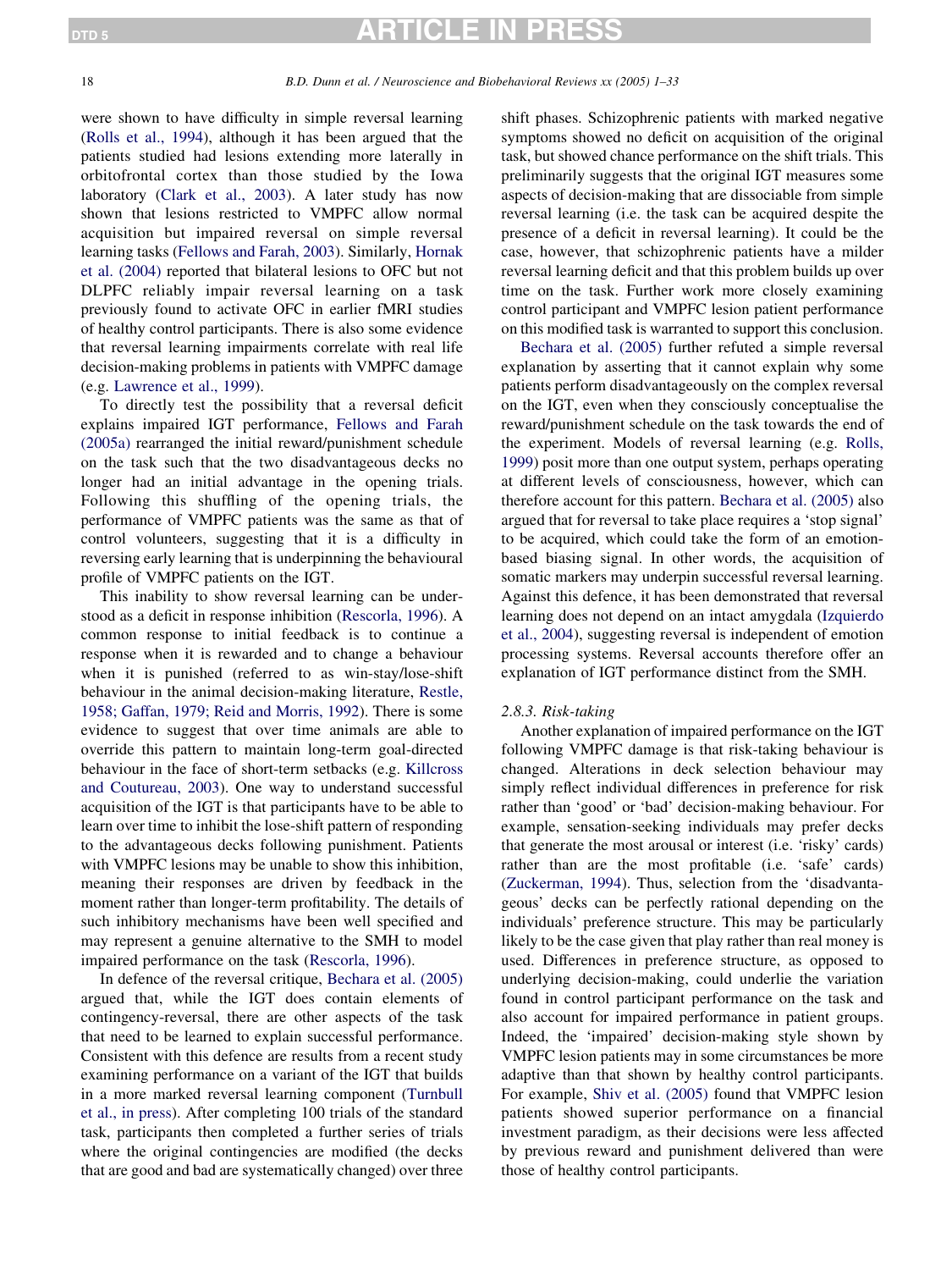One paradigm that has been used to investigate risktaking is the Cambridge Gambling Task (CGT: [Rogers](#page-31-0) [et al., 1999](#page-31-0)). On each trial of the CGT an array of 10 red and blue boxes is presented, behind one of which a token is randomly hidden. Participants are asked to judge which colour box the token will be hidden behind and then bet some of their points total on the outcome. The numbers of each colour of box are systematically varied across trials, making it more or less likely the token will be located behind a particular colour. Therefore, the task measures accuracy of decision-making via a relatively simple probabilistic judgement and then measures risk-taking via analysis of betting patterns. Healthy control subjects have been found to select the more likely outcome and to conservatively adjust their betting according to the ratio of red and blue boxes, for example betting more when the colour ratio is 9:1 rather than 6:4.

Patient studies have generally found a pattern of normal but slowed accuracy of decision-making accompanied with increased, riskier betting behaviour on the CGT in conditions that damage ventral portions of the prefrontal cortex (for a review, see [Clark and Manes, 2004](#page-28-0)). This profile has been shown by patients with frontal variant Fronto-Temporal Dementia ([Rahman et al., 1999](#page-31-0)), and large prefrontal lesions including VMPFC ([Manes et al., 2002\)](#page-31-0). These findings are consistent with the hypothesis that ventral PFC damage leads to a riskier, more impulsive decision-making style. Against this conclusion, however, a study that looked at patients with VMPFC lesions found impaired decision-making accuracy and decreased betting ([Rogers et al., 1999](#page-31-0)). One way to reconcile these findings is to propose that risky behaviour may be reduced in those with a severe deficit in decision-making as a compensatory strategy ([Clark and Manes, 2004](#page-28-0)).

Similarly, [Sanfey et al. \(2003\)](#page-31-0) looked at VMPFC lesion performance on another variant of the IGT to test the risk hypothesis. Participants were asked to select from four decks of cards that differed in their variance of reward and punishment over time but not in their overall profitability. Therefore, participants' risk preference can be indexed in isolation from the accuracy of their decision-making. Control participants showed a marked avoidance of risk, picking from the more secure, low variance decks. The VMPFC lesion group could be split into those who were also risk-averse and those who showed marked risk-taking behaviour (selecting mostly from the high variance decks). Intriguingly, these two sub-groups did not differ in any clear way in terms of lesion location, although the risk-taking group tended to have lesions extending to the DLPFC. This finding contrasts to the IGT data, where VMPFC lesion patients were insensitive to risk on both the advantageous and disadvantageous decks. It is important to note, however, that a number of frameworks have conceptualised risks as feelings to guide decision-making (e.g. [Loewenstein et al.,](#page-30-0) [2001](#page-30-0)), so the risk explanation may still be broadly compatible with the weak form of the SMH.

#### 2.8.4. Insensitivity to rewarding and punishing outcomes

As discussed in the earlier psychophysiology section, yet another possibility is that it is the response to reward and punishment, rather than anticipatory change in the body, that is regulating performance on the task. Differences in SCRs to winning and losing on the IGT have indeed been described (see Bechara, 2000b) and may support this interpretation. Further, differential responses to positive and negative feedback may explain impaired performance on the IGT in various patient groups. For example, [Dalgleish et al. \(2004\)](#page-29-0) found that an insensitivity to punishing outcomes on the IGT characterised the performance of patients who had recovered from severe depression following psychosurgery in comparison to healthy control volunteers, depressed patients who had not recovered following the surgery, and depressed patients who had recovered with medication. Successful performance on the IGT has also been found to correlate with self-report of increased sensitivity to reward [\(Franken and Muris, 2005\)](#page-29-0).

The Suzuki et al. (2003) data on the IGT discussed earlier are consistent with a feedback hypothesis, since feedback SCRs were more clearly related to behaviour performance on the task than anticipatory SCRs. An alteration in the response to rewarding and punishing outcomes would be consistent with a number of other models of decisionmaking. For example, decision affect theory (see [Mellers](#page-31-0) [et al., 1997](#page-31-0)) suggests that the emotions people experience after a decision depend on a comparison between what the consequences actually were and the consequences that would have come about if another response option was chosen. These emotions then determine how likely it is that a given response option will be repeated or changed (i.e. an option will not be repeated if it induced regret).

Some data are inconsistent with an insensitivity to rewarding and punishing outcomes, however. [Crone et al.](#page-29-0) [\(2004\)](#page-29-0) showed that anticipatory physiological changes differed between the advantageous and disadvantageous decks even when feedback on the previous trial was controlled for, which undermines the plausibility of response to, rather than anticipation of, feedback as the central mechanism for learning the task. Similarly, performance on the variant IGT task where reward and punishment were reversed also undermines this feedback explanation ([Bechara et al., 2000b\)](#page-28-0).

#### 2.8.5. Apathy

Another mechanism that could explain impaired performance on the IGT is apathy (lack of motivation). Rather than being unable to make the correct decision, VMPFC patients and other impaired groups may simply not care enough about the negative outcomes to actively avoid them. Consistent with an apathy deficit, [Barrash et al. \(2000\)](#page-27-0) report that apathy is a symptom exhibited by VMPFC lesion patients from the Iowa laboratory and the deficit in emotional response to affective images in VMPFC lesion patients can be ameliorated when they are directed to look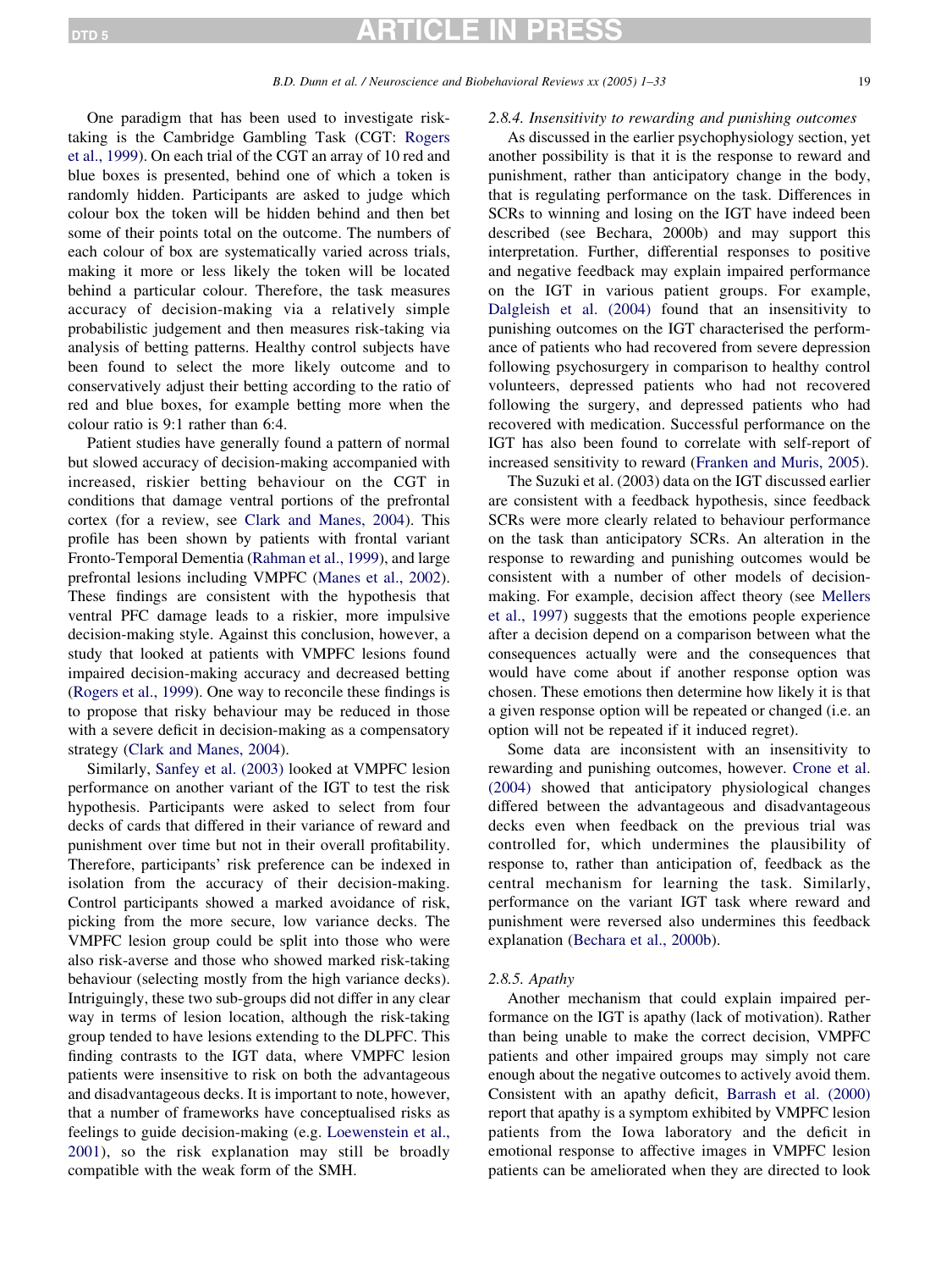carefully ([Damasio et al., 1991](#page-29-0)). Apathy could produce both the behavioural deficit and the failure to generate anticipatory SCRs seen on the IGT in VMPFC lesion patients and it is possible that IGT performance would similarly improve if engagement levels were raised. Also consistent with the apathy argument is a recent study drawing a distinction between different aspects of futuredirected thinking [\(Fellows and Farah, 2005b\)](#page-29-0). VMPFC damage was found to leave temporal discounting (the subjective devaluation of reward as a function of delay) intact but to impair future time perspective (a measure of the length of an individual's self-defined future). Crucially, this deficit in future time perspective was found to correlate with symptoms of apathy rather than impulsivity, suggesting that the syndrome of apathy may deserve more attention in understanding impaired future thinking and decisionmaking following frontal lobe damage.

### 2.8.6. Overview of alternative mechanisms accounting for IGT deficits

In summary, there is evidence that a range of mechanisms other than a 'myopia for the future' due to an inability to acquire somatic markers may explain impaired performance on the IGT.

One way to measure which of these competing explanations best explain deficits on the IGT is to correlate performance within groups on the IGT and measures of the other related constructs. For example, [Monteresso et al.](#page-31-0) [\(2001\)](#page-31-0) compared performance of 32 cocaine-dependent patients on the IGT, the CGT, and a delayed discounting procedure (where participants chose between smallersooner and larger-later rewards). These data allowed preliminary examination of whether IGT deficits reflect altered risk-taking behaviour (in which case there should be a correlation with the CGT) or myopia for the future (in which case there should be a correlation with the delayed discounting procedure). There were significant correlations between IGT performance and delayed discounting procedure performance. The link between the IGT and the CGT was less clear-cut, with reaction times but not behavioural choices on the CGT correlating with IGT performance. This suggests that there is some commonality in the construct that the different measures are indexing, with IGT impairment perhaps being more clearly linked with a difficulty in considering future outcomes than increased risk-taking. These data only speak to what impairs IGT performance in this specific group of cocaine-dependent patients, however, and different relationships may exist in a healthy population. This approach could usefully be extended to a larger sample of healthy control participants to test this possibility.

It is important to observe that these explanations of IGT deficits are not necessarily mutually exclusive. It is possible that a variety of different mechanisms are involved in successful task acquisition and that damage to any one of these can impair task performance. Further, different mechanisms may be adopted at different points in the task and across different individuals. It may also be the case that other cognitive functions form integral parts of the somatic marker apparatus. For example, the fact that working memory appears to be needed to perform the task well can be interpreted either as a factor that confounds the tasks or as a integral part of the mechanism underlying decisionmaking via somatic markers ([Clark and Manes, 2004\)](#page-28-0). In many ways, a deficit in somatic marker activation could underlie a majority of the other explanations put forward to account for the data (e.g. 'risks as feelings'; [Loewenstein](#page-30-0) [et al., 2001\)](#page-30-0). What is needed to tease apart these mechanisms is the development of experimental designs where the different mechanisms make competing predictions, plus a more detailed specification of the SMH to allow its predictions to be differentiated from those of other theories of decision-making.

#### 2.9. Current status of the IGT data

The previous sections have described how the IGT reward/punishment schedule has been found to be less opaque than previously believed; how a variety of other mechanisms other than somatic markers could equally well explain task behavioural performance and psychophysiology results; that there is an absence of causal evidence linking disturbed feedback from the body to impaired performance; that there are a number of task design issues that complicate interpretation; and that control participant performance on the task is more variable than previously believed. For these reasons, it is argued that the IGT is no longer sufficient to be a major source of evidence for the SMH and additional empirical support should be sought.

### 3. Evaluation of the proposed neural substrate of the SMH

A considerable strength of the SMH is that the neural substrate considered to mediate such markers has been specified in some detail (for an overview, see [Damasio,](#page-29-0) [1994, 2004; Bechara and Damasio, 2005\)](#page-29-0). Damasio draws a distinction between two different kinds of stimuli that require a decision-making response, each of which is believed to be regulated by different regions of the brain. 'Primary inducers' are innate or learned stimuli that generate pleasurable or aversive states, whereas 'secondary inducers' are the thoughts and memories induced by the recall or imagination of an emotional event.

As noted earlier, the pivotal area in the putative SMH network is the portion of the frontal lobes above the eye sockets, referred to as the VMPFC by the Iowa laboratory. The VMPFC is believed to be the structure that encodes an association between secondary inducers and the bioregulatory state linked with that situation in the past experience of the individual (including the bodily aspects of emotional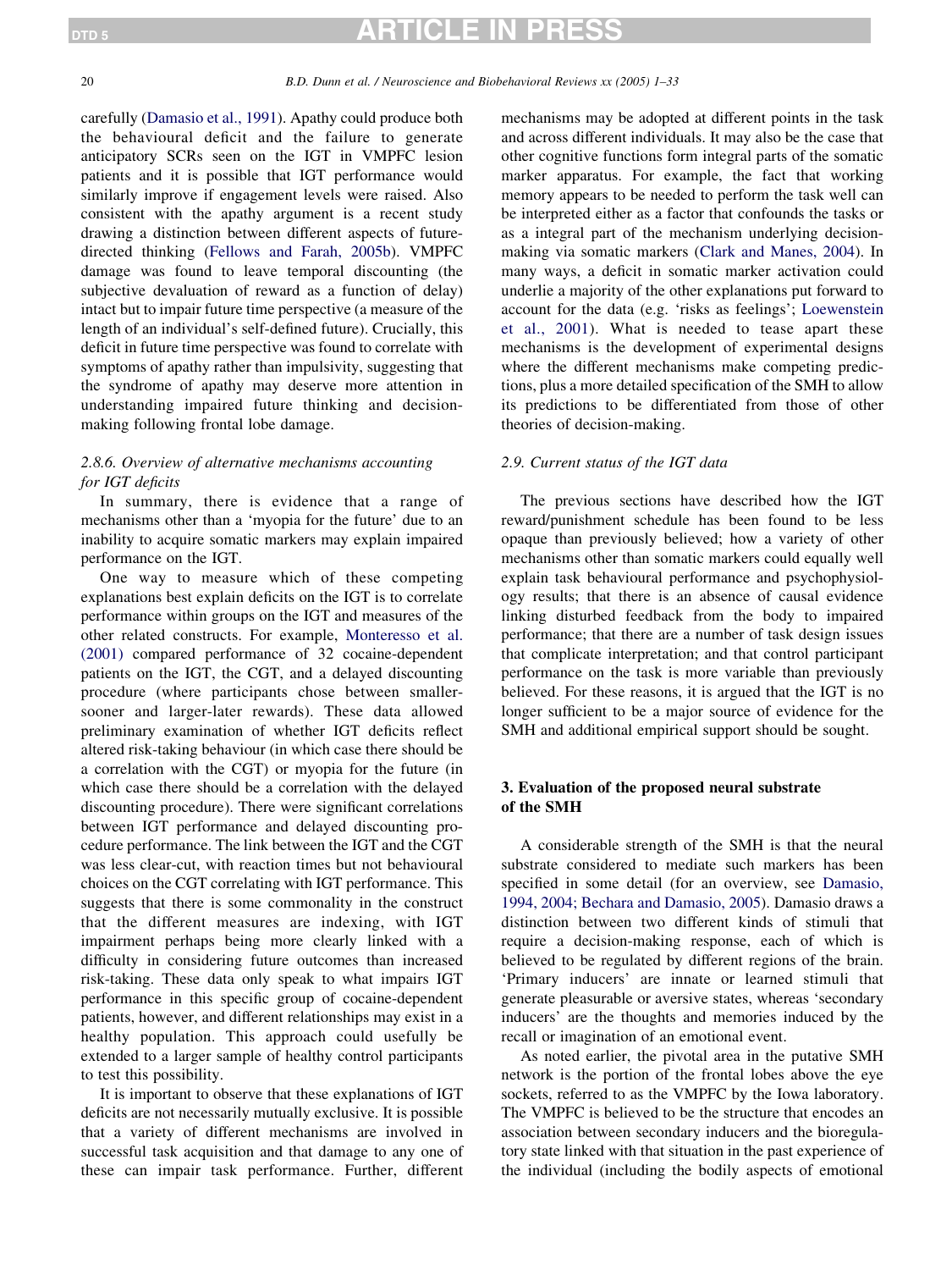response). It is therefore centrally involved in the generation of somatic markers when contemplating future response options. These associations are 'dispositional' only, meaning that they do not hold a representation of the situation or bioregulatory state directly but can reactivate it through triggering appropriate other regions of the brain. These include regions of the brain that effect changes in the body (hypothalamus, autonomic centres, and periaqueductal grey) and represent change in the body (somatosensory cortex, insula, cingulate, basal ganglia and brainstem sensory/neurotransmitter nuclei). The amygdala is believed to serve a similar function to the VMPFC for primary rather than secondary inducers [\(Bechara et al., 2003\)](#page-28-0).

The biasing action of somatic states on response selection is proposed to be regulated by neurotransmitter systems (including dopamine [DA], serotonin [5-HT], noradrenaline [NA], and acetylcholine [Ach]) in the brainstem. When the 'as-if' loop rather than the body loop is being utilised, feedback from the body is short-circuited by direct interactions between brainstem areas and regions representing body-state (e.g. somatosensory cortex) [[Fig. 1\]](#page-3-0).

In more recent accounts, a distinction has been drawn between posterior and anterior portions of the VMPFC. The posterior region is believed to hold representations of tangible, future events close in time that are more certain to occur, whereas the anterior region is believed to hold representations of abstract, future events further away in time that are less likely to occur ([Bechara and Damasio,](#page-28-0) [2005](#page-28-0)), although there is little evidence to support this fractionation at present. [Fig. 1](#page-3-0) displays a simplified representation of the neural systems believed to be involved in the body loop and 'as-if' loop proposed by Damasio ([Damasio, 1994;](#page-29-0) [Bechara and Damasio, 2005\)](#page-28-0). For a more detailed account of regions of the brain that represent and regulate the periphery, see [Craig \(2002\), Saper \(2002\)](#page-29-0), [Critchley \(2002, 2004\),](#page-29-0) and [Bernston et al. \(2003\).](#page-28-0)

The extent to which there is support for this neural substrate will now be evaluated, focusing on lesion, neuroimaging, and psychopharmacology data in turn.

#### 3.1. Lesion data

If the SMH is correct, damage to the areas that regulate and represent body-state change, in particular the VMPFC, should impair performance on the IGT and related paradigms. It is useful to spend some time describing the anatomical classification of the VMPFC before reviewing available lesion data, as there is some controversy about how to define it and this may explain why different studies have generated a different pattern of findings. Damasio's classification of VMPFC includes the entirety of the medial and aspects of the lateral orbitofrontal cortex (OFC) and overlaps with Brodmann's areas 10, 11,12 (medial aspects), lower 24, 25, and 32 [\(Bechara et al., 2000a](#page-28-0); [Bechara, 2004\)](#page-27-0). Other researchers use the term orbitofrontal cortex (OFC) damage to refer to similar lesion cases that also extend to the

lateral orbital surface [\(Rogers et al., 1999; Manes et al.,](#page-31-0) [2002](#page-31-0)). The VMPFC/OFC is an anatomically heterogeneous structure that communicates with a wide variety of other brain areas. Ö[ngur and Price \(2000\)](#page-31-0) argue that a distinction can be drawn between an orbital and a medial network within this broad region that serve slightly different functions. The orbital network is proposed to be a system for sensory integration, crucially involving Brodmann's areas 11, 13 and 12/47. The medial network is proposed to be a visceromotor system crucially involving Brodmann's areas 9, 10, 11, 13, 14, 24, 25, and 32. For the remainder of this article, the term VMPFC will be adopted, since this is the one used by Damasio and colleagues, but we note the lack of specificity of this term.

Lesion work from the Iowa laboratory has generally supported the neural substrate proposed in the SMH, although some revisions to the original framework have been made. As discussed earlier, it has been demonstrated in a number of studies that lesions encompassing VMPFC do reliably impair performance on the IGT (for example, see [Bechara et al., 1994, 1996, 1997a, 2000](#page-28-0)). Interestingly, it appears that the earlier the age of VMPFC damage, the more severe the deficits in behaviour that emerge. [Anderson et al.](#page-27-0) [\(1999\)](#page-27-0) studied two adults who had suffered prefrontal cortex lesions occurring before age 16 months. They showed the expected pattern of impaired decision-making despite otherwise intact cognitive function. Additionally, deficient social and moral reasoning was found, suggesting that the acquisition of complex social conventions and moral rules had been impaired. This resulted in a syndrome resembling sociopathy.

Also consistent with the SMH, damage to the amygdala has been shown to alter performance on the task, but in a subtly different way to VMPFC ablation ([Bechara et al.,](#page-28-0) [1999](#page-28-0)). As well as being unable to form anticipatory markers while pondering deck choice, the amygdala group also failed to show any SCRs in response to winning and losing. In a classical conditioning paradigm, the amygdala group failed to generate SCRs to a visual stimulus that reliably predicted the onset of a loud noise, whereas the VMPFC group was unimpaired [\(Tranel et al., 1996\)](#page-32-0). [Bechara et al.](#page-28-0) [\(1999\)](#page-28-0) proposed that the amygdala is involved in linking stimuli to effective attributes, whereas the VMPFC is crucial for deciding amongst a variety of response options in terms of the different affective responses they generate.

Consistent with the SMH, there is also preliminary evidence showing that the insula and somatosensory cortex need to be intact to acquire the IGT. In a conference abstract [Bechara et al. \(1997b\)](#page-28-0) describe performance of patients with right-sided  $(n=12)$  and left-sided lesions  $(n=6)$  to the somatosensory/insula cortex, in comparison to age- and education-matched healthy control participants  $(n=13)$ . The right-sided but not left-sided lesion group were impaired on the IGT relative to control participants, showing a behavioural preference for the disadvantageous decks.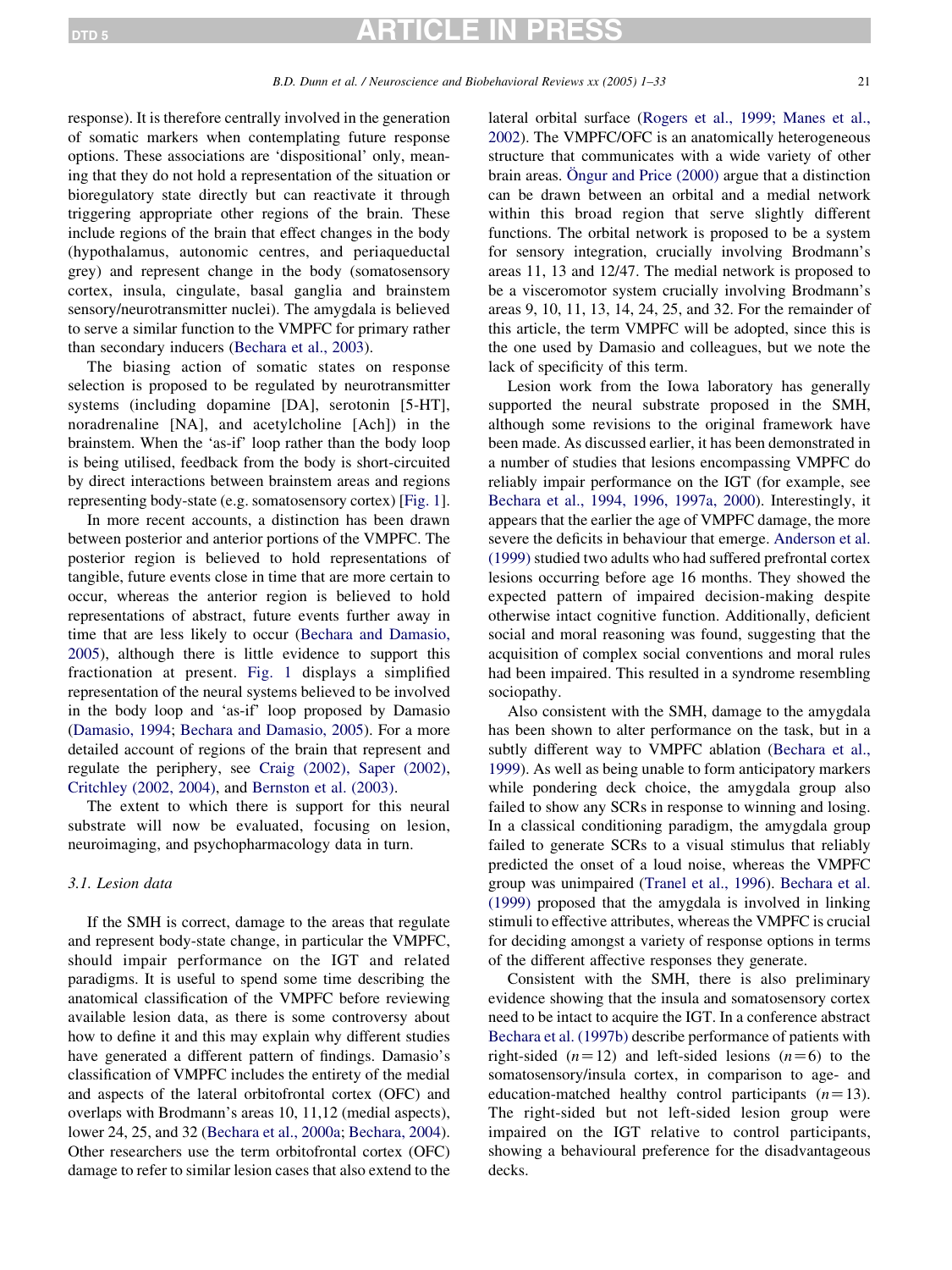A partial revision to the original neural substrate put forward in the SMH is that only the right hemisphere VMPFC appears to be implicated in IGT performance. To explore the contribution of laterality, [Tranel et al. \(2002\)](#page-32-0) contrasted patients with bilateral, left only, and right only VMPFC lesions. The bilateral and right only VMPFC lesion group showed impaired everyday decision-making (assessed by clinical interview) and a marked deficit in performance on the IGT. The left only VMPFC lesion group was not severely impaired in everyday decision-making and their performance on the IGT fell in the low-normal range. These data imply that the type of decision-making measured by the IGT crucially depends on the right hemisphere VMPFC, although this conclusion can only be preliminary due to the small sample size used.

One explanation for this finding is that the right hemisphere has been associated with sensitivity to withdrawal and punishment learning, whereas the left hemisphere has been associated with sensitivity to approach and reward learning by some authors (e.g. [Davidson and Irwin,](#page-29-0) [1999\)](#page-29-0). As discussed earlier, the reward/punishment schedule on the IGT only varies in terms of punishment. It is plausible that if reward rather than punishment was key to the task, then left-sided VMPFC lesions would cause the greatest impairment. Consistent with this interpretation, in recent reviews from the Iowa laboratory, it has been suggested that the positive somatic states are represented in left-hemisphere VMPFC and negative somatic states are represented in right-hemisphere VMPFC ([Bechara and](#page-28-0) [Damasio, 2005\)](#page-28-0). Also fitting with a punishment account is the finding that successful IGT performance positively correlates with self-reported neuroticism [\(Carter and](#page-28-0) [Smith-Pasqualini, 2004](#page-28-0)). A slightly different interpretation is provided by [Crucian et al. \(2000\),](#page-29-0) who suggest that the central role of the right hemisphere is to integrate cognitive interpretation of emotional information and perceived arousal.

Another change to the neural substrate of the SMH is that additional regions of the PFC appear to influence performance on the IGT. As discussed earlier, performance on the IGT is often worse in those with damage extending into the working memory/attentional control system of the DLPFC ([Bechara et al., 1998b](#page-28-0); [Bechara and Martin, 2004\)](#page-28-0). This finding is not particularly problematic for the SMH, since one way through which 'somatic markers' are believed to operate is by allocating processing resources via interactions with the attentional control circuitry of the DLPFC. It does make the predictions of the SMH difficult to distinguish from other, non-somatic theories, however.

In summary, a consistent performance deficit has been found on the IGT following damage to the VMPFC, particularly in the right hemisphere. Further, the contribution of this region to decision-making can be fractionated from the role of related structures such as the amygdala and DLPFC. Lesion work from other laboratories, however, has

provided more mixed support for the neural substrate of the SMH.

When evaluating the lesion data on the IGT, it is important to bear in mind that the nature of brain damage means that lesions described in these studies are very rarely confined to clearly defined cerebral areas. This means that most of the patients with VMPFC damage studied on the IGT (and other decision-making paradigms) often have lesions extending into other portions of the frontal lobes and basal forebrain ([Clark and Manes, 2004\)](#page-28-0). It is therefore possible that these other areas, instead of or in addition to VMPFC, are the crucial neural substrate regulating task performance.

A range of evidence suggests that other regions of the PFC may be crucially involved in IGT performance. [Manes](#page-31-0) [et al. \(2002\)](#page-31-0) divided patients into categories of discrete OFC lesions (including VMPFC), discrete dorsolateral PFC lesions, discrete dorsomedial PFC lesions, and larger lesions affecting both dorsal and ventral portions of PFC. Patients with OFC lesions performed in the normal range on the IGT and two other measures of decision-making, except that they took longer to choose response options. The group with large PFC lesions was impaired on the IGT (selecting more from the disadvantageous decks) and on the two other measures of decision-making. This would appear to suggest that the VMPFC is not critical to performance on the IGT as asserted in the SMH. These results may have been biased by laterality differences in the lesions, however, since the OFC group had predominantly left-sided lesions whereas the large lesion group had predominantly right-sided lesions.

In a later study controlling for laterality confounds, [Clark](#page-28-0) [et al. \(2003\)](#page-28-0) found that right frontal lesions ( $n=21$ ) severely impaired IGT performance, whereas left frontal lesions  $(n=$ 20) only led to a slight attenuation in performance relative to controls  $(n=20)$ . Importantly, it was found that the extent of the performance deficit on the IGT positively correlated with right-lesion but not left-lesion size. In particular, region of interest analysis from MRI scans revealed that damage to the right middle frontal gyrus, right superior frontal gyrus, and right medial prefrontal cortex was linked to task performance, indicating a prefrontal contribution to the IGT extending beyond the VMPFC as defined by Damasio.

#### 3.2. Neuroimaging data

Functional neuroimaging provides an additional source of evidence to evaluate the neural substrate of the SMH. In particular, it can be usefully applied to study the activation of the 'as-if' loop proposed by Damasio. A number of studies have looked at neural activation while participants perform the IGT. [Ernst et al. \(2002\)](#page-29-0) asked participants to perform a modified version of the IGT while in a positron emission tomography (PET) scanner, with the blood flow tracer injection roughly coinciding with the second block of 20 trials on the task. The subtraction task used asked participants to select cards from four decks in a specified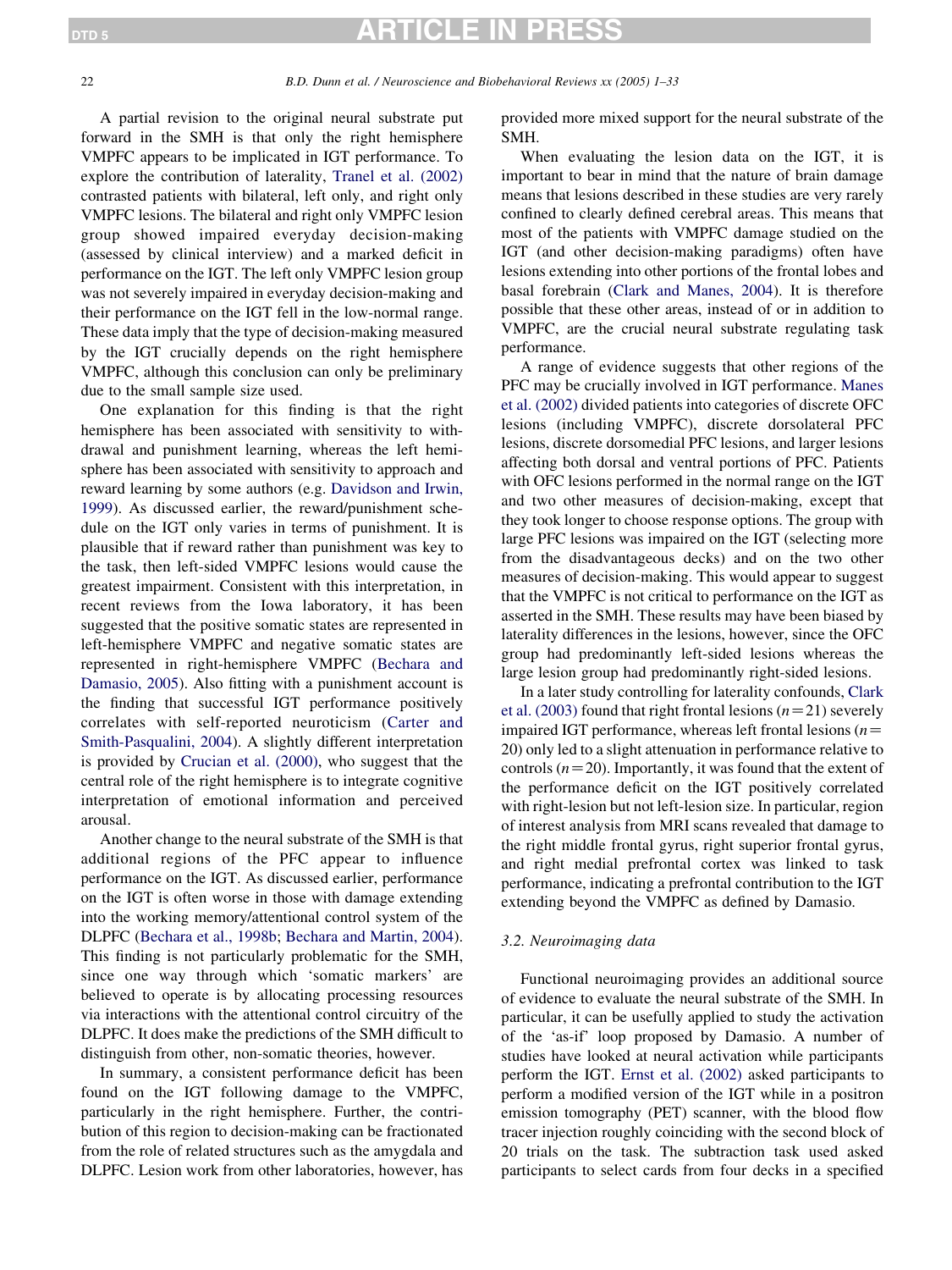order, thereby isolating the active decision-making component of the task. A predominantly right-sided network of prefrontal and posterior cortical regions was activated, including OFC, anterior cingulate/medial PFC, dorsolateral PFC, insula, and inferior parietal cortex. Task performance was found to correlate with regional cerebral blood flow in right ventrolateral PFC and right anterior insula.

A subsequent PET study using a similar protocol in cocaine users ([Bolla et al., 2003\)](#page-28-0) allowed preliminary investigation of how this network is altered in groups who are impaired at behavioural acquisition of the IGT. Cocaine use was associated with increased activation in right OFC and decreased activation in right dorsolateral PFC, relative to control participant performance. Superior performance on the task correlated with right OFC activation in both groups.

[Adinoff et al. \(2003\)](#page-27-0) explored the relationship between IGT performance and resting state blood flow measured using PET in healthy control participants  $(n=15)$  and abstinent cocaine-dependent individuals  $(n=13)$ . In contrast to the findings discussed above, there was no relationship between resting state activity in OFC and task performance in either group. This was not due to a lack of variability in task performance, since the cocaine-dependent group showed considerable variance in the extent to which they selected from the advantageous decks. Instead, IGT performance correlated with resting state levels in anterior cingulate and left DLPFC. This study was repeated with patients in the more acute phase of cocaine abstinence ([Tucker et al., 2004\)](#page-32-0), which found IGT performance negatively correlated with activity in anterior cingulate gyrus, middle frontal gyrus, medial frontal gyrus, and superior frontal gyrus.

Similarly, [Bolla et al. \(2005\)](#page-28-0) looked at neural activation in abstinent marijuana users as they performed the IGT. The marijuana users, particularly those who had a history of heavy use, showed greater activation in the left cerebellum, less activation in the right lateral OFC and right DLPFC, while performing the IGT, relative to a control group with no drug use history.

[Ernst et al. \(2003b\)](#page-29-0) looked at neural network recruited by the IGT in adults with attentional deficit hyperactivity disorder (ADHD), relative to control participants. In both groups the task-activated ventral and dorsal PFC and the insula. Despite no group differences in behavioural performance, activation in ADHD participants was less extensive and did not include anterior cingulate and hippocampus. Further, the ADHD group showed decreased activation in the insula and increased activity in caudal portion of the right anterior cingulate.

[Fukui et al. \(2005\)](#page-29-0) have recently examined the neural substrate of the IGT in 15 healthy control volunteers using event-related functional magnetic resonance imaging (fMRI). The superior temporal resolution of fMRI makes it possible to focus on the risk anticipation period of the task only. Subtracting selections from the advantageous decks

from the disadvantageous decks in an event-related fMRI design, they found that risk anticipation exclusively activated the medial frontal gyrus. Further, this activation correlated with the accuracy of behavioural performance during the task. Surprisingly, the subtraction did not highlight differences in orbitofrontal regions.

In summary, neuroimaging studies using the IGT provide mixed support for the SMH. While parts of the neural network put forward by Damasio for both the body-state loop and 'as-if' loop have been linked to task performance, there is mixed support for the central role of VMPFC/OFC. It is important to note that the failure to reliably activate this area may be partially due to methodological issues associated with neuroimaging. PET studies have relatively poor temporal resolution, meaning it is not possible to focus solely on the risk anticipation period of each trial. MRI data are know to have a number of areas of signal dropout (including OFC) due to distortion artefacts (see [Cusack](#page-29-0) [et al., 2005\)](#page-29-0). A role for DLPFC in IGT performance is again suggested from the neuroimaging data, which can be integrated with the SMH by the notion that somatic markers partially influence behaviour by boosting cognitive resources allocated to viable response options.

#### 3.3. Psychopharmacology data

[Bechara and Damasio \(2005\)](#page-28-0) propose that the biasing action of somatic states on response selection is mediated by the release of neurotransmitters such as dopamine (DA), serotonin (5HT) and norepinephrine (NE). For example, one mechanism through which 'somatic markers' could aid decision-making is through boosting cognitive resources allocated to advantageous response options via neurotransmitter modulation of attentional control systems.

The effects of systemic drug manipulations of these systems on IGT performance have recently been examined, finding that dopamine and serotonin are related to IGT performance but noradrenaline appears not to be. [Bechara](#page-28-0) [et al. \(2001a\)](#page-28-0) reported preliminary findings in a conference abstract that blockade of dopamine impairs and stimulation of dopamine improves performance on the early part of the IGT in healthy control participants  $(n-9)$ , whereas blockade of serotonin impairs and stimulation of serotonin improves performance only on the latter part of the task in healthy control participants  $(n=9)$ . They concluded therefore that dopamine might be more important for covert decision-making, whereas serotonin is more important for overt decision-making. This interpretation crucially depends on the cognitive penetrability of the IGT reward/ punishment schedule at different stages of the game, however, and, as discussed earlier, it now appears that participants are consciously aware of the good and bad decks far earlier than previously assumed ([Maia and](#page-30-0) [McClelland, 2004\)](#page-30-0). [Bechara et al. \(2001a\)](#page-28-0) findings are also equally consistent with the idea that dopamine mediates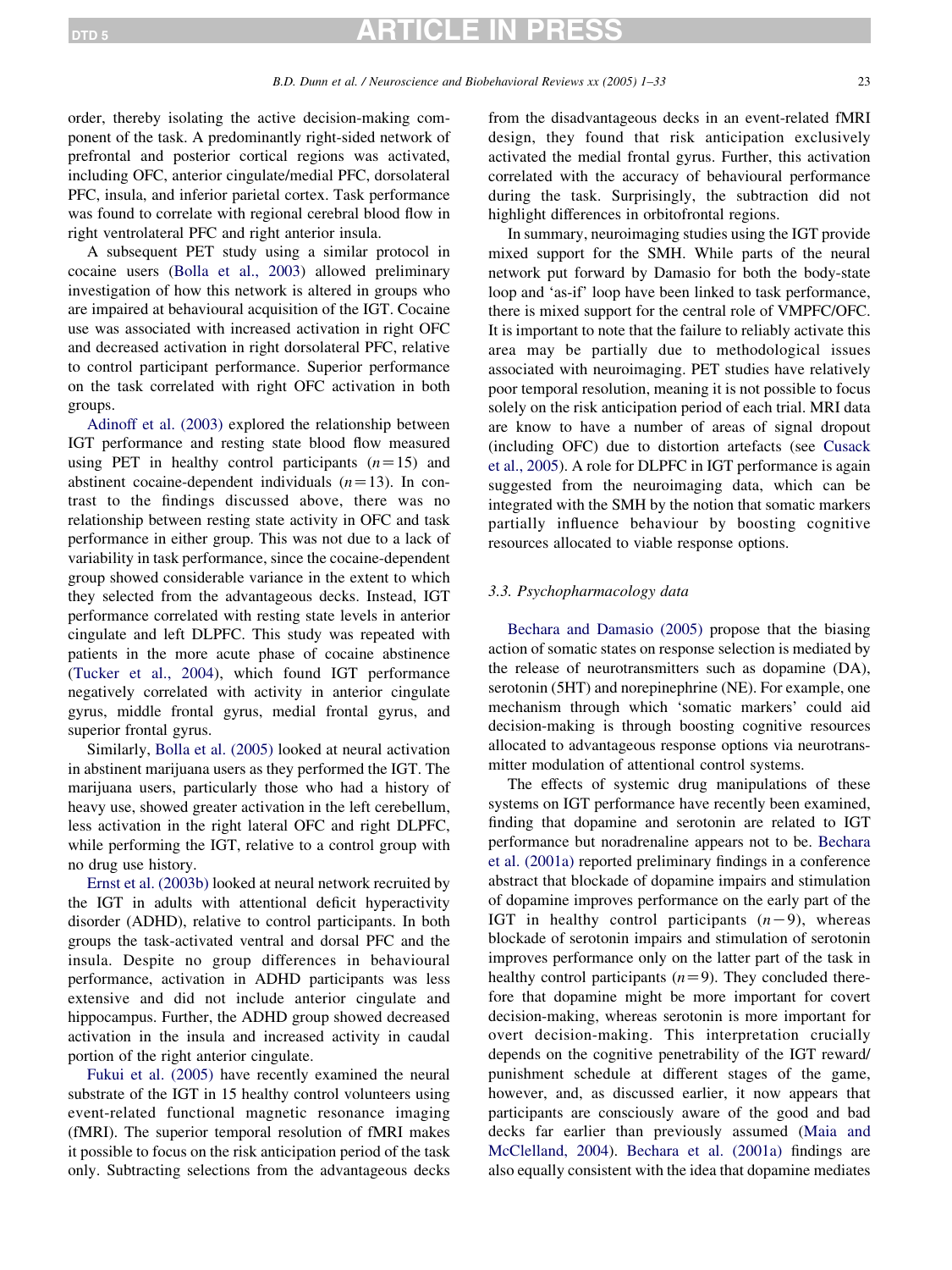exploratory behaviour [\(Montague et al., 2004](#page-31-0)), so do not offer exclusive support for the SMH.

[O'Carroll and Papps \(2003\)](#page-31-0) compared IGT performance in 30 healthy adult participants either administered a placebo, 4 mg of reboxetine (a selective nor-adrenergic reuptake inhibitor that boosts central noradrenergic [NA] activity), and 8 mg of reboxetine. There were no differences in performance between the three groups, suggesting that NA is not crucially involved in the proposed biasing action of somatic states on response selection, contra to the SMH.

#### 3.4. Overview of neural substrate underpinning the SMH

Lesion, neuroimaging and psychopharamcology data to date have to some extent supported the neural substrate put forward in the SMH (see [Fig. 1\)](#page-3-0). Lesions to VMPFC, amygdala, insula and somatosensory cortex have all been found to impair performance on the IGT and are activated in many neuroimaging studies of decision-making and bodystate representation. A slight revision is needed to take into account the fact that the right-hemisphere seems to be implicated to a greater extent than the left-hemisphere and that other regions of the PFC are also involved in the acquisition of the IGT.

#### 4. Further conceptual issues with the SMH

Some additional potential problems with the SMH at a theoretical level will now be considered.

#### 4.1. Novelty of the SMH: a historical overview

The novelty of the SMH has been challenged by some authors (e.g. [McGinn, 2003](#page-31-0)), based on the fact that there is a long tradition of theory arguing that emotion-related feedback from the body can mediate adaptive behaviour, which predate the SMH. Further, a number of other fields have been developing the notion that emotion can bias decision-making in parallel to Damasio. This section reviews historical and contemporary parallels to the SMH and then evaluates the extent to which the SMH advances the field beyond these other accounts.

As discussed in the introduction, the SMH builds on earlier peripheral feedback theories of emotion that argue that emotion experience is based on the perception of changes activity in the body (e.g. [James, 1884, 1894; Lange,](#page-30-0) [1885\)](#page-30-0). Similarly, in the early behavioural literature, twofactor learning theory ([Mowrer, 1947](#page-31-0)) linked conditioned visceral activity to the mediation of instrumental responding. It was observed that when a neutral stimulus is paired with an unconditionally aversive event, the neutral stimulus soon produced a conditioned visceral response. The aversive emotion state associated with visceral activation (for example, anxiety) was believed to motivate behaviour in the organism to reduce it (for example, avoidance).

Empirical support for this position was mixed, however ([Mowrer, 1960\)](#page-31-0). A poor correlation was generally found between directly measurable autonomic responses and the maintenance of instrumental responding. In addition, autonomic responses were not always reliably found prior to the instrumental response, undermining their causal status. Further, dogs immobilised with the poison Curare (who therefore cannot modify proprioceptive feedback to the brain) were shown to be able to still acquire discriminative avoidance responses on the basis of classical conditioning, suggesting that peripheral feedback is not essential to this learning mechanism ([Solomon and Turner,](#page-32-0) [1962\)](#page-32-0). It was therefore concluded that the instrumental response and visceral response do not directly influence one another but instead are both mediated by some other central nervous system state that follows the rules of Pavlovian conditioning [\(Rescorla and Solomon, 1967](#page-31-0)). Interestingly, the lack of a causal relationship between visceral activity and instrumental responding parallels the findings discussed earlier that disturbance of feedback from the periphery does not reliably alter IGT performance.

Damasio accounts for these findings by arguing that the 'as-if' loop rather than the body loop can be activated to guide decision-making (e.g. see [Damasio, 2004](#page-29-0)). Again, the notion of the 'as-if' loop is also present in earlier accounts ([James, 1884, note 4;](#page-30-0) [Marston, 1928](#page-31-0)). For example, Marston wrote: "Though any given emotion, experimentally tested, can be shown not to depend upon sensation, may not the emotion have been built up, originally, by compounding of sensations containing minute differences from other major emotional compounds, and subsequently remembered in connection with that type of stimulus" ([Marston, 1928, p.](#page-31-0) [56\)](#page-31-0). Damasio extends and more clearly specifies how the 'as-if' loop could operate than these earlier accounts, however.

False feedback studies, where participants are given inaccurate information about responses taking place in their body, also illustrate that body-state feedback had been thought to influence decision-making prior to the conception of the SMH. For example, Dienstbier and colleagues produced a series of studies looking at the consequences of false physiological feedback when contemplating acting immorally (for review see [Dienstbeir, 1978](#page-29-0)). Building on the seminal attribution of arousal work by [Schachter and](#page-31-0) [Singer \(1962\),](#page-31-0) they found that college students were more likely to cheat if they had been informed that a vitamin pill they had taken would produce increased physiological arousal rather than reduced physiological arousal. In a position very similar to the SMH, [Dienstbeir \(1978\)](#page-29-0) concluded that one of the ways in which we make decisions is by assessing the emotional arousal that follows thinking about each behavioural option. [Batson et al. \(1999\)](#page-27-0) gave people false physiological feedback while listening to scenarios threatening to personal freedom and equality values. When asked to make a decision implicating these values, decisions favoured whichever value had received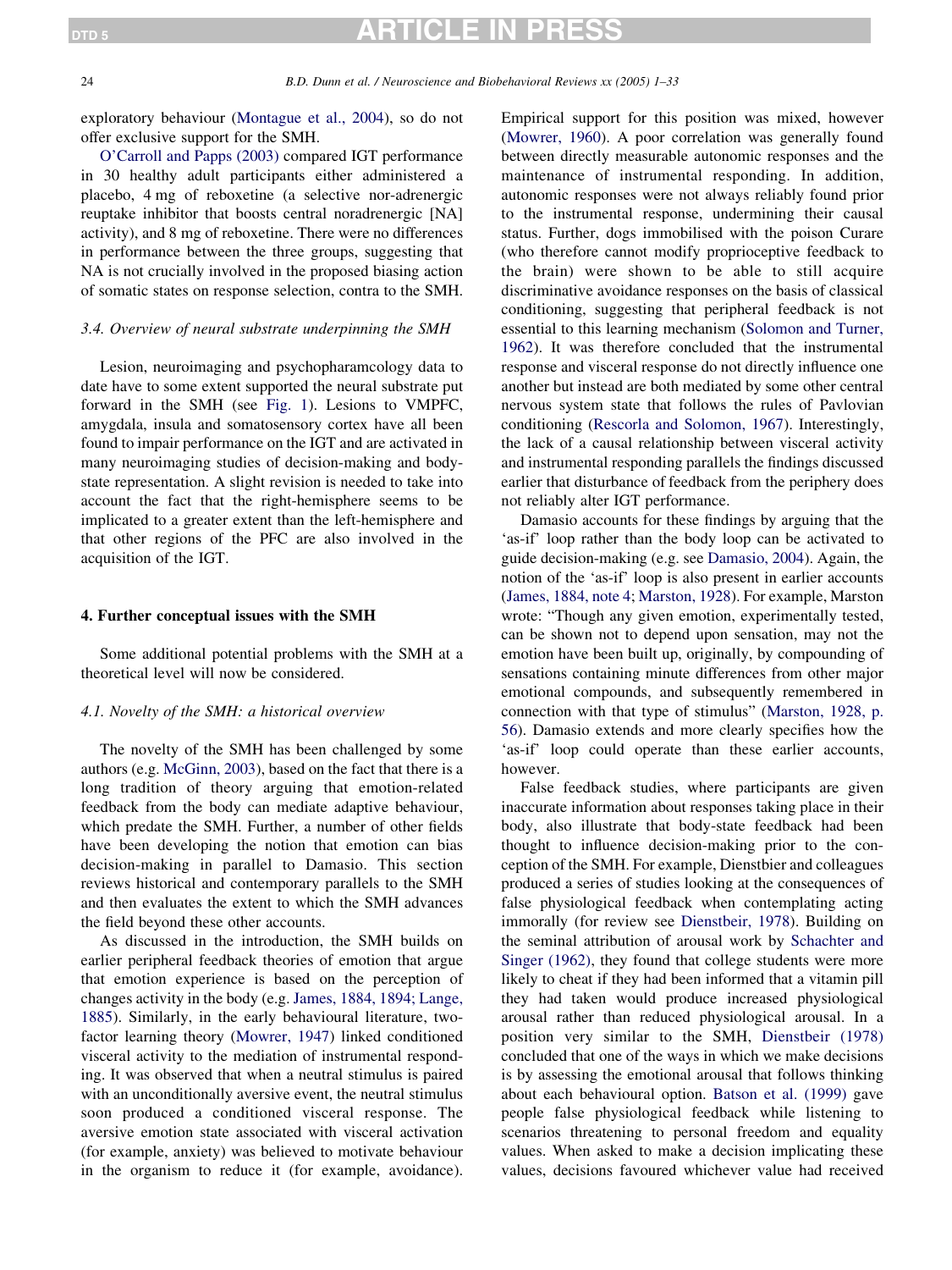stronger feedback while hearing the original situations. Feedback did not, however, affect judgements about the relative importance of the two values in general, which were believed to derive from cognitive retrieval from memory of a stored value hierarchy. These results are broadly consistent with the SMH.

Perhaps the most similar framework to the SMH was proposed by [Nauta \(1971\),](#page-31-0) who argued the frontal lobes integrate adaptive behaviour using feedback from the periphery. Nauta came to this conclusion on the basis of the strong reciprocal anatomical connections of the frontal lobes with sensory processing regions and the limbic system as described by [MacLean \(1949, 1975\),](#page-30-0) speculating that a key role of the frontal lobes was to integrate feedback from the senses and use this to guide adaptive behaviour. Damage to the frontal lobes would impair the ability to integrate internal and external sensory information: "part at least of the behavioural effects of frontal-lobe destruction could be seen as the consequence of an 'interoceptive agnosia', i.e. an impairment of the subject's ability to integrate certain informations from his internal milieu with the environmental reports provided by neocortical processing mechanisms" (p. 182). Further, this could then result in an inability to regulate behaviour advantageously: "the reciprocal frontolimbic relationship could be centrally involved in the phenomenon of behavioural anticipation, and elucidate the 'loss of foresight' that has so long been recognised as one of the most disabling consequences of massive frontal-lobe lesions...The normal individual decides upon a particular course of action by a thought process in which ...strategic alternatives are compared....The comparison in the final analysis is one between the affective responses evoked by each of the various alternatives....It is entirely conceivable that this anticipatory selection process is severely impaired in the absence of the frontal cortex" (p. 183). Finally, part of the affective response for each alternative is based on feedback from internal sensory information: "a pre-setting of ...interoceptive information...could be thought to establish a temporal sequence of affective reference points serving as 'navigational markers". (p. 183). This account, predating the SMH by over 20 years, seems to have come to remarkably similar conclusions. There were even some attempts to experimentally test this framework through disconnection studies in animal models (e.g. [Divac et al.,](#page-29-0) [1975](#page-29-0)), although these generally offered little support for the model. Similarly, [Pribram \(1970\)](#page-31-0) suggested that feelings, or sensations arising from lower brain regions and the body, could serve as 'monitors' to co-ordinate behaviour. It should be noted, however, that the SMH clearly extends these frameworks by specifying much more clearly how this system could be implemented in the brain.

There is also a large normative literature looking at the impact of emotion on decision-making, which has evolved in parallel to the SMH. In a review of this work, [Loewenstein and Lerner \(2003\)](#page-30-0) argued that a consideration of emotional factors, both in terms of an effect experienced at the time of the decision (immediate emotions) and the affect an individual anticipates they will feel following a particular response option (expected emotions), can help to better model human decision-making than purely rational accounts of choice selection. One illustration of a normative model of decision-making where emotion is central is 'affect as information' theory ([Clore, 1992\)](#page-28-0), which proposes that people monitor how they feel at the present time to help them evaluate a situation. Therefore, if current feelings happen to be positive, then the evaluation of a specific decision-making option being contemplated is likely to be positive. This appears to be particularly true for consideration of unfamiliar choices where affect is likely to be relevant (for example, choosing which movie to see). Similarly, decision affect theory (see [Mellers et al., 1997](#page-31-0)) claims that the emotions that people experience after a decision depend on a comparison between what the consequences actually were and the consequences that would have come about if another response option was chosen. People are disappointed if the option they chose produced a less beneficial outcome than other alternatives could have done but are pleased if their response led to a superior outcome.

The notion that decision-making may be particularly influenced by emotion at a more covert level is also present in the cognitive literature, where a series of theorists have converged on the notion that at least two parallel but interacting routes to information processing may exist. One route may use 'high reason' to cognitively appraise situations at a more explicit level (a 'cognitive' loop) and the other route may bias behaviour at a more implicit, automatic level (an 'automatic' loop). As a representative example, cognitive-experiential self-theory (CEST; [Epstein, 1991\)](#page-29-0) will be outlined. CEST draws a distinction between rational and experiential systems for processing information. The experiential system is influenced largely by affect and emotion (or 'what feels good') and is believed to be the 'natural' or 'default' mode of responding to situations ([Epstein et al., 1996\)](#page-29-0). It produces rapid, reflexive responses but is relatively slow to change and acts primarily at an unconscious level. Its outputs are similar to the heuristics, or cognitive short-cuts, postulated by [Kahneman and Tversky \(1972\)](#page-30-0) to simplify complex decision-making. The rational system works at a conscious level and functions using established rules and principles of inference. It is relatively slow to respond but quick to change, generating complex, dispassionate analysis. It has evolved more recently than the experiential system and requires justification via logic and evidence. These two systems act in parallel, but interact with each other regularly. The experiential system is believed to be more important in the regulation of everyday behaviour, automatically encoding, interpreting, and organising experience, and directing behaviour. In other words, information exists at both a conscious, verbal level and a pre-conscious, experiential level. Similar accounts of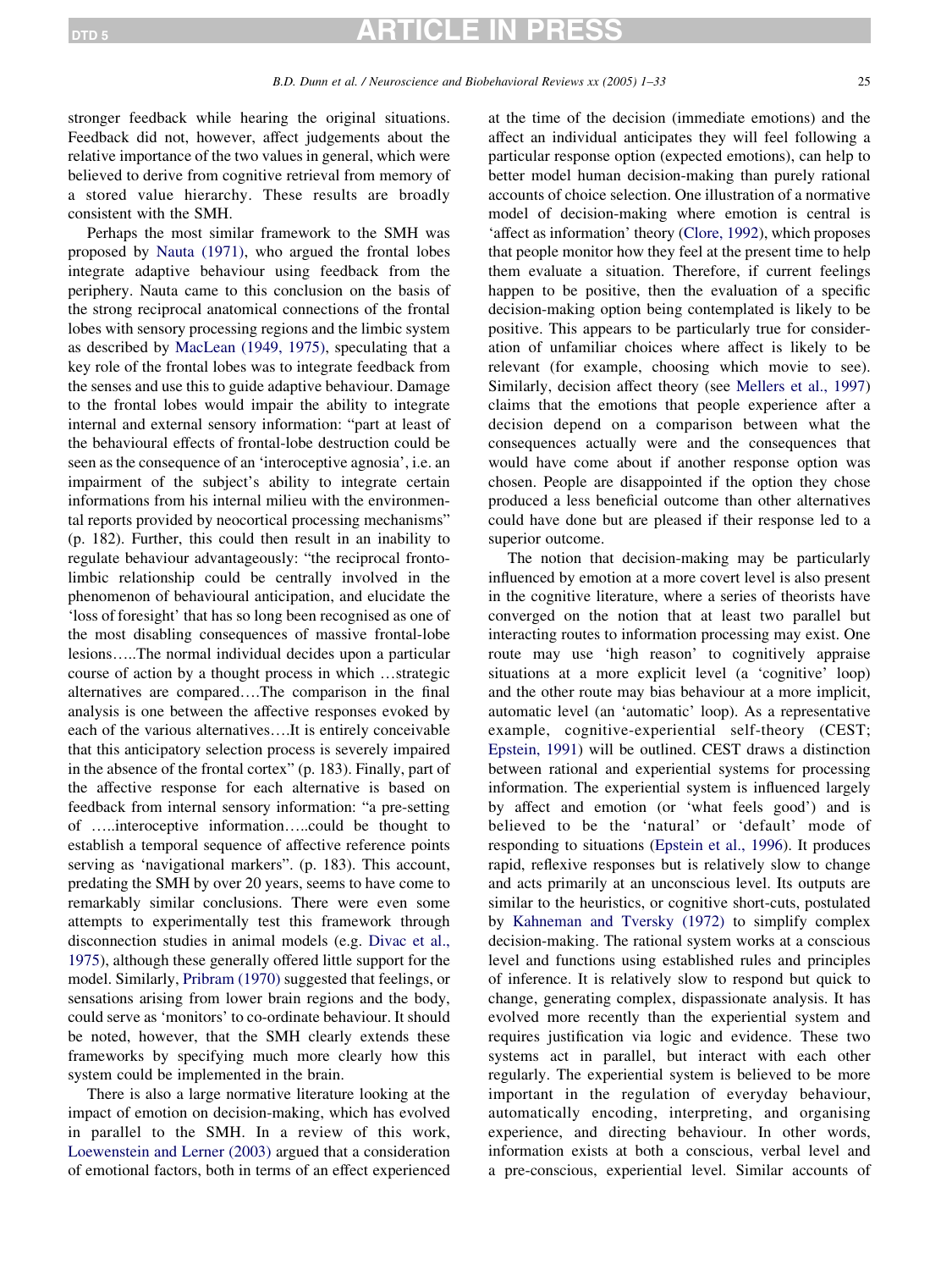the interface between cognition and emotion have been put forward in other multiple representation frameworks, including Interactive Cognitive Subsystems (ICS; [Teasdale](#page-32-0) [and Barnard, 1993\)](#page-32-0), the Schematic Propositional Analogical and Associative Representation System (SPAARS; [Power and Dalgleish, 1997](#page-31-0)), and [Lambie and Marcel's](#page-30-0) [\(2002\)](#page-30-0) account of emotion experience. It is important to observe, however, that at present many of these models are less well specified than the SMH, particularly at the neural level.

The critical question that this historical synopsis raises is what is the unique contribution that the SMH makes to the literature? The notion that emotion, partially via peripheral mechanisms, influences decision-making is reflected in a variety of earlier and parallel models [\(Mowrer, 1960;](#page-31-0) Pribram, 1979; [Nauta, 1971\)](#page-31-0). Further, the notion that emotion-based influences may act at a more implicit, covert level of decision-making [\(Epstein, 1991\)](#page-29-0) and that a representation of expected body-state change in the brain is sufficient to shape higher level processing without waiting for actual bodily responses (for example, see [James, 1884](#page-30-0) [note 4;](#page-30-0) [Marston, 1928](#page-31-0)) are also present in earlier accounts.

The resonance of the SMH with earlier work is both a strength and weakness; it gives the model strong concurrent validity with over a hundred years of psychological theory but at the same time it challenges the novelty of the framework. Perhaps the value of the SMH is the way it integrates these components from different models into a unitary framework, although these earlier influences are not always explicitly apparent in Damasio's writings. Clear advances in the SMH are that it expands the range of bodily states underlying emotions beyond visceral feedback (e.g. including hormonal feedback through the bloodstream) and that it puts forward a more elaborate psychological mechanism and a clearer neural substrate to regulate how emotion and peripheral feedback shape decision-making. Further, Damasio extends and more clearly specifies the role of the 'as-if' loop compared to earlier accounts, and discusses more fully how feedback from the body is integrated with cognitive appraisal to mediate both emotion experience and decision-making (see [Damasio, 1994,](#page-29-0) [p. 139\)](#page-29-0). Perhaps most importantly, Damasio outlines how emotion-based biasing signals can act at a variety of levels, both conscious and non-conscious. These advances make the SMH more robust in the face of the criticisms usually voiced against Jamesian models (e.g. [Cannon, 1927](#page-28-0)), in particular allowing the system to be rapid, flexible, and to subtly differentiate between complex emotion states. Further, the 'as-if' loop can explain why surgical isolation of the periphery does not always impair emotion experience or decision-making. Finally, through the development of novel experimental tools and the study of lesion groups, Damasio has provided ways to directly empirically test these ideas. Therefore, the SMH does appear to be making a novel and valuable contribution to the literature.

#### 4.2. Specification of the somatic marker mechanism

Perhaps more problematic is the fact that the 'somatic marker' mechanism is currently poorly specified. According to SMH, a large number of somatic signals, for example from the viscera, vascular bed, skeletomotor system and endocrine system need to be integrated into a pattern image that marks outcomes as either 'good' or 'bad'. It is unspecified in the SMH how this complex data reduction is computed. However, a number of physiological plausibe data reduction algorithms (such as principal components analysis) could be used to reduce the high-dimensional body-state pattern into a low-dimensional 'somatic marker'. Work in other fields has begun to apply these data reduction approaches to understand other complex problems. For example, [Bar-Gad et al. \(2003\)](#page-27-0) propose a model of how the basal ganglia compresses cortical information, effectively acting as a central dimensionality reduction system which is modulated by a reinforcement signal. The mechanism by which this could be achieved in the SMH is currently underspecified and would benefit from more detailed examination. Other researchers have begun to map out in detail how signals from the body are relayed to the brain (e.g. the lamina I spinothalamocortical system; [Craig, 2002](#page-29-0)), which could aid this process.

#### 4.3. Parsimony of the SMH

Another criticism that has been voiced against the SMH is that the theory does not provide the most parsimonious explanation of the phenomenon of interest (e.g. [Rolls,](#page-31-0) [1996\)](#page-31-0). Damasio's theory neglects to explain what generates specific patterns of body-state change in the first place and presumably some kind of central, cognitive appraisal must be taking place (i.e. the system must 'know' that a 'bad' decision is about to be made to generate an SCR). Given that this is occurring, it would seem a more parsimonious solution for this system to communicate directly with higher levels of representation, rather than taking the rather circuitous route through the body. [Rolls \(1996\)](#page-31-0) argued that it would be very inefficient for the execution of behaviour following the appraisal of the value of a stimulus to have to go through the periphery or a central representation of the periphery. Instead, it would be much more adaptive to have a direct connection to output motor centres to implement the target behaviour.

In fact, rather early on proponents of the SMH anticipated the parsimony criticism ([Damasio et al., 1991\)](#page-29-0). They essentially argued that the 'somatic marker' system is evolutionarily ancient, and has proved to be highly effective. Further, they argued that powerful 'somatic markers' are necessary to effectively reduce complex decision spaces. However, a number of computational algorithms, in particular in computational reinforcement learning, have been explicitly designed for decision-making under uncertainty, essentially by using approximations for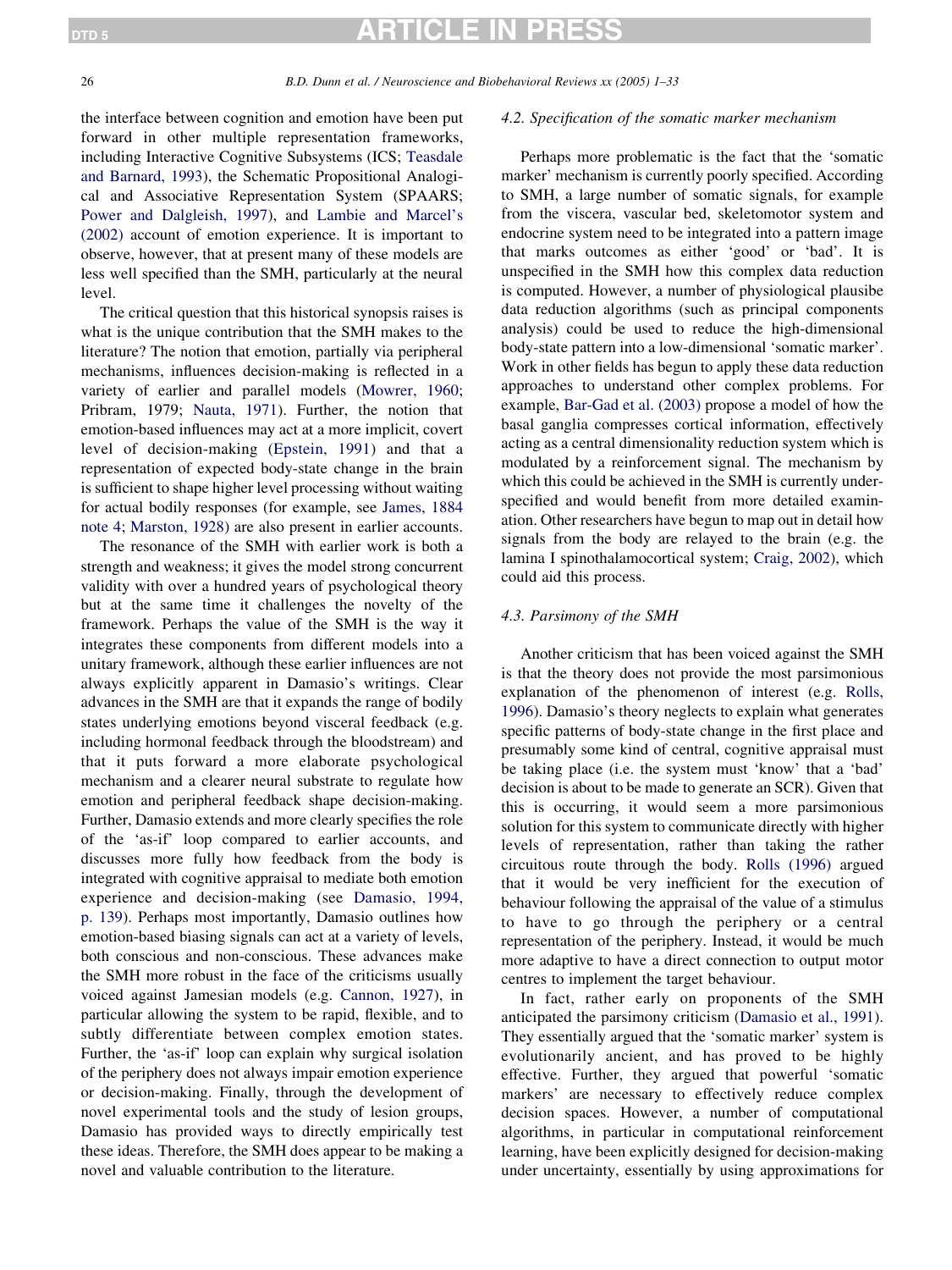the value of future actions in order to guide action selection ([Montague et al., 2004](#page-31-0)). These types of algorithm can be used to solve n-armed bandit problems, of which the IGT is a variant, and are also well specified at an anatomical level. Therefore, the neural instantiation of such decision-making mechanisms does not seem to necessitate the use of the complex somatic and emotion-related machinery described by Damasio. Interestingly, recent work from the Iowa laboratory utilises a reinforcement learning algorithm to model IGT data without making any reference to the SMH ([Oya et al., 2005](#page-31-0)). A number of other non-somatic mechanisms for constraining decision-making (e.g. cognitive heuristics; [Kahneman and Tversky, 1972](#page-30-0)) have also been proposed. One way to defend this issue would be to argue that these reinforcement learning algorithms are simply the inbstantiation of the central components of the 'somatic marker' system, rather than a genuinely alternative account (see [Damasio, 1994\)](#page-29-0).

#### 4.4. Emphasis on the periphery in the SMH

The SMH has also been criticised for being 'somatocentric' ([Panksepp, 2003](#page-31-0)). Panksepp suggested that Damasio has taken the peripheral feedback theories to an extreme by saying that most mental states are made up purely of different types of bodily awareness. Instead, Panksepp suggests that a more moderate conclusion is warranted, whereby most cognitive states include some kind of emotional aspect, made up partially of somatosensory feedback but also other components. For example, consideration of the different 'action apparatus' of the brain that has evolved to regulate different emotion states could help to clarify how relatively crude peripheral biasing signals contribute to distinct, refined emotion states. [Craig](#page-29-0) [\(2002\)](#page-29-0) also suggests that the SMH has focused on the representation of body-state at the cost of other aspects of emotion processing, in particular neglecting how these representations of body-state can then motivate behavioural action. Similar points in relation to the SMH have been made by [McGinn \(2003\)](#page-31-0).

These criticisms seem a slight distortion of the SMH, however, since [Damasio \(1999\)](#page-29-0) explicitly includes a mental evaluative component that interprets emotional sensations of bodily change to lead to more complex emotion experience. In fact, some kind of specification of how body-state interacts with central mental evaluation seems a positive advance in the SMH compared to other Jamesian theories (see also [Prinz's 'somatic appraisal theory', 2004\)](#page-31-0).

### 5. Conclusion: current status of the somatic marker hypothesis

The SMH ([Damasio, 1994\)](#page-29-0) represents an intriguing model of how feedback from the body may contribute to successful decision-making in situations of complexity and uncertainty. This builds on earlier work linking activity in the body to emotion experience (e.g. [James, 1884, 1894;](#page-30-0) [Lange, 1885](#page-30-0)) and decision-making (e.g. [Pribram, 1970;](#page-31-0) [Nauta, 1971](#page-31-0)). Key support for this theory has been largely drawn from data on the IGT, a decision-making task that has been claimed to rely on emotion-related feedback from the body to guide accurate performance ([Bechara et al., 1996\)](#page-28-0). While the IGT has proved to be a sensitive, ecologically valid measure of decision-making impairment that has generated a large body of empirical research, three key assumptions that need to be held for it to offer support for the SMH may not be tenable. First, the claim that the task measures implicit learning as the reward/punishment schedule is cognitively impenetrable (although see [Bechara](#page-28-0) [et al., 2005](#page-28-0)) is inconsistent with data showing accurate knowledge of the task contingencies [\(Maia and McClelland,](#page-30-0) [2004](#page-30-0)) and that mechanisms such as working-memory or cognitive outcome expectancies appear to exert a strong influence on task performance. Second, the assertion that this learning takes place via anticipatory marker signals arising from the body is not supported by competing explanations of the psychophysiology profile generated on the task [\(Tomb et al., 2002\)](#page-32-0), the failure to establish a clear causal relationship between disturbed feedback from the periphery and impaired decision-making (e.g. [Heims et al.,](#page-30-0) [2004](#page-30-0)), and the possibility that the 'anticipatory' changes may actually reflect expectancies about reward and punishment generated after a decision has been made [\(Amiez et al.,](#page-27-0) [2003](#page-27-0)). Third, the assumption that the task impairment is due to a 'myopia for the future' is undermined by the existence of a number of other perhaps better specified and more plausible psychological mechanisms explaining deficits on the task (including reversal learning, risk-taking, and working-memory deficits). In addition, there may be greater variability in control performance on the task than previously believed (complicating interpretation of empirical findings).

While the psychological mechanism underpinning the SMH therefore seems to require some revision, the neural substrate that Damasio has proposed has been reasonably well supported by the findings to date. Lesion and neuroimaging studies have found that VMPFC, amygdala, somatosensory cortex, insula and related areas are involved in decision-making processes as suggested in the framework. This is a clear advance on earlier models of decisionmaking. The neural substrate of the SMH still needs further clarification in the light of ongoing advances in knowledge about VMPFC anatomy, however (e.g. Ö[ngur and Price,](#page-31-0) [2000](#page-31-0)).

Therefore, the SMH seems to have accurately identified some of the brain regions involved in decision-making, emotion, and body-state representation, but exactly how they interact at a psychological level is still somewhat unclear.

Of course, none of these reservations falsify the SMH; they just suggest that other sources of evidence need to be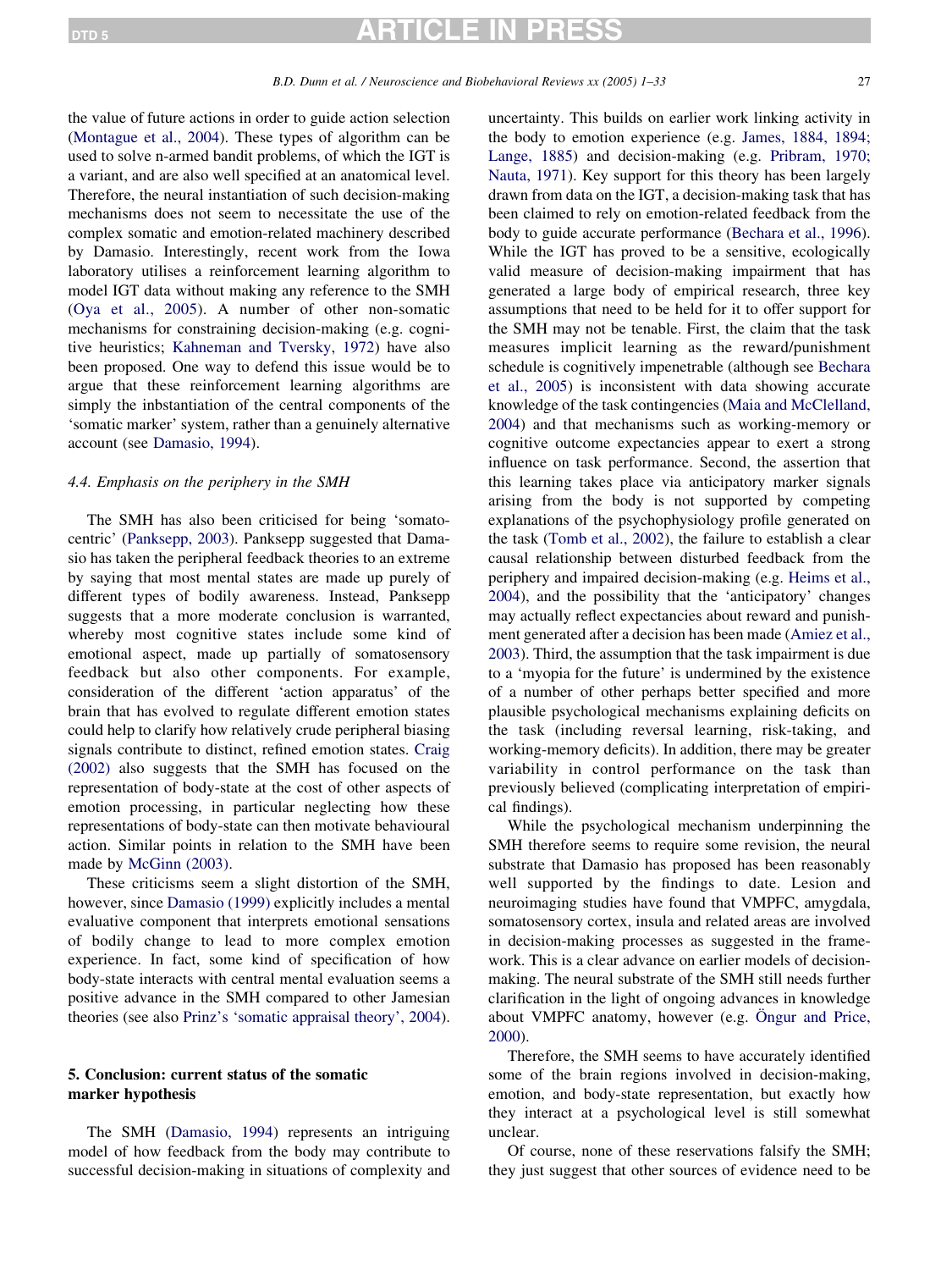<span id="page-27-0"></span>gathered to support it. Indeed, we remain open to the idea that feedback from the periphery can influence higher-level cognitive and emotional processes. [Bechara et al. \(2005\)](#page-28-0) have recently proposed a series of unanswered questions about the SMH that could be usefully explored in future research. These include assessing if different kinds of decision-making (e.g. under certainty or uncertainty) recruit different neural networks, identifying when emotions are unhelpful as well as helpful when making decisions (e.g. [Shiv et al., 2005](#page-32-0)), further specifying the nature of biasing signals that guide decision-making, fractionating the underlying cognitive processing involved in complex decision-making tasks, and exploring individual differences in decision-making. We wholeheartedly agree that consideration of these issues would improve the literature on both the SMH and broader decision-making processes. Here we suggest some specific future studies.

A variety of potential designs could be used to further test the SMH. One approach is to develop variants of the IGT that control some of the methodological issues and task interpretation ambiguities raised. This could include removing the reversal learning confound and making the task less easy to consciously comprehend (for example, using a variant artificial grammar learning paradigm). Another approach would be to more aggressively pursue causal tests of the SMH in a wider range of populations with altered peripheral feedback (e.g. patients with facial paralysis, [Keillor et al., 2002\)](#page-30-0). As well as looking at patient groups with impaired somatosensory feedback, pharmacological challenge studies in healthy control volunteers could be run. For example, the impact of the peripherally acting beta-blocker nadalol on IGT performance could be measured. Moreover, different causal methodologies could be combined to minimise the amount of feedback from the body reaching the brain (for example, looking at the impact of peripheral blockade in patients with PAF). An alternative body of existing literature that could speak to the validity of the SMH is false feedback experiments (e.g. see [Crucian](#page-29-0) [et al., 2000\)](#page-29-0). It may be possible to use false feedback while patient groups with disturbed bodily feedback perform the IGT (e.g. [Linton and Hirt, 1979\)](#page-30-0) to further test the framework. Finally, an individual differences approach could be adopted, for example looking at how variance in interoceptive ability relates to IGT performance (e.g. see [Katkin et al., 2001](#page-30-0)). As well as looking at behavioural measures in these studies, it is important for future studies to simultaneously record a wider range of peripheral variables (e.g. facial electromyography, heart rate) and central variables (e.g. fMRI and event-related potentials) wherever possible (e.g. [Oya et al., 2005](#page-31-0)).

Until a broader range of empirical approaches are used to test the SMH, the current status of the framework would appear to be that it is an intriguing idea in need of some clearer specification and some more supporting evidence. Despite these limitations, the SMH and the IGT have made a valuable contribution to the literature. They have helped to

reintroduce the idea that emotion can be a benefit as well as a hindrance when making a decision to the wider neuroscience community; they have outlined a plausible neural substrate that could underpin this mechanism, and they have developed an innovative experimental paradigm to test the framework. Through the development of the 'asif' loop, the SMH also addresses a number of weaknesses in other Jamesian models and can better account for the speed and complexity of emotion responses that are typically observed. The IGT has been an extremely generative paradigm, applied to a wide range of neurological and psychiatric conditions and used in numerous experimental studies. Further, the SMH has importantly extended MacLean's pioneering limbic system framework in order to better understand how emotion is represented in the brain and to more clearly model the influence emotion can have on other cognitive processes.

#### Acknowledgements

This review was supported by the Medical Research Council of the United Kingdom. Address reprint requests to Dr Barnaby Dunn, MRC CBU, 15 Chaucer Road, Cambridge, CB2 2EF, UK; [barney.dunn@mrc-cbu.cam.ac.](mailto:barney.dunn@mrc-cbu.cam.ac.uk) [uk](mailto:barney.dunn@mrc-cbu.cam.ac.uk) (e-mail)

#### References

- Adinoff, B., Devous Sr., M.D., Cooper, D.B., Best, S.E., Chandler, P., Harris, T., et al., 2003. Resting regional cerebral blood flow and gambling task performance in cocaine-dependent subjects and healthy comparison subjects. American Journal of Psychiatry 160 (10), 1892–1894.
- Amiez, C., Procyk, E., Honore, J., Sequeira, H., Joseph, J.-P., 2003. Reward anticipation, cognition, and electrodermal activity in the conditioned monkey. Experimental Brain Research 149, 267–275.
- Anderson, S.W., Bechara, A., Damasio, H., Tranel, D., Damasio, A.R., 1999. Impairment of social and moral behaviour related to early damage in human prefrontal cortex. Nature Neuroscience 2 (11), 1032–1037.
- Apkarian, A.V., Sosa, Y., Krauss, B.R., Thomas, P.S., Fredrickson, B.E., Levy, R.E., et al., 2004. Chronic pain patients are impaired on an emotional decision-making task. Pain 108 (1–2), 129–136.
- Bar-Gad, I., Morris, G., Bergman, H., 2003. Information processing, dimensionality reduction and reinforcement learning in the basal ganglia. Progress in Neurobiology 71, 439–473.
- Bark, R., Dieckmann, S., Bogerts, B., Northoff, G., 2005. Deficit in decision making in catatonic schizophrenia: an exploratory study. Psychiatry Research 134, 131–141.
- Barrash, J., Tranel, D., Anderson, S.W., 2000. Acquired personality distrubances associated with bilateral damage to the ventromedial prefrontal region. Developmental Neuropsychology 18 (3), 355–381.
- Batson, C.D., Engel, C.L., Fridell, S.R., 1999. Value judgements: testing the somatic-marker hypothesis using false physiological feedback. Personality and Social Psychology Bulletin 25 (8), 1021–1032.
- Bechara, A., 2004. The role of emotion in decision-making: evidence from neurological patients with orbitofrontal damage. Brain and Cognition 55 (1), 30–40.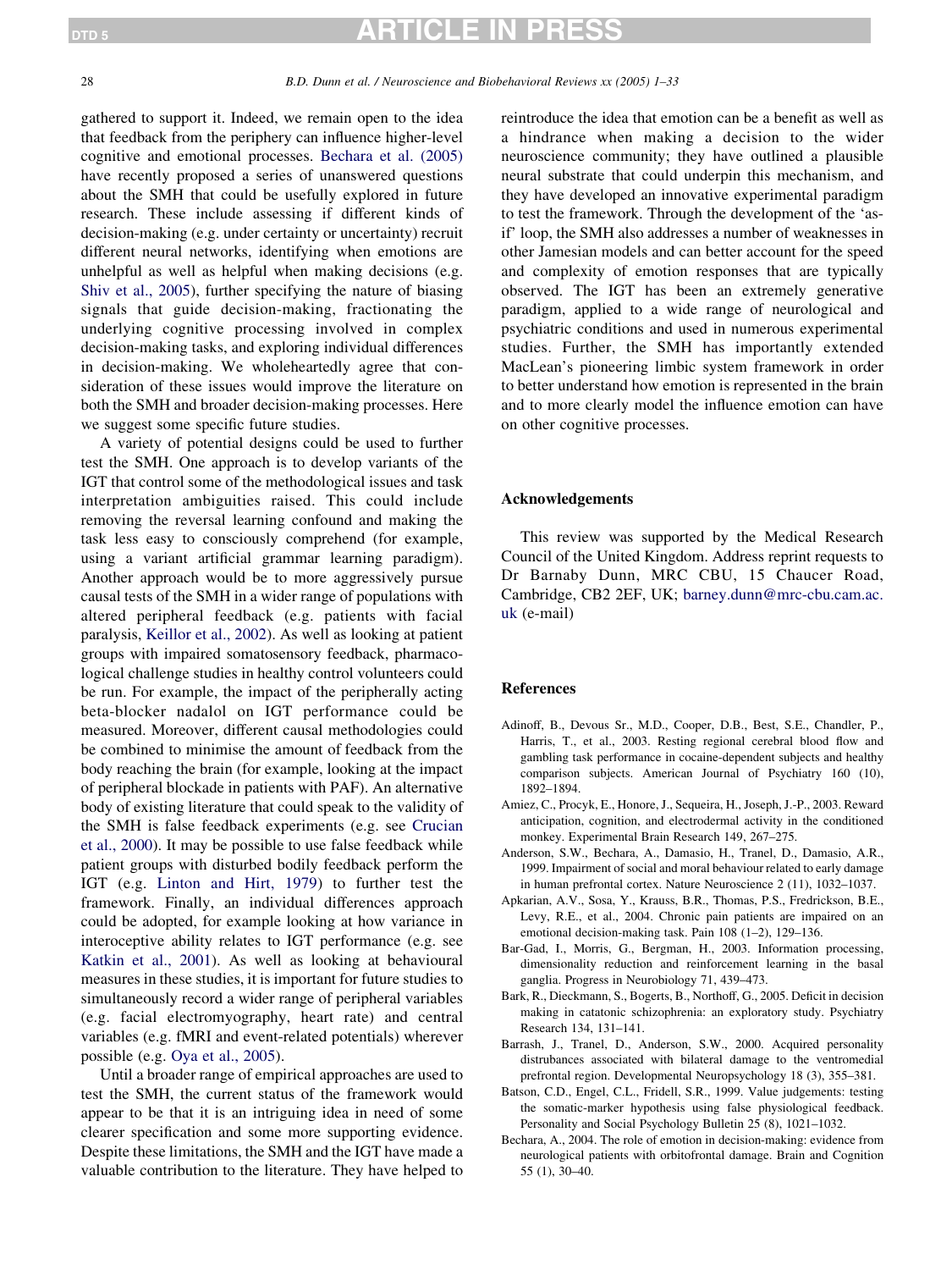- <span id="page-28-0"></span>Bechara, A., Damasio, H., 2002. Decision-making and addiction (part I): impaired activation of somatic states in substance dependent individuals when pondering decisions with negative future consequences. Neuropsychologia 40 (10), 1675–1689.
- Bechara, A., Damasio, A.R., 2005. The somatic marker hypothesis: a neural theory of economic decision. Games and Economic Behaviour 52(2), 336–372.
- Bechara, A., Martin, E.M., 2004. Impaired decision making related to working memory deficits in individuals with substance addictions. Neuropsychology 18 (1), 152–162.
- Bechara, A., Damasio, A., Damasio, H., Anderson, S., 1994. Insensitivity to future consequences following damage to human prefrontal cortex. Cognition 50, 7–15.
- Bechara, A., Tranel, D., Damasio, H., Damasio, A.R., 1996. Failure to respond autonomically to anticipated future outcomes following damage to prefrontal cortex. Cerebral Cortex 6 (2), 215–225.
- Bechara, A., Damasio, H., Tranel, D., Damasio, A.R., 1997a. Deciding advantageously before knowing the advantageous strategy. Science 275, 1293–1295.
- Bechara, A., Tranel, D., Damasio, H., Damasio, A.R., 1997b. An anatomical system subserving decision-making. Society for Neuroscience Abstracts 23, 495.
- Bechara, A., Damasio, H., Tranel, D., Anderson, S.W., 1998a. Dissociation of working memory from decision-making within the human prefrontal cortex. The Journal of Neuroscience 18 (1), 428–437.
- Bechara, A., Tranel, D., Wilson, J., Heberlein, A.S., Ross, M., Damasio, A.R., 1998b. Impaired decision-making in peripheral neuropathy. Society for Neuroscience Abstracts 24, 1176.
- Bechara, A., Damasio, H., Damasio, A.R., Lee, G.P., 1999. Different contributions of the human amygdala and the ventromedial prefrontal cortex to decision-making. Journal of Neuroscience 19 (13), 5473– 5481.
- Bechara, A., Damasio, H., Damasio, A.R., 2000a. Emotion, decision making and the orbitofrontal cortex. Cerebral Cortex 10, 295–307.
- Bechara, A., Tranel, D., Damasio, H., 2000b. Characterization of the decision-making deficit of patients with ventromedial prefrontal cortex lesions. Brain 123, 2189–2202.
- Bechara, A., Damasio, H., Damasio, A.R., 2001a. Manipulation of dopamine and serotonin causes different effects on covert and overt decision-making. Society for Neuroscience Abstracts 27, 126.
- Bechara, A., Dolan, S., Denburg, N., Hindes, A., Anderson, S.W., Nathan, P.E., 2001b. Decision-making deficits, linked to a dysfunctional ventromedial prefrontal cortex, revealed in alcohol and stimulant abusers. Neuropsychologia 39 (4), 376–389.
- Bechara, A., Dolan, S., Hindes, A., 2002. Decision-making and addiction (part II): myopia for the future or hypersensitivity to reward? Neuropsychologia 40 (10), 1690–1705.
- Bechara, A., Damasio, H., Damasio, A.R., 2003. Role of the amygdala in decision-making. Annals of the New York Academy of Science 985, 356–369.
- Bechara, A., Damasio, H., Tranel, D., Damasio, A.R., 2005. The Iowa Gambling Task and the somatic marker hypothesis: some questions and answers. Trends in Cogntive Sciences 9 (4), 159–162.
- Beninger, R.J., Wasserman, J., Zanibbi, K., Charbonneau, D., Mangels, J., Beninger, B.V., 2003. Typical and atypical antipsychotic medications differentially affect two nondeclarative memory tasks in schizophrenic patients: a double dissociation. Schizophrenia Research 61, 281–292.
- Bernston, G.G., Sarter, M., Cacioppo, J.T., 2003. Ascending visceral regulation of cortical affective information processing. European Journal of Neuroscience 18, 2103–2109.
- Best, M., Williams, J.M., Coccaro, E.F., 2002. Evidence for a dysfunctional prefrontal circuit in patients with an impulsive aggressive disorder. Proceedings of the National Academy of Science U S A 99 (12), 8448– 8453.
- Bolla, K.I., Eldreth, D.A., London, E.D., Kiehl, K.A., Mouratidis, M., Contoreggi, C., et al., 2003. Orbitofrontal cortex dysfunction in

abstinent cocaine abusers performing a decision-making task. Neuroimage 19 (3), 1085–1094.

- Bolla, K.I., Eldreth, D.A., Matochik, J.A., Cadet, J.L., 2004. Sex-related differences in a gambling task and its neurological correlates. Cerebral Cortex 14 (11), 1226–1232.
- Bolla, K.I., Eldreth, D.A., Matochik, J.A., Cadet, J.L., 2005. Neural substrates of faulty decision-making in abstinent marijuana users. Neuroimage 26, 480–492.
- Bowman, C.H., Turnbull, O.H., 2003. Real versus facsimile reinforcers on the Iowa Gambling Task. Brain and Cognition 53 (2), 207–210.
- Bowman, C.H., Evans, C.E., Turnbull, O.H., 2005. Artificial time constraints on the Iowa Gambling Task: the effects on behavioural performance and subjective experience. Brain and Cognition 57 (1), 21–25.
- Bradley, M.M., Codispoti, M., Cuthbert, B.N., Lang, P.J., 2001a. Emotion and motivation I: defensive and appetitive reactions in picture processing. Emotion 1 (3), 276–298.
- Bradley, M.M., Codispoti, M., Sabatinelli, D., Lang, P.J., 2001b. Emotion and motivation II: sex differences in picture processing. Emotion 1 (3), 300–319.
- Busemeyer, J.R., Stout, J.C., 2002. A contribution of cognitive decision models to clinical assessment: decomposing performance on the Bechara gambling task. Psychological Assessment 14, 253–262.
- Camille, N., Coricelli, G., Sallet, J., Pradat-Diehl, P., Duhamel, J.R., Sirigu, A., 2004. The involvement of the orbitofrontal cortex in the experience of regret. Science 304, 1167–1170.
- Campbell, M.C., Stout, J.C., Finn, P.R., 2004. Reduced autonomic responsiveness to gambling task losses in Huntington's disease. Journal of the International Neuropsychological Society 10, 239–245.
- Cannon, W.B., 1927. The James-Lange theory of emotions: a critical examination and an alternative theory. American Journal of Psychology 39, 106–124.
- Carter, S., Smith-Pasqualini, M.C., 2004. Stronger autonomic response accompanies better learning: a test of Damasio's somatic marker hypothesis. Cognition and Emotion 18 (7), 901–911.
- Cavedini, P., Riboldi, G., D'Annucci, A., Belotti, P., Cisima, M., Bellodi, L., 2002a. Decision-making heterogeneity in obsessive compulsive disorder: ventromedial prefrontal cortex function predicts different treatment outcomes. Neuropsychologia 40, 205–211.
- Cavedini, P., Riboldi, G., Keller, R., D'Annucci, A., Bellodi, L., 2002b. Frontal lobe dysfunction in pathological gambling patients. Biological Psychiatry 51 (4), 334–341.
- Cavedini, P., Bassi, T., Ubbiali, A., Casolari, A., Giordani, S., Zorzi, C., 2004a. Neuropsychological investigation of decision-making in anorexia nervosa. Psychiatry Research 127, 259–266.
- Cavedini, P., Bassi, T., Zorzi, C., Bellodi, L., 2004b. The advantages of choosing antiobsessive therapy according to decision-making functioning. Journal of Clinical Psychopharmacology 24 (6), 628–631.
- Cheung, T.H., Cardinal, R.N., 2005. Hippocampal lesions facilitate instrumental learning with delayed reinforcement but induce impulsive choice in rates. BMC Neurosci 6(1), 36.
- Chwalisz, K., Diener, E., Gallagher, D., 1988. Autonomic arousal feedback and emotional experience: evidence from the spinal cord injured. Journal of Personality and Social Psychology 54, 820–828.
- Clark, L., Manes, F., 2004. Social and emotional decision-making following frontal lobe injury. Neurocase 10 (5), 398–403.
- Clark, L., Iversen, S.D., Goodwin, G.M., 2001. A neuropsychological investigation of prefrontal cortex involvement in acute mania. American Journal of Psychiatry 158 (10), 1605–1611.
- Clark, L., Manes, F., Antoun, N., Sahakian, B.J., Robbins, T.W., 2003. The contributions of lesion laterality and lesion volume to decision-making impairment following frontal lobe damage. Neuropsychologia 41 (11), 1474–1483.
- Clore, G.L., 1992. Cognitive phenomenology: feelings and the construction of judgement. In: Martin, L.L., Tesser, A. (Eds.), The Construction of Social Judgements. Erlbaum, Hillsdale, NJ.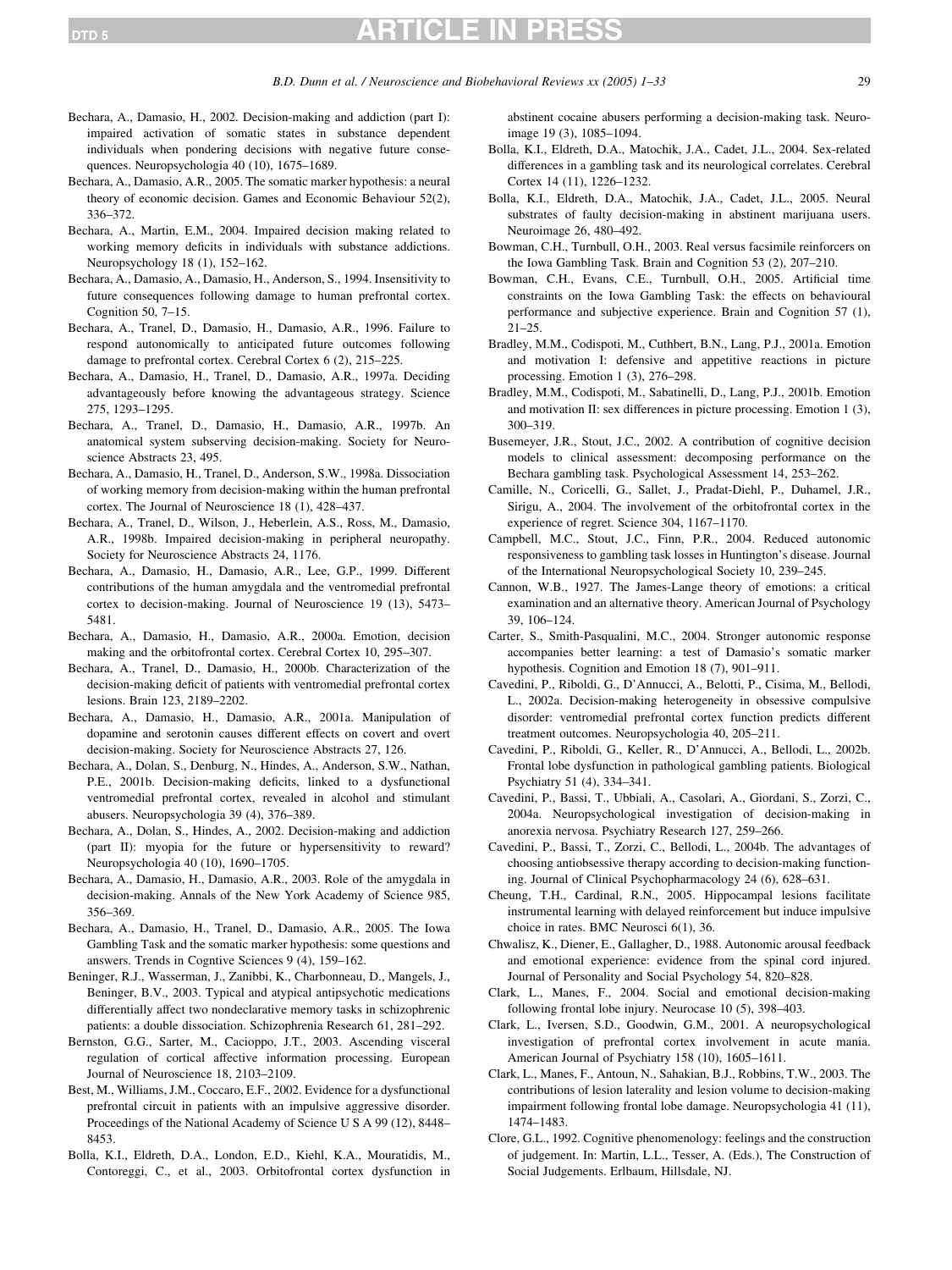- <span id="page-29-0"></span>Cobos, P., Sanchez, M., Garcia, C., Vera, M., Vila, J., 2002. Revisiting the James versus Cannon debate on emotion: startle and autonomic modulation in patients with spinal cord injuries. Biological Psychology 61, 251–269.
- Craig, A.D., 2002. How do you feel? Interoception: the sense of the physiological condition of the body. Nature Reviews Neuroscience 3, 655–666.
- Critchley, H.D., 2002. Electrodermal Responses: what happens in the brain. The Neuroscientist 8 (2), 132–142.
- Critchley, H.D., Good, C.D., Ashburner, J., Frackowiak, R.S., Mathias, C.J., Dolan, R.J., 2003. Changes in cerebral morphology consequent to peripheral autonomic denervation. Neuroimage 18, 908–916.
- Critchley, H.D., Wiens, S., Rotshtein, P., Ohman, A., Dolan R.J., 2004. Neural systems supporting interoceptive awareness. Nature Neuroscience. 7, 189–195.
- Crone, E.A., van der Molen, M.W., 2004. Developmental changes in real life decision making: performance on a gambling task previously shown to depend on the ventromedial prefrontal cortex. Developmental Neuropsychology 25 (3), 251–279.
- Crone, E.A., Somsen, R.J., Van Beek, B., Van Der Molen, M.W., 2004. Heart rate and skin conductance analysis of antecendents and consequences of decision making. Psychophysiology 41 (4), 531–540.
- Crucian, G.P., Hughes, J.D., Barrett, A.M., Williamson, D.J.G., Bauer, R.M., Bowers, D., 2000. Emotional and physiological responses to false feedback. Cortex 36, 623–647.
- Cusack, R., Russell, B., Cox, S.M.L., De Panfilis, C., Schwarzbauer, C., Ansorge, R., 2005. An evaluation of the use of passive shimming to improve frontal sensitivity in fMRI. Neuroimage 24, 82–91.
- Dalgleish, T., 2004. The emotional brain. Nature Neuroscience Reviews 5 (7), 583–589.
- Dalgleish, T., Yiend, J., Bramham, J., Teasdale, J.D., Ogilvie, A.D., Malhi, G., et al., 2004. Neuropsychological processing associated with recovery from depression after stereotactic subcaudate tractotomy. American Journal of Psychiatry 161 (10), 1913–1916.
- Damasio, A.R., 1979. The frontal lobes. In: Heilman, K.M., Valenstein, E. (Eds.), Clinical Neuropsychology. Oxford University Press, New York.
- Damasio, A.R., 1994. Descartes Error: Emotion, Reason and the Human Brain. Avon, New York.
- Damasio, A.R., 1996. The somatic marker hypothesis and the possible functions of the prefrontal cortex. Philosophical Transactions of the Royal Society of London (series B) 351 (1346), 1413–1420.
- Damasio, A.R., 1998. Emotion in the perspective of an integrated nervous system. Brain Research Reviews 26, 83–86.
- Damasio, A.R., 1999. The Feeling of What Happens: Body and Emotion in the Making of Consciousness. Harcourt, New York.
- Damasio, A.R., 2004. William James and the modern neurobiology of emotion. In: Evans, D., Cruse, P. (Eds.), Emotion, Evolution and Rationality. Oxford University Press, Oxford.
- Damasio, A.R., Tranel, D., Damasio, H., 1990. Individuals with sociopathic behavior caused by frontal damage fail to respond autonomically to social stimuli. Behaviour Brain Research 41 (2), 81–94.
- Damasio, A.R., Tranel, D., Damasio, H., 1991. Somatic markers and the guidance of behaviour: theory and preliminary testing. In: Levin, H.S., Eisenberg, H.M., Benton, A.L. (Eds.), Frontal Lobe Function and Dysfunction. Oxford University Press, New York, pp. 217–229.
- Damasio, H.T., Grabowski, R., Frank, A.M., Galaburda, A.M., Damasio, A.R., 1994. The return of Phineas Gage: the skull of a famous patient yields clues about the brain. Science 264, 1102–1105.
- Damasio, H., Bechara, A., Damasio, A., et al., 2002. Nature Neuroscience 5 (11), 1104 (Reply to Tomb et al.).
- Damasio, A.R., Adolphs, R., Damasio, H., 2003. The contributions of the lesion method to the functional neuroanatomy of emotion. In: Davidson, R.J., Scherer, K.R., Goldsmith, H.H. (Eds.), Handbook of Affective Sciences. Oxford University Press, Oxford, pp. 66–92.
- Davidson, R.J., Irwin, W., 1999. The functional neuroanatomy of emotion and affective style. Trends in Cognitive Science 3 (1), 11–21.
- Davis, C., Levitan, R.D., Muglia, P., Bewell, C., Kennedy, J.L., 2004. Decision-making deficits and overeating: a risk model for obesity. Obesity Research 12 (6), 929–935.
- Denburg, N.L., Tranel, D., Bechara, A., Damasio, A.R., 2001. Normal ageing may compromise the ability to decide advantageously. Brain and Cogntion 47, 156–159.
- Denburg, N.L., Tranel, D., Bechara, A., 2005. The ability to decide advantageosuly declines prematurely in some normal older persons. Neuropsychologia 43 (7), 1099–1106.
- Dienstbeir, R.A., 1978. In: Harvey, J.H., Ickes, W.J., Kidds, R.F. (Eds.), Attribution, Socialization, and Moral Decision-Making New Directions in Attribution Research, vol. 2. Lawrence Erlbaum, Hillsdale NJ, pp. 181–206.
- Dimitrov, M., Phipps, M., Zahn, T., Grafman, J., 1999. A thoroughly modern Gage. Neurocase 5, 345–354.
- Divac, I., Gade, A., Wikmark R.G., 1975. Taste aversion in rats with lesions in the frontal lobes: No evidence for intoreceptive agnosia. Physiological Psychology 3, 43–46.
- Ellsworth, P.C., 1994. William James and Emotion: is a century of fame worth a century of misunderstanding. Psychological Review 101 (2), 222–229.
- Epstein, S., 1991. Cognitive-experiential self-theory: an integrative theory of personality. In: Curtis, R. (Ed.), The Self with Others: Convergences in Psychoanalytic, Social and Personality Psychology. Guilford, New York.
- Epstein, S., Pacini, R., Denes-Raj, V., Heier, H., 1996. Individual differences in intuitive–experiential and analytical–rational thinking styles. Journal of Personality and Social Psychology 71, 390–405.
- Ernst, M., Bolla, K., Mouratidis, M., Contoreggi, C., Matochik, J.A., Kurian, V., 2002. Decision-making in a risk-taking task: a PET study. Neuropsychopharmacology 26, 682–691.
- Ernst, M., Kimes, A.S., London, E.D., Matochik, J.A., Eldreth, D., Tata, S., 2003a. Neural substrates of decision making in adults with Attentional Deficit Hyperactivity Disorder. American Journal of Psychiatry 160 (6), 1061–1070.
- Ernst, M., Grant, S.J., London, E.D., Contoreggi, C., Kimes, A.S., Spurgeon, L., 2003b. Decision making in adolescents with behaviour disorders and adults with substance abuse. American Journal of Psychiatry 160 (1), 33–40.
- Eslinger, P.J., Damasio, A.R., 1985. Severe disturbance of higher cognition after bilateral frontal lobe ablation: patient EVR. Neurology 35, 1731–1741.
- Evans, C.E., Kemish, K., Turnbull, O.H., 2004. Paradoxical effects of education on the Iowa Gambling Task. Brain and Cognition 54 (3), 240–244.
- Fein, G., Klein, L., Finn, P., 2004. Impairment on simulated gambling task in long term long-term abstinent alcoholics. Alcoholism: Clinical and Experimental Research 28 (10), 1–5.
- Fellows, L.K., Farah, M.J., 2003. Ventromedial frontal cortex mediates affective shifting in humans: evidence from a reversal learning paradigm. Brain 126 (Pt 8), 1830–1837.
- Fellows, L.K., Farah, M.J., 2005a. Different underlying impairments in decision-making following ventromedial and dorsolateral frontal lobe damage in humans. Cerebral Cortex 15 (1), 58–63.
- Fellows, L.K., Farah, M.J., 2005b. Dissociable elements of human foresight: a role for the ventromedial frontal lobes in framing the future, but not in discounting future rewards. Neuropsychologia 43, 1214–1221.
- Fishbein, D., Eldreth, D., Matochik, J., Isenberg, I., Hyde, C., London, E., 2005. Cognitive performance and autonomic reactivity in abstinent drug abusers and nonusers. Experimental and Clinical Psychopharmacology 13 (1), 25–40.
- Franken, I.H.A., Muris, P., 2005. Individual differences in decisionmaking. Personality and Individual Differences 39, 991–998.
- Fukui, H., Murai, T., Fukuyama, H., Hayashi, T., Hanakawa, T., 2005. Functional activity related to risk anticipation during performance of the Iowa Gambling Task. Neuroimage 24 (1), 253–259.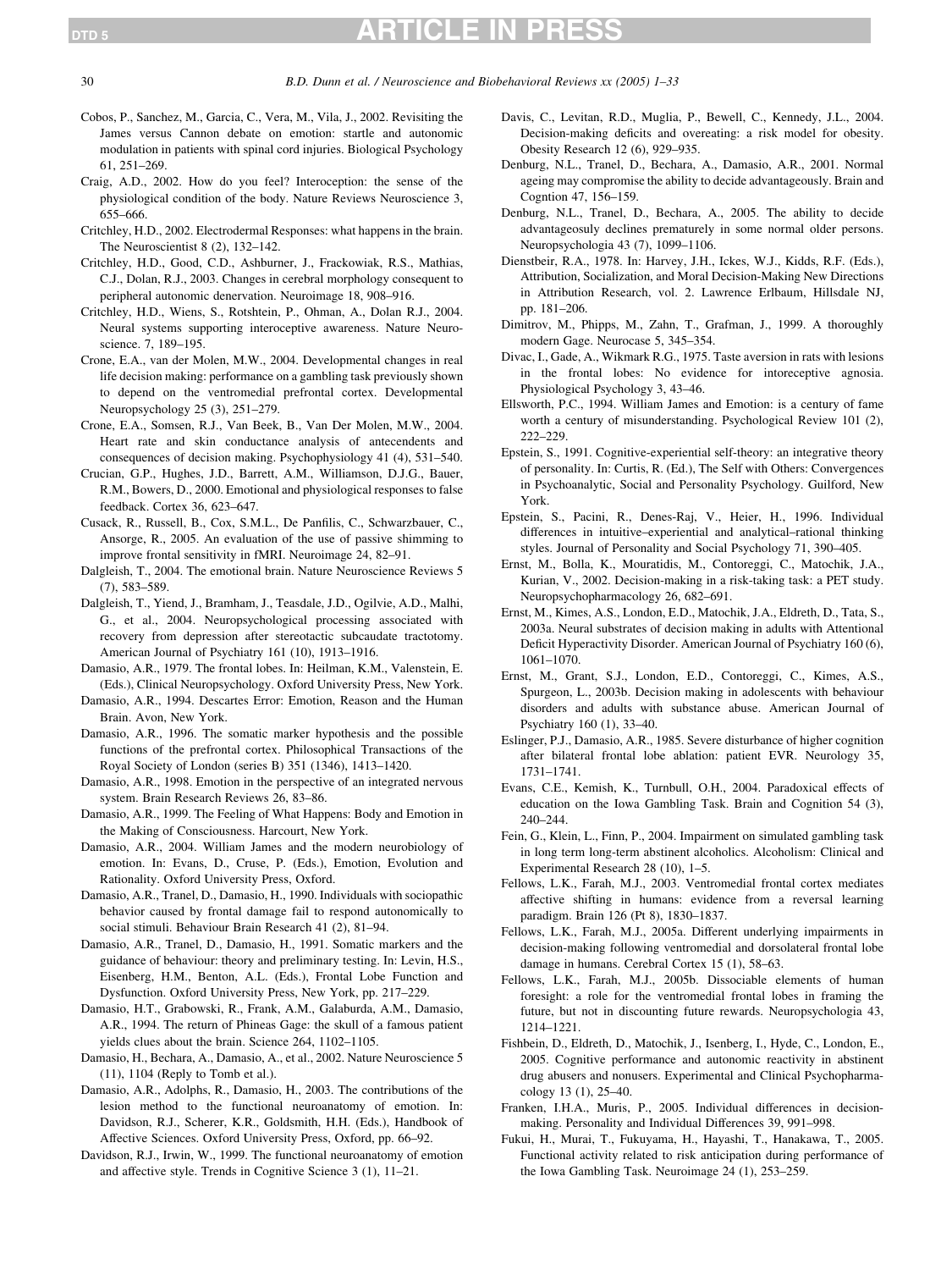- <span id="page-30-0"></span>Gaffan, D., 1979. Acquisition and forgetting in monkeys' memory of informational object-reward associations. Learning and Motivation 10, 419–444.
- Garon, N., Moore, C., 2004. Complex decision-making in early childhood. Brain and Cognition 55, 158–170.
- Gomez-Beldarrain, M., Harries, C., Garcia-Monco, J.C., Ballus, E., Grafman, J., 2004. Patients with right frontal lesions are unable to assess and use advice to make predictive judgements. Journal of Cognitive Neuroscience 16 (1), 74–89.
- Gonzalez, R., Vassileva, J., Bechara, A., Grbesic, S., Sworowski, L., Novak, R.M., 2005. The influence of executive functions, sensation seeking, and HIV serostatus on the risky sexual practices of substancedependent individuals. Journal of the International Neuropsychological Society 11, 121–131.
- Goudriaan, A.E., Oosterlaan, J., de Beurs, E., van den Brink, W., 2005. Decision making in pathological gambling: a comparison between pathological gamblers, alcohol dependents, persons with Tourette syndrome, and normal controls. Cognitive Brain Research 23, 137–151.
- Graham, F.K., 1979. Distinguishing among orienting, defense and startle reflexes. In: Kimmel, H.D., Olst, E.H.V., Orlebeke, J.F. (Eds.), The Orienting Reflex in Humans. Erlbaum, Hillsadale, NJ.
- Harlow, J.M., 1868. Recovery from the passage of an iron bar through the head. Publications of the Massachusetts Medical Society 2, 327–347 (also in booklet form published in Boston in 1869 by D.H. Clapp).
- Harmsen, H., in press. The relationship between impaired decision making, sensation seeking and readiness to change in cigarette smokers. Addictive Behaviours (2005; Jun 24 [Epub ahead of print]).
- Heims, H.C., Critchley, H.D., Dolan, R., Mathias, C.J., Cipolotti, L., 2004. Social and motivational functioning is not critically dependent on feedback of autonomic responses: neuropsychological evidence from patients with pure autonomic failure. Neuropsychologia 42, 1979–1988.
- Hinson, J.M., Jameson, T.L., Whitney, P., 2002. Somatic markers, working memory, and decision making. Cognitive Behavioural and Affective Neuroscience 2 (4), 341–353.
- Hohmann, G.W., 1966. Some effects of spinal cord lesions on experienced emotional feelings. Psychophysiology 3, 143–156.
- Hooper, C.J., Luciana, M., Conklin, H.M., Yarger, R.S., 2004. Adolescents performance on the Iowa Gambling Task: implications for the development of decision making and ventromedial prefrontal cortex. Developmental Psychology 40 (6), 1148–1158.
- Hornak, J., O'Doherty, J., Bramham, J., Rolls, E.T., Morris, R.G., Bullock, P.R., 2004. Reward related reversal learning after surgical excisions in orbito-frontal or dorsolateral prefrontal cortex in humans. Journal of Cognitive Neuroscience 16 (3), 463–478.
- Izard, C.E., 1990. The substrates and functions of emotion feelings: William James and current emotion theory. Personality and Social Psychology Bulletin 16, 626–635.
- Izquierdo, A., Suda, R.K., Murray, E.A., 2004. Bilateral orbital prefrontal cortex lesions in rhesus monkeys disrupt choices guided by both reward value and reward contingency. The Journal of Neuroscience 24 (34), 7540–7548.
- James, W., 1884. What is an emotion? Mind 19, 188–205.
- James, W., 1894. The physical basis of emotion. Psychological Review 1, 516–529.
- Jameson, T.L., Hinson, J.M., Whitney, P., 2004. Components of working memory and somatic markers in decision making. Psychonomic Bulletin and Review 11 (3), 515–520.
- Jollant, F., Bellivier, F., Leboyer, M., Astruc, B., Torres, S., Verdier, R., 2005. Impaired decision making in suicide attempters. American Journal of Psychiatry 162 (2), 304–310.
- Kahneman, D., Tversky, A., 1972. Judgement under uncertainty: Heuristics and biases. Psychological Review 80, 237–251.
- Katkin, E.S., Wiens, S., Öhman, A., 2001. Nonconscious fear conditioning: Visceral perception and the development of gut feelings. Psychological Science 12 (5), 366–370.
- Keillor, J.M., Barret, A.M., Crucian, G.P., Kortenkamp, S., Heilman, K.M., 2002. Emotional experience and perception in the absence of facial

feedback. Journal of the International Neuropsychological Society 8, 130–135.

- Kerr, A., Zelazo, P.D., 2004. Development of 'hot' executive function: the children's gambling task. Brain and Cognition 55 (1), 148–157.
- Killcross, S., Coutureau, E., 2003. Coordination of actions and habits in the medial prefrontal cortex of rats. Cerebral Cortex 13, 400–408.
- Kleeberg, J., Bruggimann, M.A., Annoni, J., Melle, G., Bougousslavsky, M.D., Schluep, M., 2004. Altered decision-making in multiple sclerosis: a sign of impaired emotional reactivity. Annals of Neurology 56 (6), 787–795.
- Lacey, J.L., 1967. Somatic response patterning and stress: some revisions of activation theory. In: Appley, M.H., Trumbull, R. (Eds.), Psychological Stress. Appleton Century Crofts, New York.
- Laird, J., Bresler, C., 1990. William James and the mechanisms of emotional experience. Personality and Social Psychology Bulletin 16, 630–651.
- Lamar, M., Resnick, S.M., 2004. Aging and prefrontal functions: dissociating orbitofrontal and dorsolateral abilities. Neurobiology of Aging 25, 553–558.
- Lambie, J.A., Marcel, A.J., 2002. Consciousness and the varieties of emotion experience: A theoretical framework. Psychological Review 109 (2), 219–259.
- Lang, P.J., 1994. The varieties of emotional experience: a meditation on James-Lange theory. Psychological Review 101 (2).
- Lange, C., 1885. The mechanism of the emotions. In: Dunlap, E. (Ed.), The Emotions. Williams & Wilkins, Baltimore, Maryland.
- Lawrence, A.D., Sahakian, B.J., Rogers, R.D., Hodges, J.R., Robbins, T.W., 1999. Discrimination, reversal, and shift learning in Huntington's disease: mechanisms of impaired response selection. Neuropsychologia 37, 1359–1374.
- Lehto, J.E., Elorinne, E., 2003. Gambling as an executive function task. Applied Neuropsychology 10 (4), 234–238.
- Levine, B., Black, S.E., Cheung, G., Campbell, A., O'Toole, C., Schwartz, M.L., 2005. Gambling task performance in traumatic brain injury. Cognitive and Behavioural Neurology 18 (1), 45–54.
- Lim, C.L., Rennie, C., Barry, R.J., Bahramali, H., Lazzaro, H., Manor, B., 1997. Decomposing skin conductance into tonic and phasic components. International Journal of Psychophysiology 25, 97–109.
- Linton, J.C., Hirt, M., 1979. A comparison of predictions from peripheral and central theories of emotion. British Journal of Medical Psychology 52, 11–15.
- Loewenstein, G., Lerner, J.S., 2003. The role of affect in decision-making. In: Davidson, R.J., Scherer, K.R., Goldsmith, H.H. (Eds.), Handbook of Affective Sciences. Oxford University Press, Oxford, pp. 619–642.
- Loewenstein, G.F., Weber, E.U., Hsee, C.K., Welch, N., 2001. Risk as Feelings. Psychological Bulletin 127 (2), 267–286.
- Lovibond, P.F., Shanks, D.R., 2002. The role of awareness in Pavlovian conditioning: Empirical evidence and theoretical interpretations. Journal of Experimental Psychology: Animal Behaviour Processes 28, 3–26.
- MacLean, P., 1949. Psychosomatic disease and the visceral brain; recent developments bearing on the Papez theory of emotion. Psychosomatic Medicine 11 (6), 338–353.
- MacLean, P., 1975. Sensory and perceptive factors in emotional functions of the triune brain. In: Levi, L. (Ed.), Emotions—Their Parameters and Measurement. Raven Press, New York, pp. 71–92.
- MacMillan, M., 2000. An Odd Kind of Fame: Stories of Phineas Gage. MIT Press, Cambridge, Massachusetts.
- Maia, T.V., McClelland, J.L., 2004. A reexamination of the evidence for the somatic marker hypothesis: what participants really know in the Iowa gambling task. Proceedings of the National Academy for Science U S A 101 (45), 16075–16080.
- Maia, T.V., McClelland, J.L., 2005. The somatic marker hypothesis: still many questions but no answers. Trends in Cogntive Science 9 (4), 162– 164.
- Mandler, G., 1990. William James and the construction of emotion. Psychological Science 1, 179–180.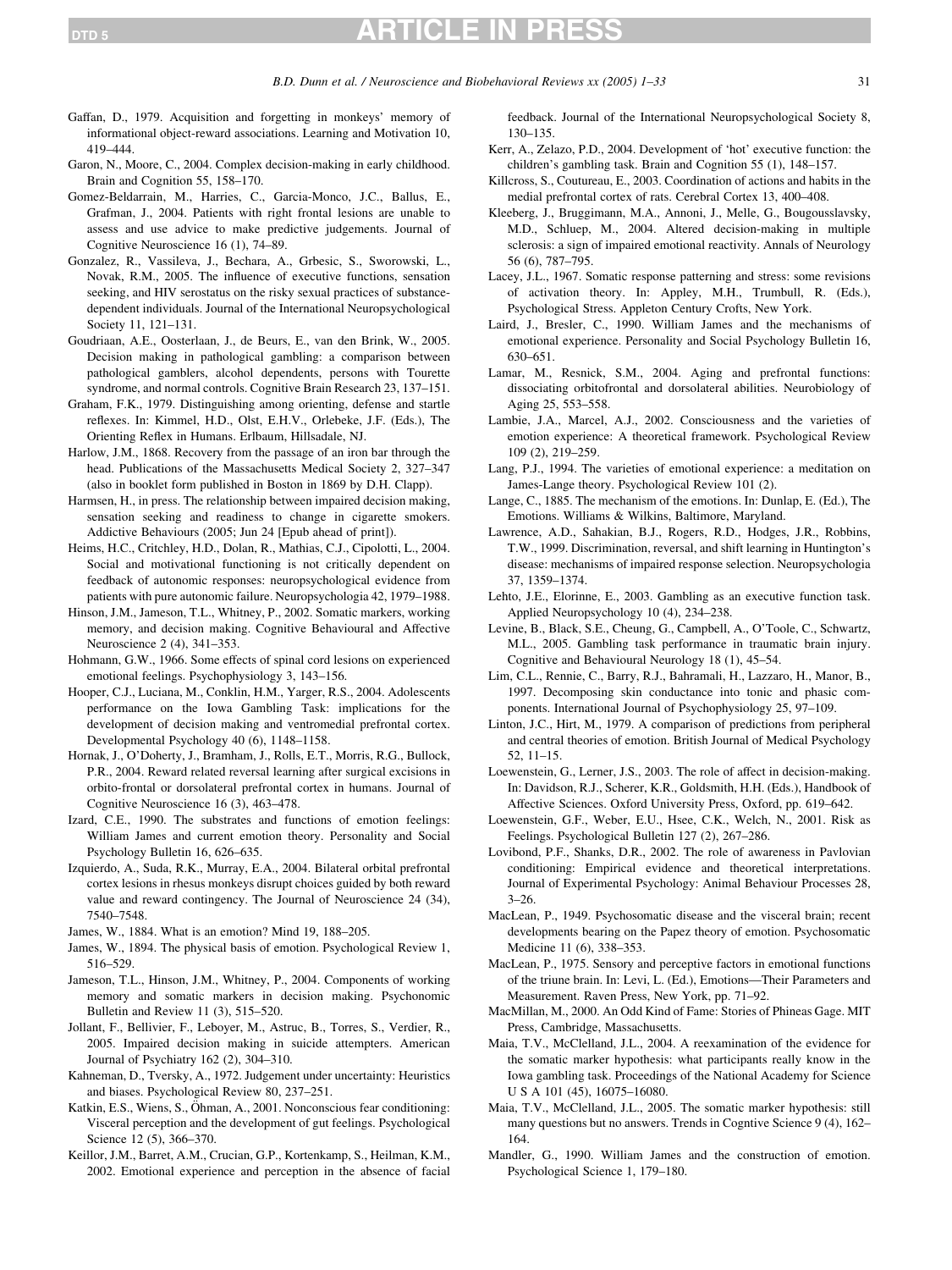- <span id="page-31-0"></span>Manes, F., Sahakian, B., Clark, L., Rogers, R., Antoun, N., Aitken, M., et al., 2002. Decision-making processes following damage to the prefrontal cortex. Brain 125 (Pt 3), 624–639.
- Marston, W.M., 1928. Emotions of Normal People. Harcourt, Brace, New York.
- Martin, C.O., Denburg, N.L., Tranel, D., Granner, M.A., Bechara, A., 2004a. The effects of vagus nerve stimulation on decision-making. Cortex 40 (4–5), 605–612.
- Martin, E.M., Pitrak, D.L., Weddington, W., Rains, N.A., Nunnally, G., Nixon, H., 2004b. Cognitive impulsivity and HIV serostatus in substance dependent males. Journal of the International Neuropsychological Society 10, 931–938.
- McGinn, C., 2003. Fear factor: a review of looking for Spinoza by Antonio Damasio. New York Times Book Review, 2011.
- Mellers, B.A., Schwartz, A., Ho, K., Ritov, I., 1997. Decision affect theory: emotional reactions to the outcomes of risky options. Psychological Science 8 (6), 423-429.
- Mongini, F., Keller, R., Deregibus, A., Barbalonga, E., Mongini, M., 2005. Frontal lobe dysfunction in patients with chronic migraine: a clinicalneuropsychological study. Psychiatry Research 133, 101–106.
- Montague, P.R., Hyman, S.E., Cohen, J.D., 2004. Computational roles for dopamine in behavioural control. Nature 431, 760–767.
- Monteresso, J., Ehrman, R., Napier, K.L., O'Brien, C.P., Childress, A.R., 2001. Three decision-making tasks in cocaine-dependent patients: do they measure the same construct? Addiction 96, 1825–1837.
- Montoya, P., Schandry, R., 1994. Emotional experience and heartbeat perception in patients with spinal cord injury and control subjects. Journal of Psychophysiology 8, 289–296.
- Mowrer, O.H., 1947. On the dual nature of learning—a reinterpretation of 'conditioning' and 'problem solving'. Harvard Educational Review 17, 102–148.
- Mowrer, O.H., 1960. Learning Theory and Behaviour. Wiley, New York.
- Naccache, L., Dehaene, S., Cohen, L., Habert, M., Guichart-Gomez, E., Galanaud, D., et al., 2005. Effortless control: executive attention and conscious feeling of mental effort are dissociable. Neuropsychologia 43, 1318–1328.
- Nauta, W.J.H., 1971. The problem of the frontal lobe: a reinterpretation. Journal of Psychiatric Research 8, 167–187.
- Nielen, M.M.A., Veltman, D.J., de Jong, R., Mulder, G., den Boer, J.A., 2002. Decision making performance in obsessive compulsive disorder. Journal of Affective Disorders 257, 260.
- North, N.T., O'Carroll, R.E., 2001. Decision making in patients with spinal cord damage: afferent feedback and the somatic marker hypothesis. Neuropsychologia 39 (5), 521–524.
- O'Carroll, R.E., Papps, B.P., 2003. Decision making in humans: the effect of manipulating the central noradrenergic system. Journal of Neurology, Neurosurgery and Psychiatry 74, 376–378.
- Öngur, D., Price, J.L., 2000. The organisation of networks within the orbital and medial prefrontal cortex of rats, monkeys and humans. Cerebral Cortex 10, 206–209.
- Overman, W.H., 2004. Sex differences in early childhood, adolescence, and adulthood on cognitive tasks that rely on orbital prefrontal cortex. Brain and Cognition 55 (1), 134–147.
- Overman, W.H., Frassrand, K., Ansel, S., Trawalter, S., Bies, B., Redmond, A., 2004. Performance on the IOWA card task by adolescents and adults. Neuropsychologia 42 (13), 1838–1851.
- Oya, H., Adolphs, R., Kawasaki, H., Bechara, A., Damasio, A.R., 2005. Electrophysiological correlates of reward prediction error recorded in the human prefrontal cortex. Proceedings of the National Academy of Sciences USA 102 (23), 8351–8356.
- Panksepp, J., 2003. Review article: "Looking for Spinoza: Joy, Sorrow, and the Feeling Brain" by A. Damasio. Consciousness & Emotion 4(1), 111–134.
- Power, M., Dalgleish, T., 1997. Cognition and Emotion: From Order to Disorder. Psychology Press, Hove.
- Pribram, K.H., 1970. Feelings as monitors. In: Arnold, M.B. (Ed.), Feelings and Emotions: The Loyola Symposium. American Psychiatric Press, New York.
- Prinz, J.J., 2004. Gut Reactions. Oxford University Press, Oxford.
- Rahman, S., Sahakian, B.J., Hodges, J.R., Rogers, R.D., Robbins, T.W., 1999. Specific cognitive deficits in mild frontal variant frontotemporal dementia. Brain 122 (Pt 8), 1469–1493.
- Reavis, R., Overman, W.H., 2001. Adult sex differences on a decisionmaking task previously shown to depend on the orbital prefrontal cortex. Behavioural Neuroscience 115 (1), 196–206.
- Reid, I.C., Morris, R.G.M., 1992. Smells are no surer: rapid improvements in olfactory discrimination is not due to a learning set. Proceedings of the Royal Society of London, Series B 247, 137–143.
- Reisenzein, R., Meyer, W.U., Schutzwohl, A., 1995. James and the physical basis of emotion: a comment on Ellsworth. Psychological Review 102, 757–761.
- Rescorla, R.A., 1996. Response inhibition in extinction. Quarterly Journal of Experimental Psychology 50, 238–252.
- Rescorla, R., Solomon, R.C., 1967. Two-process learning theory: relationships between Pavlovian conditioning and instrumental conditioning. Psychological Review 74, 151–182.
- Restle, F., 1958. Toward a quantitative description of learning set data. Psychological Review 65, 77–91.
- Ritter, L.M., Meador-Woodruff, J.H., Dalack, G.W., 2004. Neurocognitive measures of prefrontal cortical dysfunction in schizophrenia. Schizophrenia Research 68, 65–73.
- Rogers, R., Everitt, B.J., Baldacchino, A., Blackshaw, A.J., Swainson, R., Wynne, K., Baker, N.B., Hunter, J., Carthy, T., Booker, E., London, M., Deakin, J.F., Sahakian, B.J., Robbins, T.W., 1999. Dissociable deficits in the decision-making cognition of chronic amphetamine abusers, opiate abusers, patients with focal damage to prefrontal cortex, and tryptophan-depleted normal volunteers: evidence for monoaminergic mechanisms. Neuropsychopharmacology 20 (4), 322–339.
- Rolls, E.T., 1996. The orbitofrontal cortex. Philosophical transactions of the Royal Society of London (Series B) 351, 1433–1444.
- Rolls, E.T., 1999. The Brain and Emotion. Oxford University Press, Oxford.
- Rolls, E.T., Hornak, J., Wade, D., McGrath, J., 1994. Emotion-related learning in patients with social and emotional changes associated with frontal lobe damage. Journal of Neurology Neurosurgery and Psychiatry 57 (12), 1518–1524.
- Rotheram-Fuller, E., Shoptaw, S., Berman, S.M., London, E.D., 2004. Impaired performance in a test of decision-making by opiate-dependent tobacco smokers. Drug and Alcohol Dependence 73 (1), 79–86.
- Sanfey, A.G., Hastie, R., Colvin, M.K., Grafman, J., 2003. Phineas gauged: decision-making and the human prefrontal cortex. Neuropsychologia 41 (9), 1218–1229.
- Saper, C.B., 2002. The central autonomic nervous system: conscious visceral perception and autonomic pattern generation. Annual Review of Neuroscience 25, 433–469.
- Saver, J.L., Damasio, A.R., 1991. Preserved access and processing of social knowledge in a patient with acquired sociopathy due to ventromedial frontal damage. Neuropsychologia 29, 1241–1249.
- Schachter, S., Singer, J.E., 1962. Cognitive, social, and physiological determinants of emotional state. Psychological Review 69, 379–399.
- Schmitt, W.A., Brinkley, C.A., Newman, J.P., 1999. Testing Damasio's somatic marker hypothesis with psychopathic individuals: risk takers or risk averse? Journal of Abnormal Psychology 108 (3), 538–543.
- Shanks, D.R., 2005. Implicit learning. In: Lamberts, K., Goldstone, R. (Eds.), Handbook of Cognition. Sage, London, pp. 202–220.
- Shanks, D.R., Lovibond, P.F., 2002. Autonomic and eyeblink conditioning are closely related to contingency awareness. Journal of Experimental Psychology: Animal Behaviour Processes 28 (1), 38–42 (Reply to Wiens and Ohman (2002) and Manns et al. (2002)).
- Shanks, D.R., St. John, M.F., 1994. Charcteristics of dissociable learning systems. Behavioural and Brain Sciences 17, 367–447.